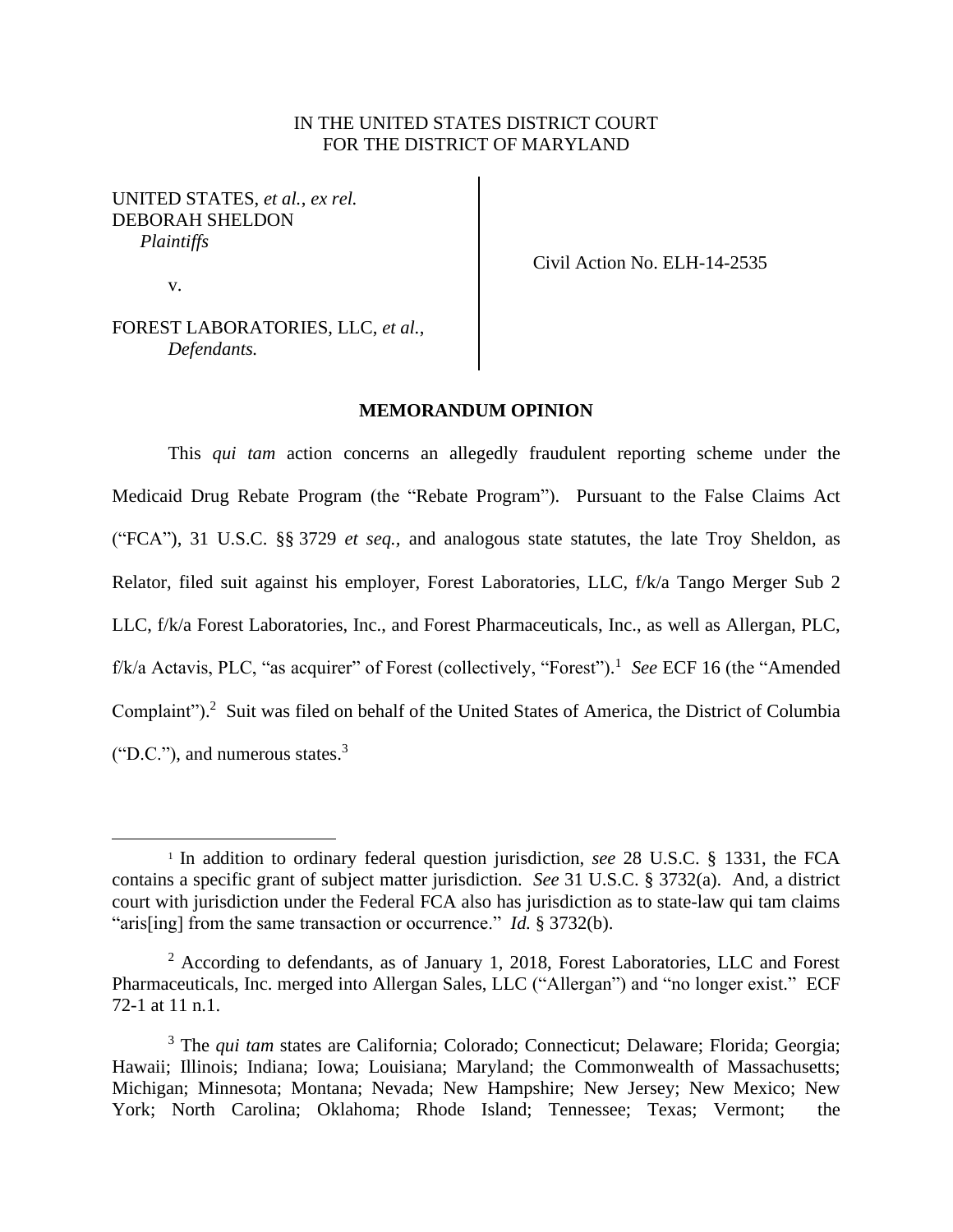Mr. Sheldon died on November 10, 2017. His wife, Deborah Sheldon, as Executrix of the Estate of Troy Sheldon, was substituted as the plaintiff on March 19, 2018. ECF 29 (Motion to Substitute Party); ECF 31 (Order Granting Motion to Substitute Party). And, based on the Joint Stipulation of the Parties (ECF 71), the Court entered an Order substituting Allergan as the successor in interest to Forest. ECF 75.

Mr. Sheldon, the Relator, filed his initial Complaint (ECF 1) on August 11, 2014, and the Amended Complaint (ECF 16) was filed on August 30, 2016.<sup>4</sup> It is 184 pages in length. In the suit, Sheldon alleged that Forest engaged in a fraud scheme by which it provided false price reports to the government and, in turn, this caused the government to overpay for Forest's drugs under the Rebate Program. ECF 72-1 at 11; ECF 16 at 6-7. Among other things, Sheldon claimed that Forest was required to aggregate the rebates it paid to its customers for purposes of calculating and reporting the "Best Price" for the drug, but failed to do so. *Id.* 

The FCA and related state statutes permit a private party, a whistleblower known as a relator, to sue on behalf of the government to recover damages from a defendant who has caused the submission of fraudulent claims for payment injuring the public fisc. As an incentive to bring such suits, a successful relator is entitled to share in the government's recovery. *See United States ex rel. Bunk & Ammons v. Gov't Logistics N.V.*, 842 F.3d 261, 265 n.3 (4th Cir. 2016); *see also Schindler Elevator Corp. v. United States ex rel. Kirk*, 563 U.S. 401, 404 (2011); *ACLU v. Holder*, 673 F.3d 245, 246-51 (4th Cir. 2011) (describing history and current provisions of FCA).

I shall refer to D.C. and the states collectively as the "*Qui Tam* States."

<sup>4</sup> Unless otherwise noted, the terms "Relator" and "Sheldon" shall refer to Troy Sheldon.

Commonwealth of Virginia; Washington; and Wisconsin. The District of Columbia is also a qui tam plaintiff.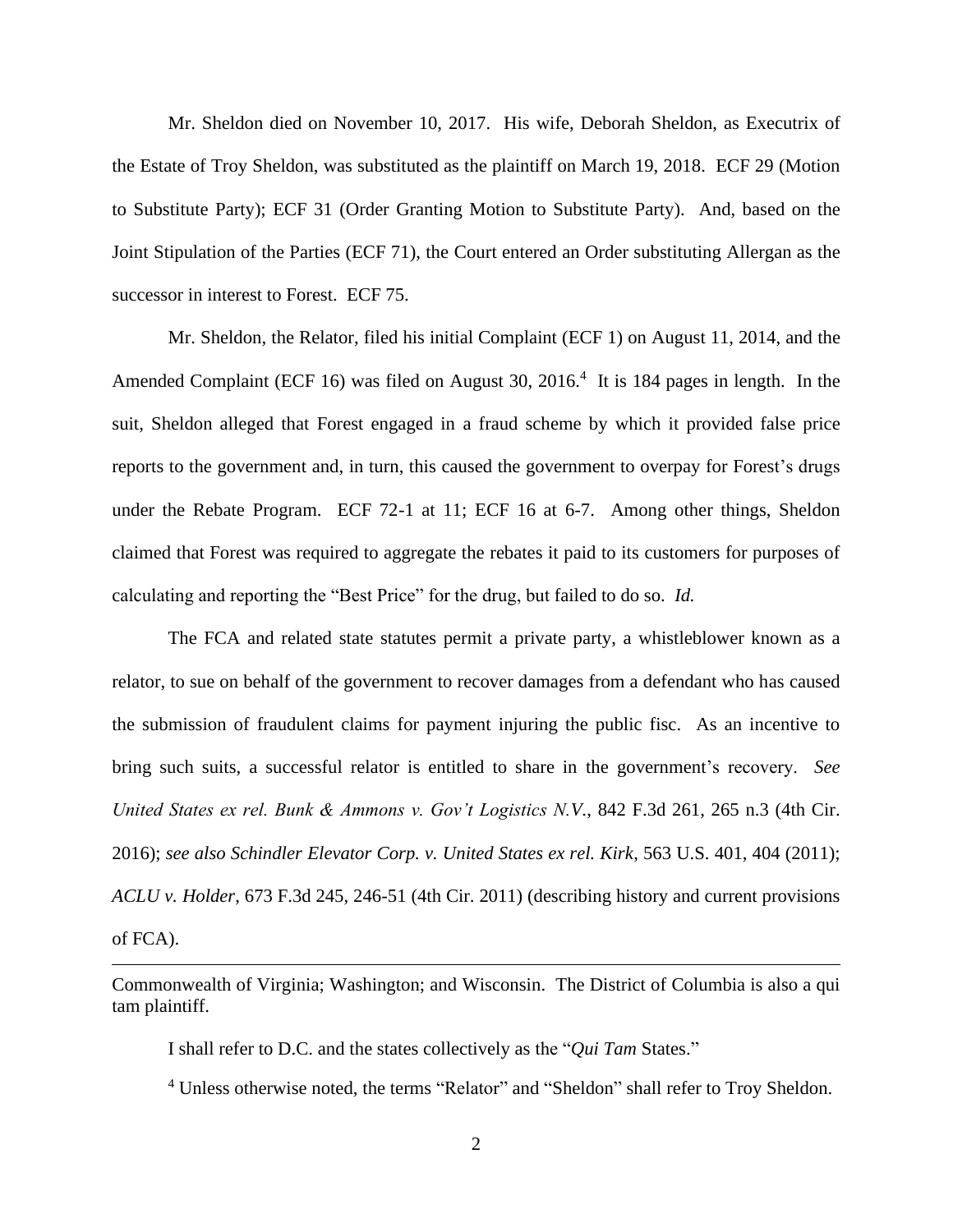Pursuant to the initial sealing provisions of the FCA, suit was filed under seal in order to provide time to the United States and the *Qui Tam* States to decide whether they wished to intervene. *See* 31 U.S.C. § 3730(b)(2).<sup>5</sup> The government undertook a lengthy investigation. *See* ECF 17; ECF 21; ECF 23; ECF 24; ECF 26; ECF 30; ECF 33; ECF 35; ECF 37; ECF 39. Eventually, on September 17, 2019, the United States and the *Qui Tam* States declined to intervene. ECF 41. The suit was unsealed on October 16, 2019. ECF 42. Thereafter, on December 9, 2019, defendant waived service of process. ECF 47; ECF 48.

Defendant subsequently moved to dismiss, pursuant to Fed. R. Civ. P. 12(b)(6) and 9(b). ECF 72. The motion is supported by a memorandum of law (ECF 72-1) (collectively, the "Motion") and one exhibit. ECF 72-2. The Relator opposes the Motion (ECF 79), supported by five exhibits. ECF 79-1 to ECF 79-5. And, defendant has replied (ECF 82), supported by five exhibits. ECF 82-1 to ECF 82-5. In addition, defendant has submitted a Notice of Supplemental Authority (ECF 84), and plaintiff has replied. ECF 85.

No hearing is necessary to resolve the Motion. *See* Local Rule 105.6. For the reasons that follow, I shall grant the Motion.

## **I. Factual Background<sup>6</sup>**

Forest was a Delaware limited liability company with its principal place of business in New Jersey. ECF 16,  $\P$  9. It manufactured, sold, and distributed prescription drug products in

<sup>5</sup> The analogous state *qui tam* statutes also provide for initial filing of a *qui tam* complaint under seal, in order to permit the state to investigate the claim and determine whether it wishes to intervene.

<sup>6</sup> As discussed, *infra*, in the posture of this case, I must assume the truth of the facts as alleged by the Relator. And, I may consider exhibits appended to the suit and take judicial notice of public records, without converting the Motion to one for summary judgment.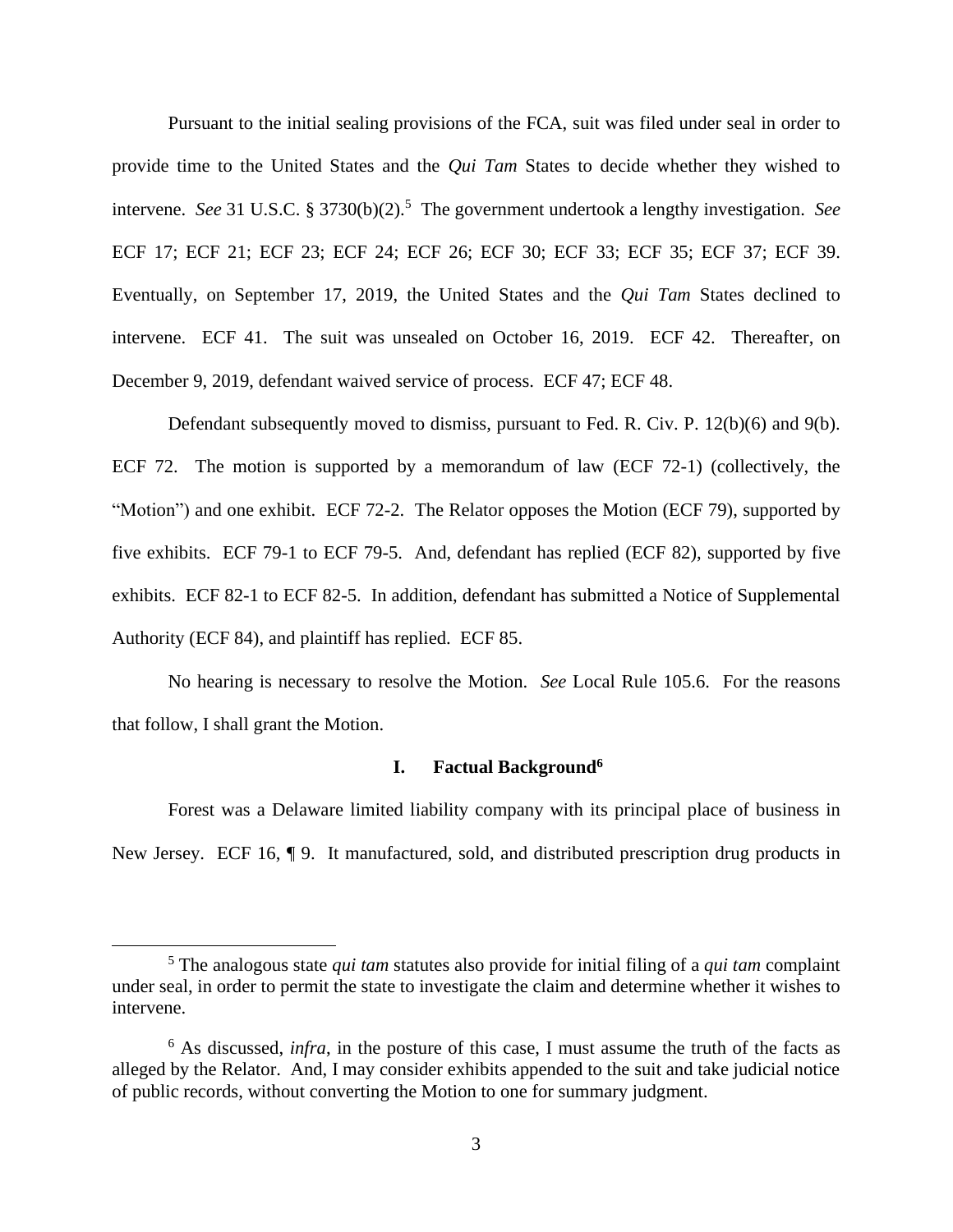the United States. *Id.* ¶ 10. Forest also participated in the Rebate Program. *Id.* ¶ 12. In January 2018, Forest merged into Allergan. ECF 72-1 at 11 n.1.

Sheldon worked for Forest from the 1990s until he was terminated in 2014. ECF 16, ¶ 55. He served "in managerial roles and had responsibilities over billions in revenues streams, overseeing many sales representatives, and overseeing Pharmacy Provider and GPO account managers." *Id.* Moreover, Sheldon was "directly involved in the launch, marketing and sale of Forest" drugs, which included negotiating discounts, rebates, and other incentives to drug purchasers. *Id.* Relator claimed that he "ha[d] direct, personal knowledge of the drug rebates and other discounts given to Forest customers that impact the reported Best Price for each drug." *Id.* ¶¶ 55, 62.

## **A. Medicaid Drug Rebate Program**

Medicaid is a joint federal-state program that pays for health care services, including prescription drug coverage, for low-income individuals. *Id.* ¶ 13. State Medicaid programs reimburse providers for prescription drugs. *Id.* ¶ 15. "Most states contract with private companies" to evaluate and process "claims submitted by providers for reimbursement under the Medicaid program." *Id.* In general, a provider submits claims electronically to a private company for reimbursement, and the company then processes and pays the claim on behalf of the state or provides the state with the information needed for the state to pay the claim. *Id.* On a quarterly basis, each state submits a claim to the Department of Health and Human Services ("HHS") "for payment of the federal share of the state's Medicaid spending, including prescription drug reimbursements." *Id.*

Drug manufacturers, like Forest, usually do not submit claims for reimbursement directly to Medicaid*. Id.* ¶ 18. Rather, "Forest markets its drug products to its customers, who then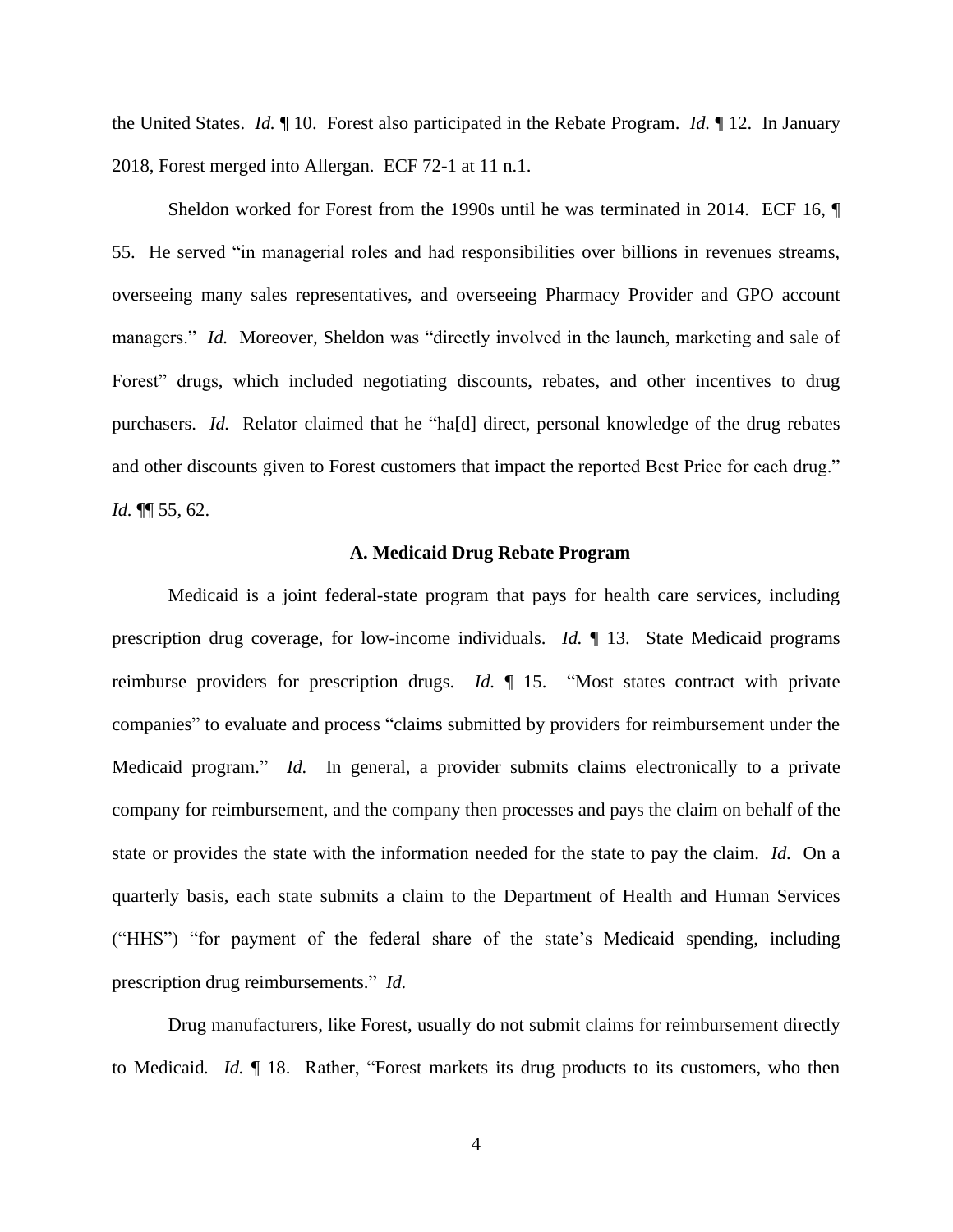purchase the products either directly or through wholesalers, based on a price the customers negotiated with Forest." *Id.* Customers might also purchase products through Group Purchasing Organizations ("GPOs"), which negotiate prices on behalf of Forest's customers. *Id.*  After dispensing or administering the drugs purchased from Forest, the customers submit claims for the drugs to Medicaid. *Id.* ¶ 19.

The drugs at issue in this case include Celexa, Lexapro, Armour Thyroid, Levothroid, Namenda, and many others. *Id.* **[1**] 17, 56. The Food and Drug Administration ("FDA") assigns each drug product "a unique 11-digit, 3-segment number, known as the National Drug Code ('NDC')." *Id.* ¶ 17. 7

Medicaid drug reimbursement formulas vary by state. ECF 16, ¶ 22. But, state Medicaid programs generally reimburse based upon the lower of the estimated acquisition cost ("EAC") as determined by the state, the maximum allowable cost ("MAC") set by the state, or the provider's usual and customary charge. *Id.*<sup>8</sup>

Congress established the Rebate Program in 1991 to create a rebate mechanism that gives "'Medicaid the benefit of the best price for which a manufacturer sells a prescription drug to any public or private purchaser.'" *Id.* ¶ 26 (quoting H.R. Rep. No. 101-881, at 96 (1990), *reprinted in* 1990 U.S.C.C.A.N. 2017, 2108). According to Relator, "the overarching purpose of the Best Price rebate mechanism is to reduce total Medicaid expenditures by giving the government the benefit of purchasing a drug at the lowest price per unit that a manufacturer has actually realized (*i.e.*, received) in selling that drug on the open market." ECF 16, ¶ 26.

<sup>7</sup> Under the Food, Drug and Cosmetic Act, 21 U.S.C. § 301 *et seq.*, pharmaceutical drug companies must submit to the FDA a listing of every drug product in commercial distribution. 21 U.S.C. § 355.

<sup>8</sup> Under 42 C.F.R. § 447.301, EAC is defined in relevant part as "the agency's best estimate of the price generally and currently paid by providers for a drug[.]" ECF 16, ¶ 21.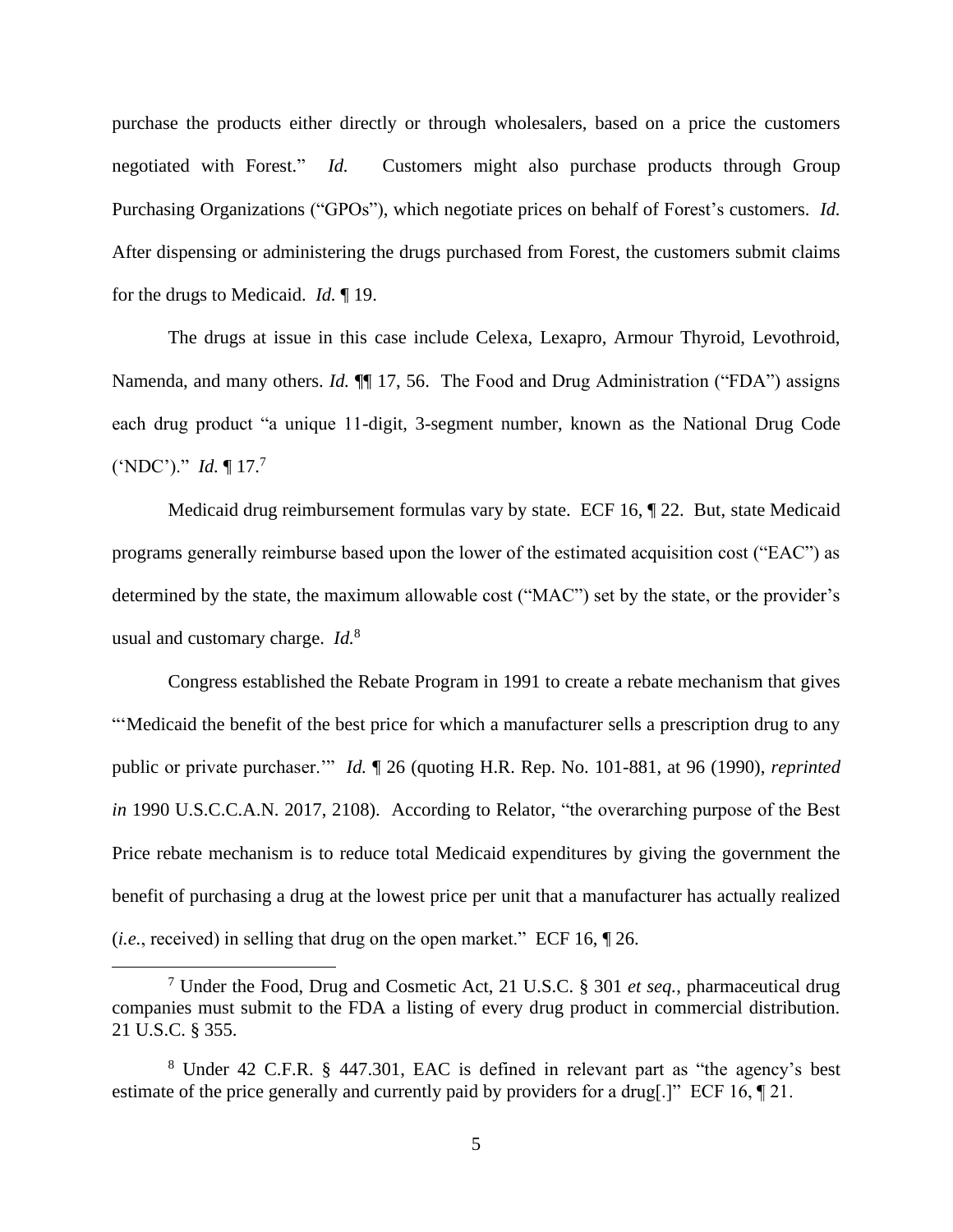When originally enacted, the Medicaid Rebate Statute ("Rebate Statute") defined the Best Price as follows, 42 U.S.C. § 1396r-8(c)(1)(C) (1991); ECF 16, ¶ 27:

[T]he lowest price available from the manufacturer to any wholesaler, retailer, nonprofit entity, or governmental entity within the United States (excluding depot prices and single award contract prices, as defined by the Secretary, of any agency of the Federal Government). The best price shall be inclusive of cash discounts, free goods, volume discounts, and rebates….

The Center for Medicaid and Medicare Service ("CMS"), a federal agency within HHS, promulgated a regulation in 1991 with the requisite language for the Rebate Agreement. ECF 16, ¶¶ 6, 29. The Rebate Statute was amended in 1993. *Id.* ¶ 27. It added "providers" to the list of exemplar entities included for purposes of calculating Best Price. *Id.* (citing 42 U.S.C. § 1396r-8(c)(1)(C) (1993)).

Under the terms of the Rebate Statute, a "drug manufacturer must enter into a Rebate Agreement with the Secretary of HHS in order for its covered outpatient drugs" to qualify for federal payment under Medicaid*.* ECF 16, ¶ 29 (citing 42 U.S.C. § 1396r-8(a)(1)). Pursuant to the Rebate Statute and the Rebate Agreement, a manufacturer has "two primary obligations." ECF 16,  $\sqrt{29}$ . First, the manufacturer must send a quarterly report to the Secretary of HHS with the "Average Manufacturer Price" ("AMP") and "Best Price" for its covered drugs. *Id.* ¶ 30; 42 U.S.C. § 1396r-8(b)(3)(A). In general, AMP is defined as the average price that a wholesaler or retailer pays directly to the manufacturer for a product, on a per unit basis. ECF 16, ¶ 30; 42 U.S.C. § 1396r-8 $(k)(1)(A)$ .

The Rebate Agreement confirms and expands on the Rebate Statute's definition of Best Price, ECF 72-2 (72 Fed. Reg. 7049 (1991)) at 3; ECF 16, ¶ 30 (emphasis omitted):

(d) "Best Price" means, with respect to Single Source and Innovator Multiple Source Drugs, the lowest price at which the manufacturer sells the Covered Outpatient Drug to any purchaser in the United States in any pricing structure (including capitated payments), in the same quarter for which the AMP is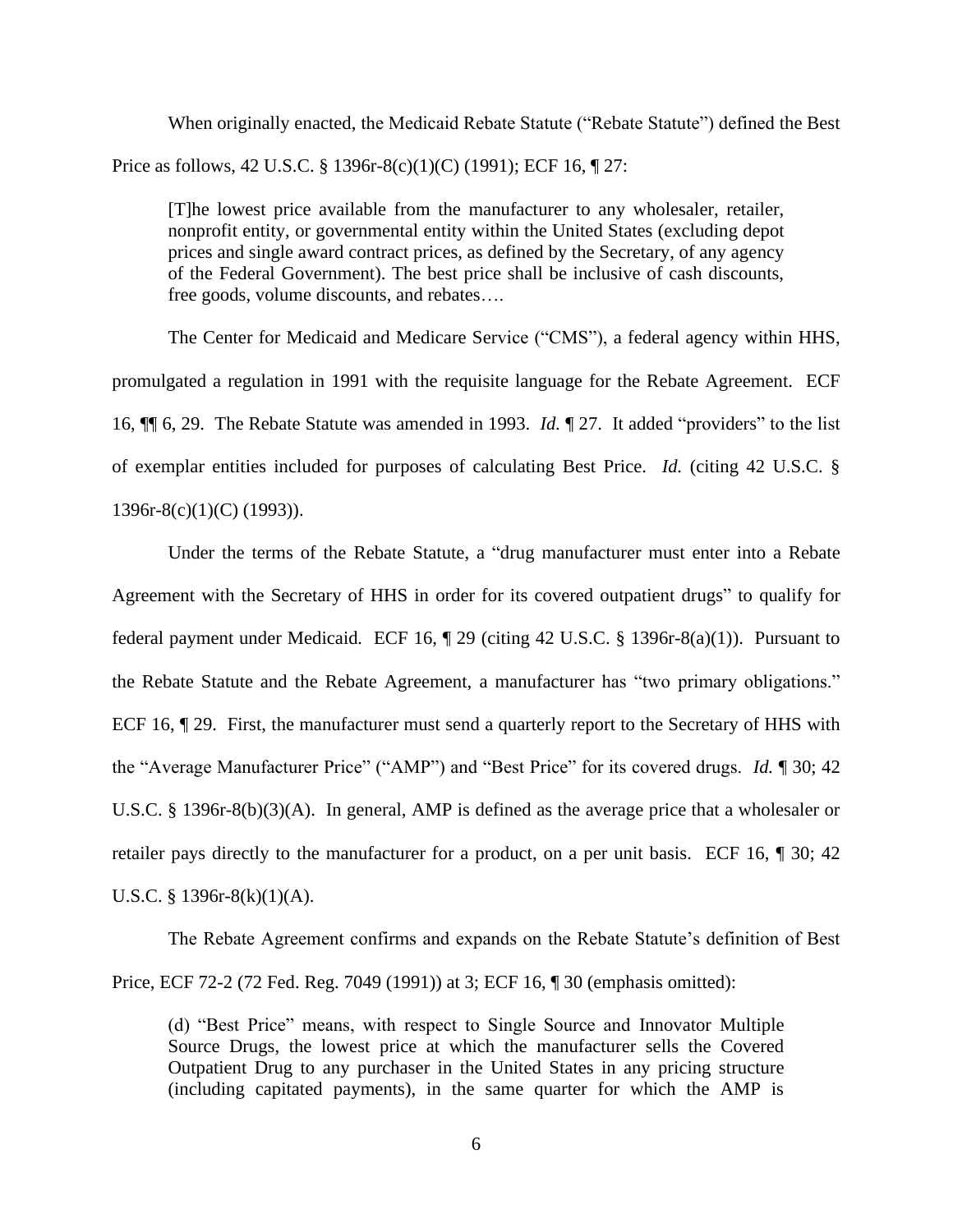computed. Best price includes prices to wholesalers, retailers, nonprofit entities, or governmental entities within the States (excluding Depot Prices and Single Award Contract Prices of any agency of the Federal Government). Federal Supply Schedule prices are included in the calculation of the best price.

The best prices shall be inclusive of cash discounts, free goods, volume discounts, and rebates, (other than rebates under section 1927 of the Act).

It shall be determined on a unit basis without regard to special packaging, labeling or identifiers on the dosage form or product or package, and shall not take into account prices that are Nominal in amount. For Bundled Sales, the allocation of the discount is made proportionately to the dollar value of the units of each drug sold under the bundled arrangement. The best price for a quarter shall be adjusted by the Manufacturer if cumulative discounts, rebates or other arrangements subsequently adjust the prices actually realized.

According to Relator, the Rebate Agreement "makes clear that the 'best price' manufacturers are required to report and the government is entitled to receive the final lowest price a manufacturer receives for a single drug unit (*e.g.*, per pill) after taking into account any and all pricing arrangements with any and all entities." ECF 16, ¶ 31.

In addition, under the Rebate Statute and Rebate Agreement, the manufacturer is obligated to pay each state a quarterly rebate equal to the total number of drug units purchased by the state Medicaid program "times the greater of (1) the statutory minimum rebate percentage, or (2) the difference between the AMP and the Best Price." *Id.* ¶ 33 (citing 42 U.S.C. § 1396r- $8(c)(1)(A)$ . For the rebate period from December 31, 1995 until January 1, 2010, the statutory minimum rebate percentage was 15.1%. ECF 16, ¶ 33. For the rebate period after December 31, 2009, the statutory minimum rebate percentage is 23.1%, with exceptions not pertinent here. *Id.*  (citing 42 U.S.C. § 1396r-8(c)(1)(B)(i),(iii)).

Based on a manufacturer's reported AMP and Best Price, the Secretary of HHS, through CMS, calculates the quarterly Unit Rebate Amount ("URA") used by each state Medicaid program "to invoice the manufacturer for the rebate based on each state's utilization of the drug."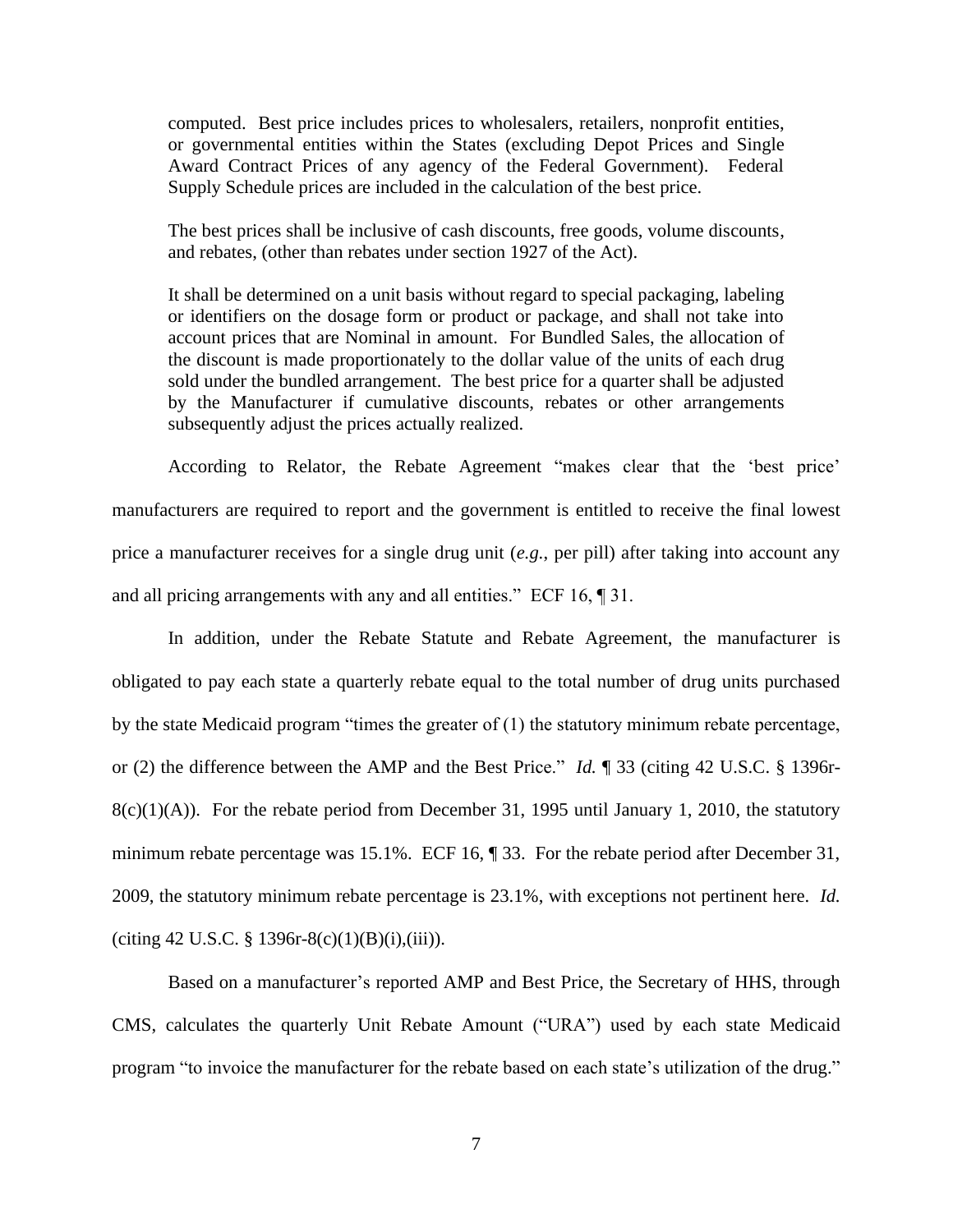ECF 16,  $\parallel$  34. The "rebate amount paid by a manufacturer to a state reduces the amount spent by the state" and thus "reduces the amount of Medicaid spending that the federal government provides to the state." *Id.* ¶ 35 (citing 42 U.S.C. § 1396r-8(b)(1)(B)).

In 1991 and 1994, CMS issued program releases confirming and clarifying the requirements of the Rebate Statute and Rebate Agreement for calculation of the Best Price. ECF 16, ¶ 36. In the release from August 1991, CMS stated, ECF 82-1 (Medicaid Drug Rebate Program Release No. 2) at 2; ECF 16, ¶ 36 (emphasis omitted):

The Average Manufacturer Price (AMP) is calculated as a weighted average based on sales, whereas the Best Price (BP) is the lowest price for a drug product in any package size for any quantity sold. It is not weighted but represents the single best price (that is not nominal) at which any package size of the product was sold in the quarter.

And, with respect to discounts and other price arrangements, CMS explained: "As stated

in paragraphs I(a) and I(d) of the rebate agreement, you must revise AMPs and/or BPs to reflect

the impact of cumulative discounts or other arrangements on the prices actually realized in any

quarter." ECF 82-1 at 3; ECF 16, ¶ 36.

Moreover, in the December 1994 release, CMS stated, in part, ECF 82-2

(Medicaid Drug Rebate Program Release No. 14) at 2; ECF 16, ¶ 37:

[I]n accordance with sections I(a) and I(d) of the rebate agreement, AMP and best price data "…must be adjusted by the Manufacturer if …other arrangements subsequently adjust the prices actually realized." Thus, we consider any price adjustment which ultimately affects the price actually realized by the manufacturer as "other arrangements" and, as required by the rebate agreement, included in the calculations of AMP and best price.

According to Relator, the CMS releases reiterate that "the clear requirement of 'best price' under the Rebate Statute and Rebate Agreement is to calculate the final lowest price *actually realized* by a manufacturer for a single drug unit after taking into account any and all pricing arrangements." ECF 16, ¶ 37 (emphasis in original).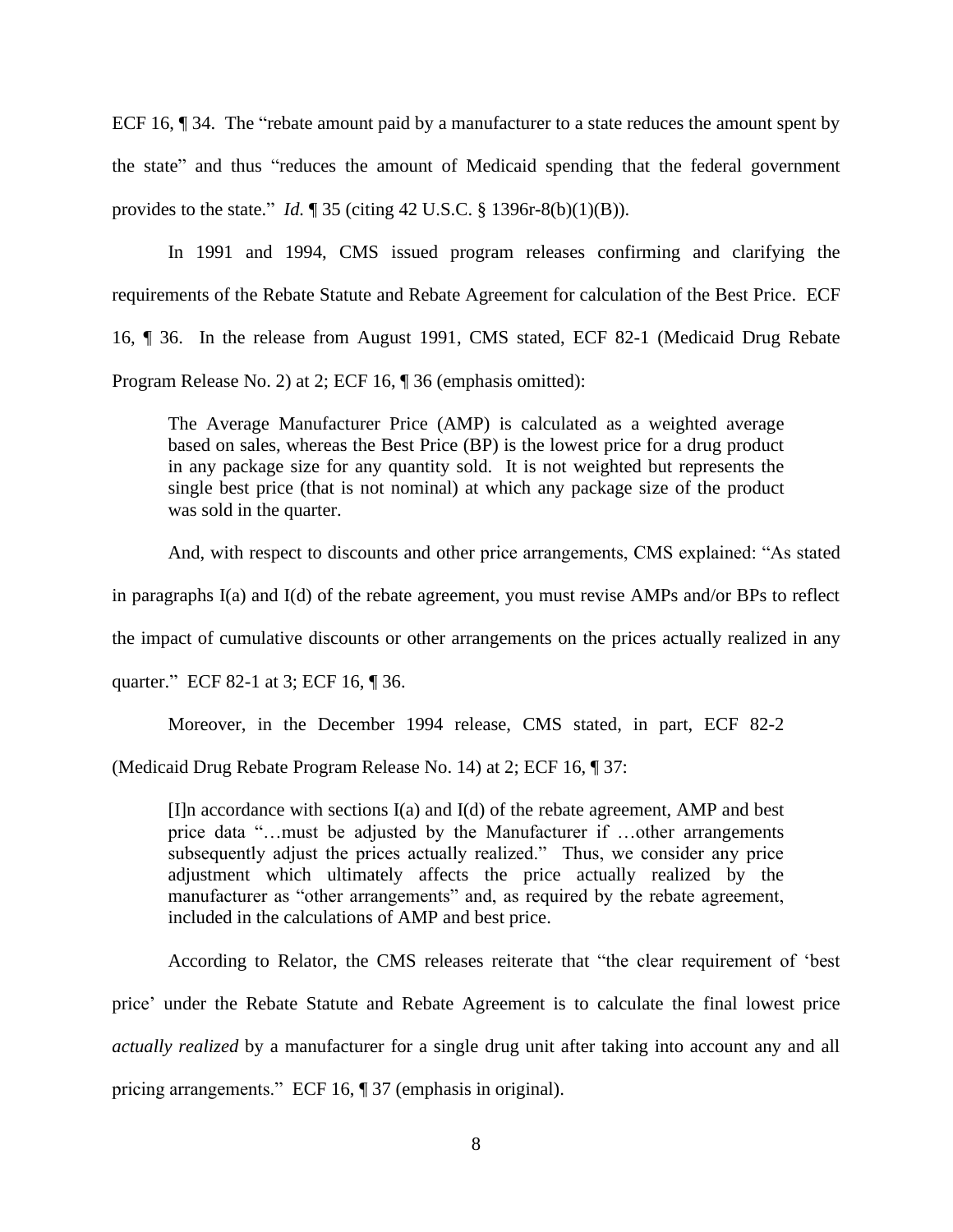In 2005, the Government Accountability Office ("GAO") issued a report to Congress noting differences in the way drug manufacturers calculated Best Price and AMP "in a situation involving two different rebates to two different entities (a prompt pay discount given by a manufacturer to a wholesaler, and a second discount given by the manufacturer to the end purchaser through a chargeback relationship). . . ." *Id.* ¶ 38. The Report explained that some manufacturers "correctly combined both of these rebates which involved *two separate entities* in order to properly arrive at the lowest 'net price realized' by the manufacturer[,]" but others did not. *Id.* (emphasis in original). According to Relator, "Forest has taken the same erroneous position as the manufacturers in the 2005 GAO report." *Id.* ¶ 39.

In addition to the program releases from the 1990s, in 2006 and 2007, CMS provided guidance on reporting requirements in the form of comments and proposed and final regulations. On December 22, 2006, CMS issued a proposed rule relating to Best Price and sought public comment. *Id.* ¶ 41. The proposed rule stated, ECF 79-5 (71 Fed. Reg. 77174, 77181-77182 (Dec. 22, 2006)) at 14; ECF 16, ¶ 41 (emphasis omitted):

Consistent with these [Medicaid Rebate Statute] provisions and the national rebate agreement, it has been our policy that in order to reflect market transactions, the best price for a rebate period should be adjusted by the manufacturer if cumulative discounts or other arrangements subsequently adjust the prices actually realized.

Because best price represents the lowest price available from the manufacturer to any entity with respect to a single source drug or innovator multiple source drug of a manufacturer, including an authorized generic, any price concession associated with that sale should be netted out of the price received by the manufacturer in calculating best price and best price should be adjusted by the manufacturer if other arrangements subsequently adjust the prices actually realized.

And, the final rule issued by CMS expressly provides, ECF 79-3 (42 C.F.R. § 447.505(a),

(e) (2007)) at 172-74; ECF 16, ¶ 42 (emphasis omitted):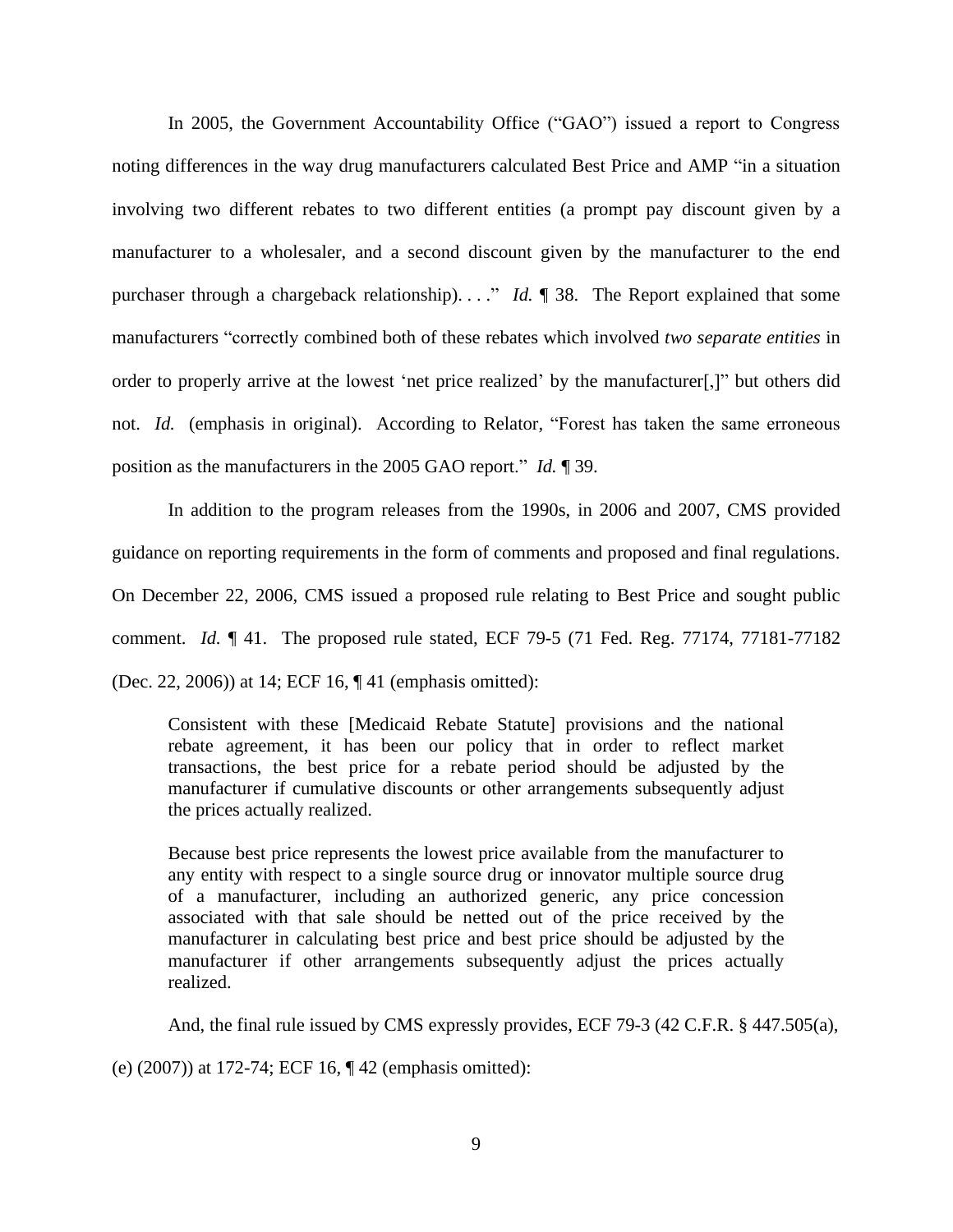(a) Best price means, … the lowest price available from the manufacturer during the rebate period to any entity in the United States in any pricing structure (including capitated payments), in the same quarter for which the AMP is computed. Best price shall be calculated to include all sales and associated rebates, discounts and other price concessions provided by the manufacturer to any entity unless the sale, discount, or other price concession is specifically excluded by statute or regulation or is provided to an entity specifically excluded by statute or regulation from the rebate calculation.

\*\*\*

- (e) Further clarification of best price.
- (1) Best price shall be net of cash discounts, free goods that are contingent on any purchase requirement, volume discounts, customary prompt pay discounts, chargebacks, returns, incentives, promotional fees, administrative fees, service fees (except bona fide service fees), distribution fees, and any other discounts or price reductions and rebates, other than rebates under section 1927 of the Act, which reduce the price available from the manufacturer.

\*\*\*

(3) The manufacturer must adjust the best price for a rebate period if cumulative discounts, rebates, or other arrangements subsequently adjust the prices available from the manufacturer.

In addition to the final regulations, CMS published guidance and responses to comments from manufacturers and others who responded to the proposed regulations. ECF 16, ¶ 43. According to Relator, "CMS's published guidance and comments accompanying the regulations leave no doubt that all rebates and price concessions among all entities must be aggregated to arrive at the price 'actually realized' by the drug manufacturer for a single drug unit." *Id.* 

During the rulemaking, CMS specifically addressed in comments two situations involving discounts to multiple entities. *Id.* ¶ 44. In a scenario involving both a prompt pay discount and a chargeback, which Relator avers is "directly analogous to Forest's situation," CMS "explicitly refuted the argument that such rebates did not need to be aggregated." *Id.* ¶ 45. ECF 79-3 at 97; ECF 16, ¶ 45 (emphasis omitted):

*Comment:* One commenter requested that when best price is determined, customary prompt pay discounts extended to wholesalers should not be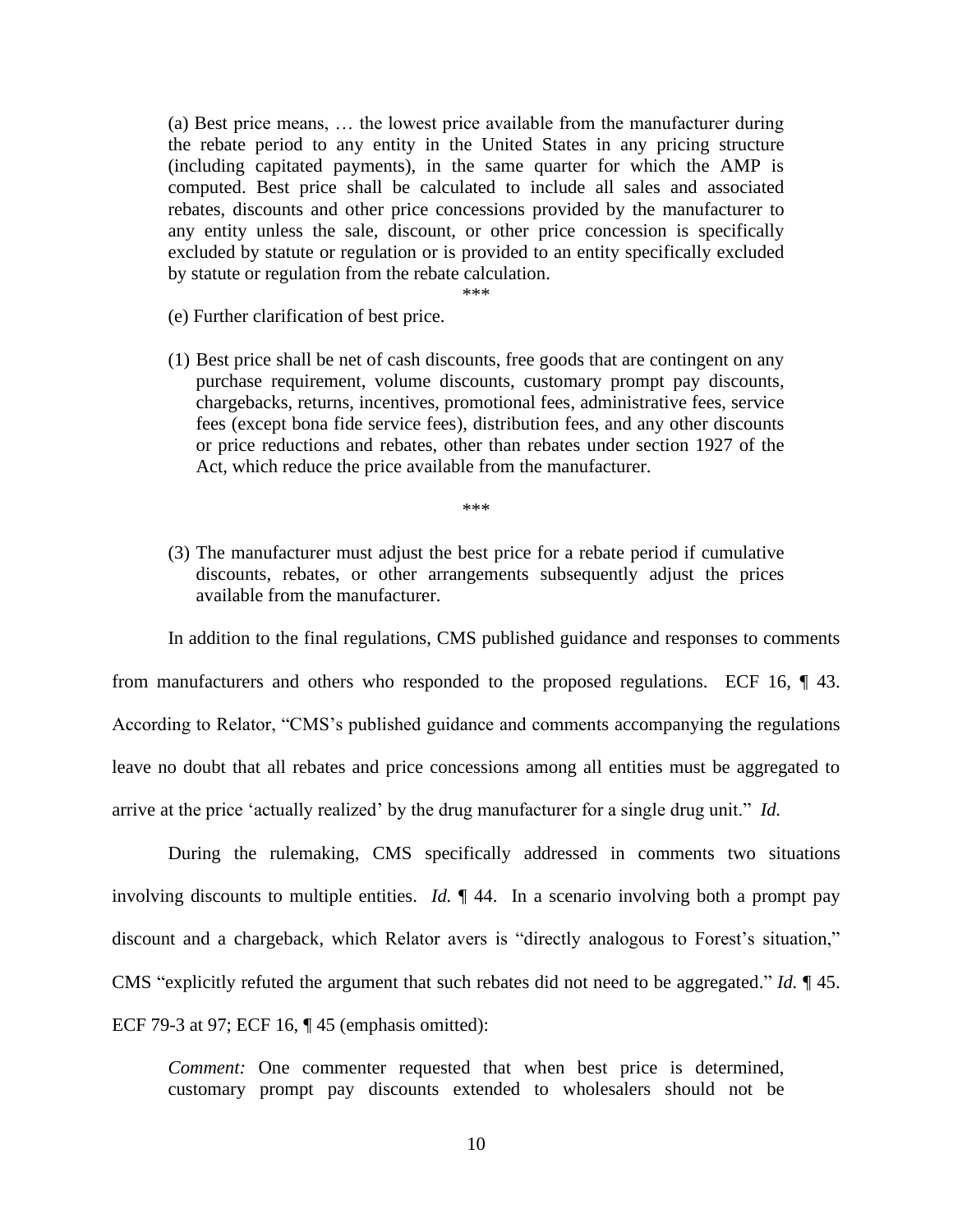aggregated with price concessions available to an end-customer under a contract administered through a wholesaler chargeback arrangement, regardless of whether the manufacturer negotiated the contract directly with the end-customer or with a third party.

*Response:* We do not agree. As we have previously stated, there is no basis to exclude these discounts. Both the customary prompt pay discounts and other price concessions available to the end-customer are to be included in the determination of best price.

And, with respect to a scenario involving "multiple entities in the context of [Pharmacy

Benefit Managers ("PBMs")]," CMS said, ECF 79-3 at 96; ECF 16,  $\P$  46 (emphasis omitted):

*Comment*: Several commenters stated that some industry analysts appeared to misread the proposed rule to suggest that manufacturers may be obligated to add concessions paid to PBMs to the concessions paid to customers of the PBMs in calculating best price. This would effectively call for the combining of two separate prices, one offered to a PBM and the other to a customer of a PBM. The commenter stated that the statute is quite clear in defining best price as the lowest price to "any wholesaler, retailer, provider, health maintenance organization, non– profit entity, or government entity…." The commenters argued that if Congress had intended anything other than a customer-by-customer analysis of separate prices, the statute would have combined each customer with the word "and" instead of the disjunctive "or." The commenters requested that CMS reaffirm that best price is the lowest price available from the manufacturers reflecting concessions provided by the manufacturers.

*Response*: We do not agree with the commenters. Although we have deleted the requirement that manufacturers include PBM rebates and discounts and other price concessions in best price.… Best price is designed to reflect the lowest price available from the manufacturer to any purchaser, inclusive of rebates, discounts, or price concessions that adjust the price realized. Where PBM rebates, discounts, or price concessions do not operate to adjust prices, they should not be included in the best price calculation.

Based on these examples, Relator posits: "Just as the Rebate Statute, Rebate Agreement,

and Regulations require that two rebates to two different entities in two separate transactions be combined in the prompt pay/chargeback scenario (and in the context of PBMs), so too must Forest combine two rebates to two different entities for the same drug for purposes of reporting Best Price." ECF 16, ¶ 47.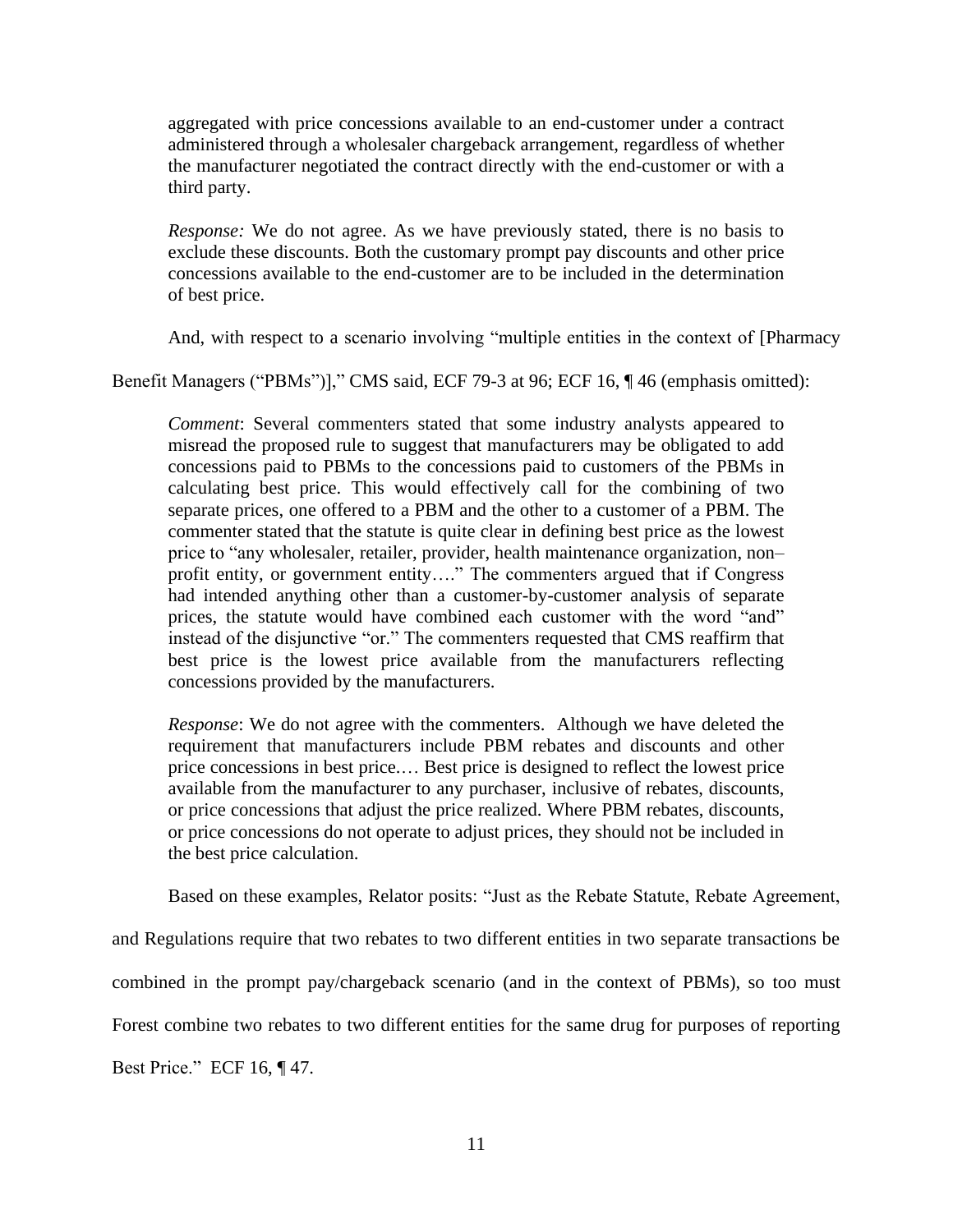Counsel for Forest submitted a letter to CMS on February 20, 2007, in response to the request for comments to the proposed regulations. ECF 16, ¶ 48; ECF 79-2 (Letter from Forest to CMS). In the letter, counsel noted that the statutory definition of Best Price, which the proposed rule adopts, "has always been interpreted to mean the single lowest price to a particular customer unless the customer or transaction is exempt." ECF 79-2 at 14. The letter also stated,

*id.*:

[L]anguage in the preamble to the proposed rule suggests that CMS views best price as the net amount realized by the manufacturer on a sale rather than the lowest price to a particular customer. It is critical that the final rule clarify that only discounts and price concessions to the same entity to which a drug is sold should be included in the computation of best price to that entity…. In sum, prices to unrelated entities in the chain of distribution should not be aggregated in determining the single lowest price to an entity, even if they concern the same unit of a drug.

Other drug manufacturers in the industry also submitted public comments. For example, Reed Smith, "counsel for an anonymous leading pharmaceutical company," stated that "CMS should clarify that the reference to 'all sales and discounts' and 'to any entity' are not intended to require a manufacturer to aggregate discounts offered to different entities when determining BP." ECF 82-3 (Letter from Smith to CMS) at 10 (emphasis in original); *see* ECF 16, ¶ 52. The letter also posited, ECF 82-3 at 10: "Unlike AMP, which clearly contemplates that prices be aggregated to determine an 'average' amount, the [Best Price] is the single lowest price at which the manufacturer sells the product to a single customer. Thus, it is inappropriate to require a manufacturer to 'stack' discounts offered at one level of the pharmaceutical delivery system (e.g., to a wholesaler) on top of discounts offered at a completely different level of that system (e.g., to a retailer or health plan)."

Moreover, Covington & Burling, "counsel for a variety of pharmaceutical clients," noted that the "ambiguity [in language about cumulative discounts] leaves room for considerable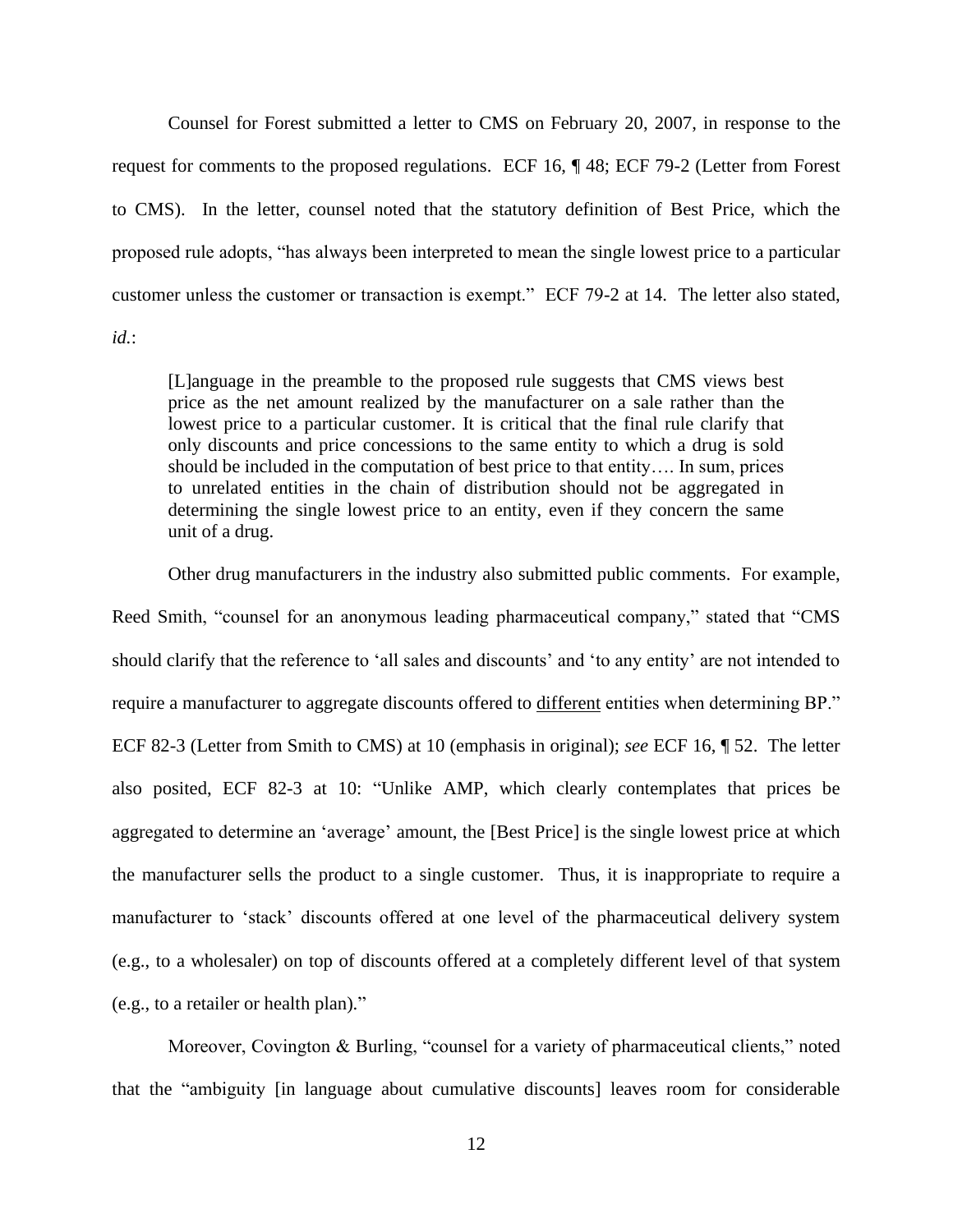manipulation of best price." ECF 82-4 (Letter from Covington & Burling to CMS) at 7; ECF 16, ¶ 52. Based on the Rebate Statute's definition of Best Price, Covington concluded that "it is not appropriate to consider discounts other than the discounts offered to one customer when determining best price, for those other discounts are never available to that customer." ECF 82-4 at 7. Therefore, Covington requested "that CMS clarify that discounts to a single entity should be cumulated, but discounts to different purchasers should not be cumulated, when determining best price." *Id.*; *see* ECF 16, ¶ 52.

#### **B. Forest's Rebate Program**

Relator avers that Forest engaged in a practice that fraudulently reduced the Best Price it reported to the Secretary of HHS, in violation of fulfilling its reporting obligation under the Rebate Statute and Rebate Agreement. ECF 16 at 6. According to Relator, in the course of his employment, he "discovered that Forest was knowingly, with deliberate ignorance, or with reckless disregard failing to account for the double-rebates being provided by Forest to two separate customers on the same dispensed drug units to the same patient in Forest's Pharmacy Provider/GPO Market." *Id.* ¶ 56. He maintains that this practice resulted in "the false and fraudulent reporting of Best Price to the Secretary [of HHS] for Forest's pharmaceutical drug products in such markets." *Id.* 

In the commercial market, "Forest negotiates with private insurance companies to have its drugs placed on the private insurance company's drug formulary." *Id.* ¶ 57.<sup>9</sup> Relator asserts that, "[i]n exchange for placing Forest's drugs not only on its formulary, but also at a preferred tier" on its formulary, Forest pays private insurance companies a "negotiated rebate" on each

<sup>&</sup>lt;sup>9</sup> A drug formulary is a private insurance company's "list of preferred prescription drugs, both generic and brand name," usually organized into different tiers with different co-payment amounts. ECF 16, ¶ 57*.*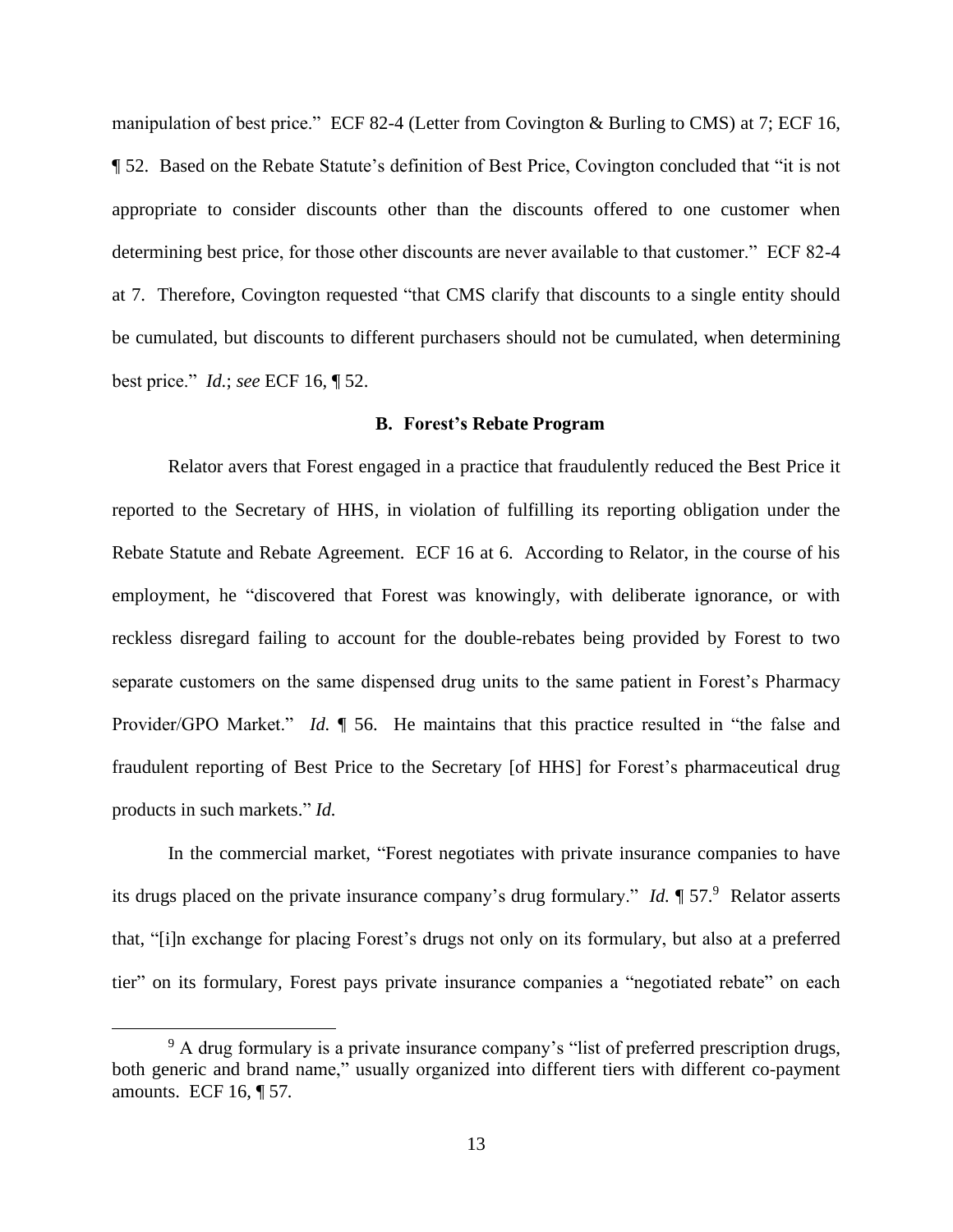drug "based upon the number of dispensed drug units" for which the insurer pays. *Id.* ¶ 58. Forest accounts for this rebate in calculating Best Price and uses this price "to set the overall Best Price for its drugs." *Id.*

Forest also negotiates with Pharmacy Providers and GPOs for its drugs to be "disbursed by long term care, rehabilitation/transitional, short term stay and group home facilities, as well as through home delivery." *Id.* ¶ 59. These sales comprise a significant amount of Forest's business. "For example, in FY2008, combined sales to Pharmacy Provider Facilities for Lexapro, Namenda and Bystolic alone totaled over \$526 million, which was about 14.5% of the \$3.6 billion in total sales Forest received for those drugs." *Id.* The same year, Forest paid Pharmacy Providers over \$35 million in rebates, which constituted about 10% of the total rebates paid by Forest in 2008. *Id.* 

Usually, Pharmacy Providers and GPOs purchase Forest drugs indirectly through a thirdparty wholesaler pursuant to a purchasing agreement between Forest and the Pharmacy Provider or GPO. *Id.* ¶ 60. As part of those agreements, the third-party wholesaler sells the drugs to the Pharmacy Provider or GPO at a discount, "which it then charges back to Forest." *Id.* The Pharmacy Providers and GPOs "are also paid a negotiated rebate by Forest on each drug...." *Id.* Before 2009, this rebate amount was based on the number of drug units purchased by a Pharmacy Provider or GPO. *Id.* However, the rebate amount is now based on "the number of dispensed drug units to patients made inside each respective Pharmacy Provider Facility." *Id.*  According to Relator, in calculating Best Price, Forest is required to aggregate the discounts and rebates provided to all participants in the chain of distribution, including the Pharmacy Providers, GPOs, and insurance companies. ECF 16 at 8.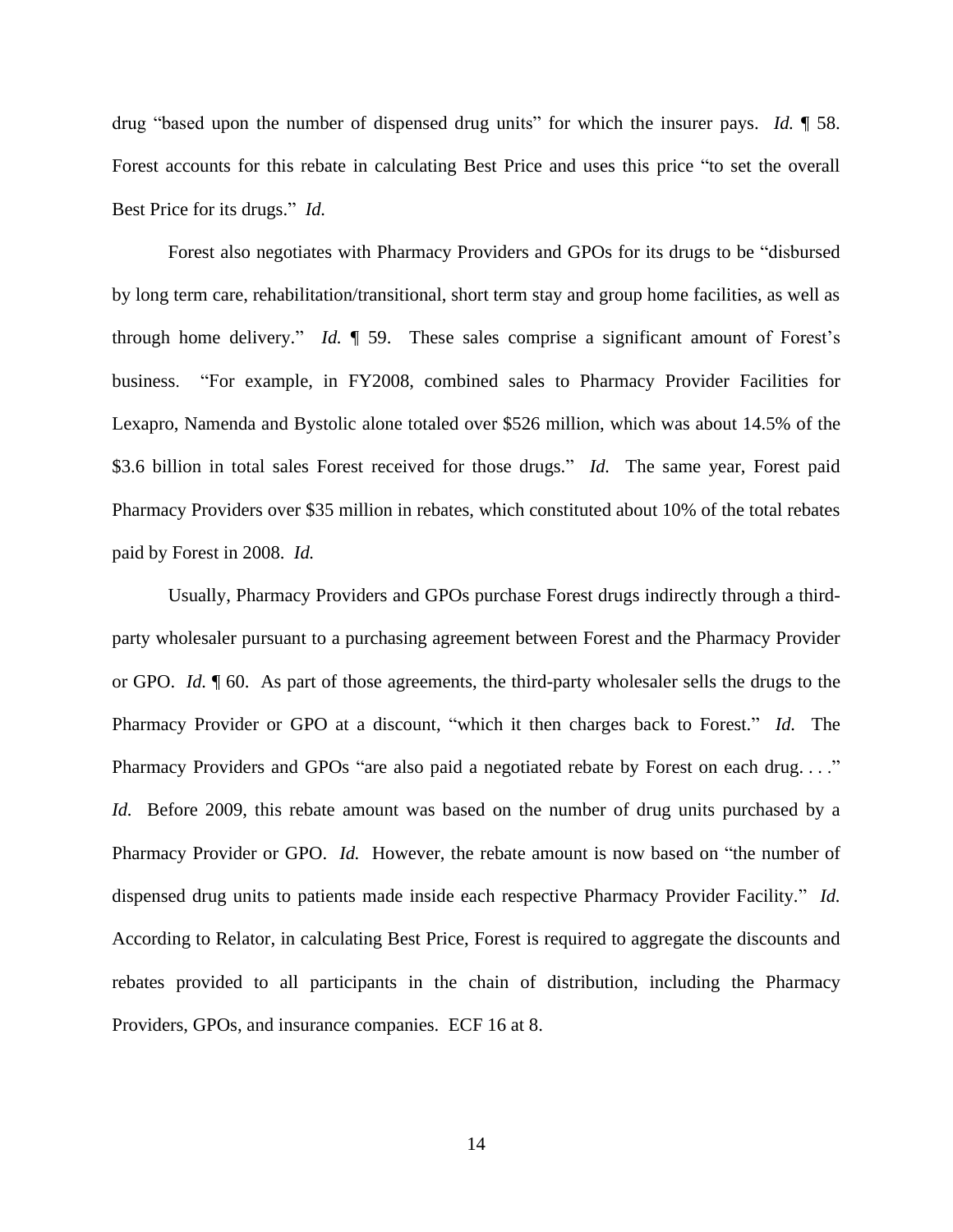Relator alleges that Forest "does not account for such double rebates and other discounts in determining a drug's Best Price if the drug is dispensed at a Pharmacy Provider Facility." *Id.*  ¶ 66. Instead, Forest reports Best Price to HHS based only on the rebate or discount given to the private insurance company. *Id.* As a result, argues Relator, Forest falsely reports to the government a "higher Best Price" for drugs dispensed in a Pharmacy Provider Facility, and consequently Forest pays less in Medicaid drug rebates to the state Medicaid programs than it should, which "results in the federal government paying more in Medicaid spending . . . and states are similarly damaged because they are not receiving their proper rebates." *Id.* 

In 2008, top level managers at Forest "held meetings and prepared reports focusing on the fact that two rebates were occasionally claimed or paid on the same drug being dispensed to a single patient." *Id.* 169. The managers were concerned that a patient might have both primary and secondary private medical insurance that would each pay a portion of the patient's drug treatment and then each seek a rebate on the same drug disbursements, creating a double rebate on the same dispersed drug. *Id.* In response, Forest implemented a data audit process for all rebate claims submitted to Forest by private insurance companies in the commercial market and contracted with Data Niche & Associates ("DNA") to develop a data scrubbing process. *Id.* The process identifies outliers in a customer's rebate submissions, including double rebate claims for the same dispensed drug units to the same patient, so that Forest does not pay for both claims. *Id.*  Relator asserts that Forest initiated this audit because it was "[a]ware of the potential Best Price violation based upon double rebate claims from its customers." *Id.*

According to Relator, "Forest deliberately chose not to institute the DNA process on the Pharmacy Provider/GPO side to avoid negatively impacting its relationships with major Pharmacy Provider/GPO drug purchasers and preserve shareholder profits." *Id.* ¶ 71. Therefore,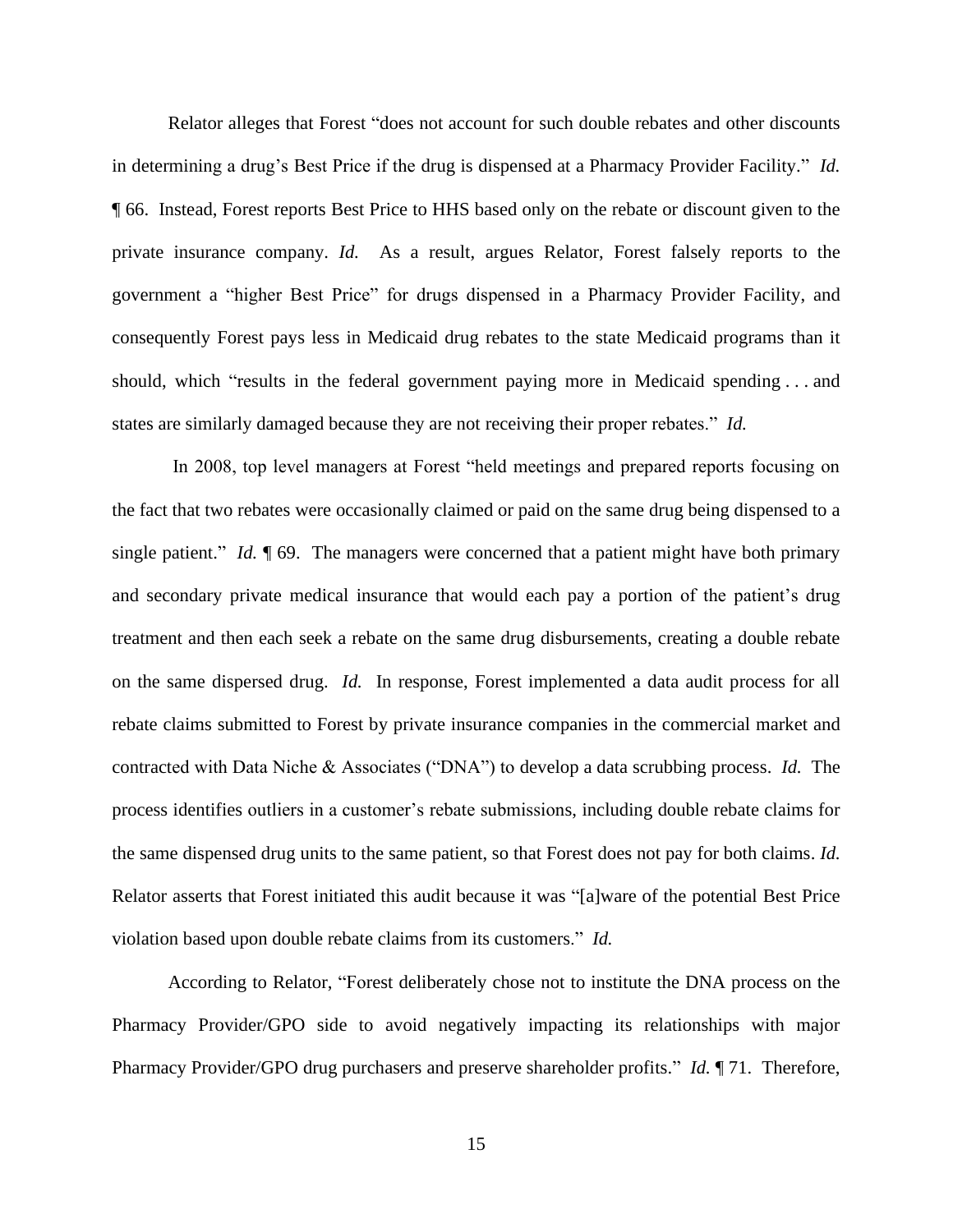it has continued paying double rebates without accounting for them in its Best Price calculations. *Id.*

Further, Relator alleges that Forest's failure to account for these "double rebates" has resulted in significant overpayments by Medicaid since 2005. *Id.* ¶ 72. Relator estimates the overpayments amount to approximately \$686.64 million, "plus significant additional reimbursement owed from FY2014 to the present." *Id.* ¶ 119. He reached this estimate by applying a similar formula to calculate the additional amount that Forest should have paid in Medicaid rebates for each relevant drug for each fiscal year between 2005 and 2014. *Id.* ¶¶ 72- 119. The drugs at issue include Celexa, Lexapro, Namenda, Namenda XR, Bystolic, Savella, Viibryd, Fetzima, Tudorza, Daliresp, Saphris, Linzess, Campral, Armour Thyroid, Levothroid, Thyrolar, Tiazac, and Combunox. *Id.* ¶¶ 17, 56.

To calculate the amount that Forest should have paid in rebates for each drug, Relator first alleges, "[u]pon information and belief," the amount of Forest's net sales for that drug in a fiscal year. *See, e.g., id.* ¶ 72. Next, he avers that, "[u]pon information and belief," Forest's highest reported Best Price rebate percentage for that drug was either "the statutory rebate percentage" for some drugs, *see, e.g., id.*, or based on the Best Price set by the maximum rebate given by Forest on the commercial side of its business. *See, e.g., id.* ¶ 73. And, Medicaid received a reimbursement based on this amount. *Id.* Further, he posits, "[u]pon information and belief," that the drug was dispensed to a certain percentage of patients in Pharmacy Provider Facilities with private insurance, and the Pharmacy Providers and GPOs received the maximum possible discount from Forest. *Id.* The commercial insurance companies also received their designated rebate on the same dispersed drug. *Id.* He then calculates the additional rebate that Medicaid should have received by adding together the commercial rebate and the Pharmacy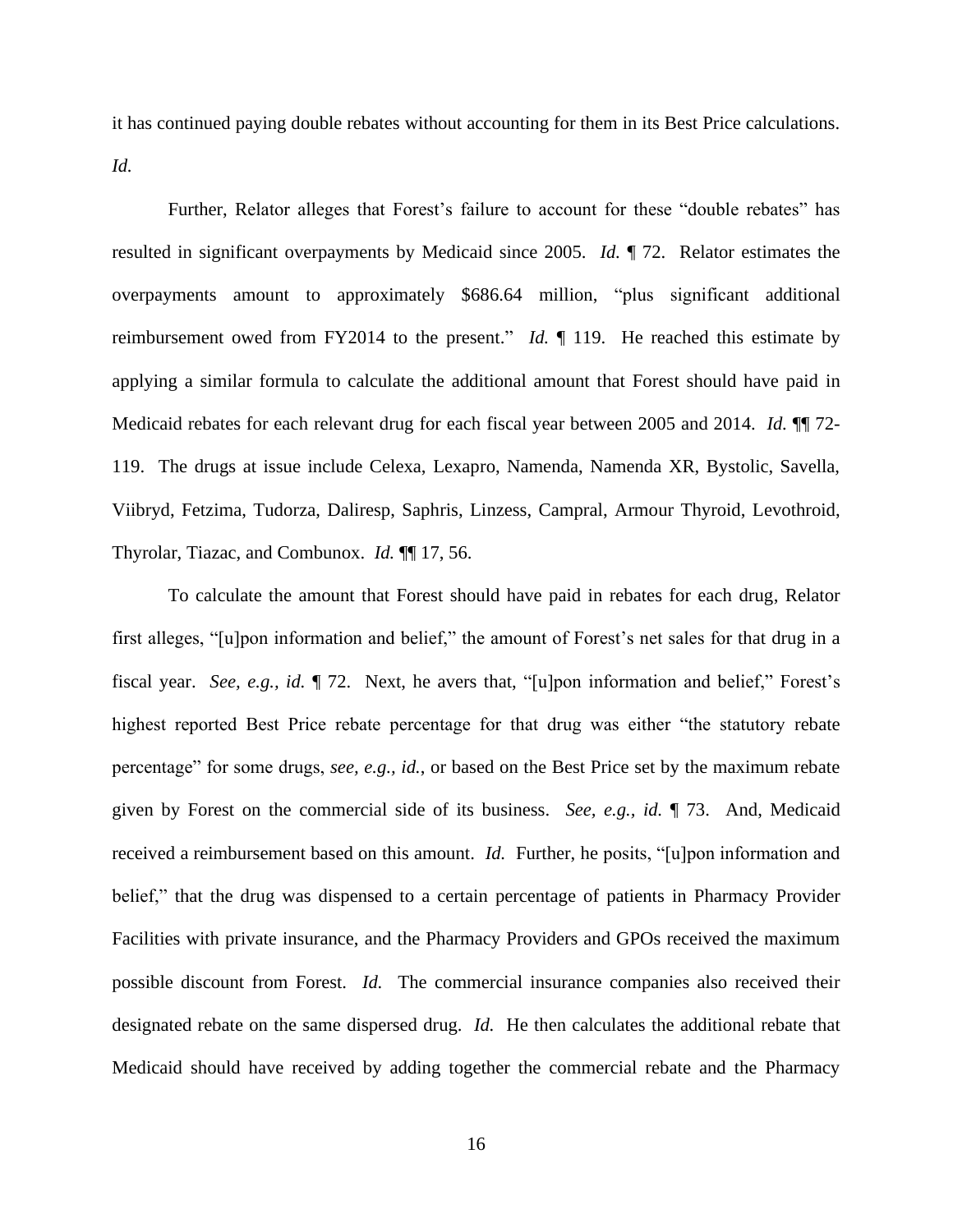Provider/GPO rebate and subtracting the reported Best Price, and determines the additional

amount that Forest should have paid in Medicaid rebates for that drug in that year. *Id.* 

For example, plaintiff alleges, *id.* ¶ 72:

Upon information and belief, in FY2005, Forest's net sales for Celexa were about \$653 Million, at least 20% of which were Medicaid sales - \$130.6. Upon information and belief, Forest's highest reported Best Price rebate percentage for Celexa in FY2005 was the statutory rebate percentage of 15.1% based upon the maximum rebate of 15% given by Forest on the Commercial side of its business. Accordingly, Medicaid received a reimbursement from Forest of about \$19.72 Million (0.151 \* \$130.6 Million). However, upon information and belief, Celexa was dispersed to patients in Pharmacy Provider Facilities with private insurance, with Pharmacy Providers/GPOs receiving a maximum discount/rebate of 12% and commercial insurance companies, again, receiving up to a 15% rebate on the same dispersed drug. However, Forest knowingly, with deliberate ignorance, or with reckless disregard ignored such double rebates, while also purposefully or with reckless disregard failing to implement the DNA process in the Pharmacy Provider/GPO market to identify such double rebates, despite knowing, or it should have known, upon information and belief, that at least 15% of Pharmacy Provider patients receiving Celexa had private insurance. Therefore, taking into account such double rebates, Medicaid should have received an additional 11.9% rebate (15% Commercial rebate + 12% Pharmacy Provider/GPO rebate – 15.1% reported Best Price rebate  $= 11.9\%$  under-rebate), resulting in Forest owing Medicaid an additional reimbursement of about \$15.54 Million (0.119 \* \$130.6 Million) for Celexa in FY2005.

#### **II. Standards of Review**

#### **A. Rule 12(b)(6)**

A defendant may test the legal sufficiency of a complaint by way of a motion to dismiss under Fed. R. Civ. P. 12(b)(6). *Fessler v. Int'l Bus. Machs. Corp.*, 959 F.3d 146, 152 (4th Cir. 2020); *Paradise Wire & Cable Defined Benefit Pension Plan v. Weil*, 918 F.3d 312, 317 (4th Cir. 2019); *In re Birmingham*, 846 F.3d 88, 92 (4th Cir. 2017); *Goines v. Valley Cmty. Servs. Bd.*, 822 F.3d 159, 165-66 (4th Cir. 2016); *McBurney v. Cuccinelli*, 616 F.3d 393, 408 (4th Cir. 2010), *aff'd sub nom.*, *McBurney v. Young*, 569 U.S. 221 (2013); *Edwards v. City of Goldsboro*, 178 F.3d 231, 243 (4th Cir. 1999). A Rule 12(b)(6) motion constitutes an assertion by a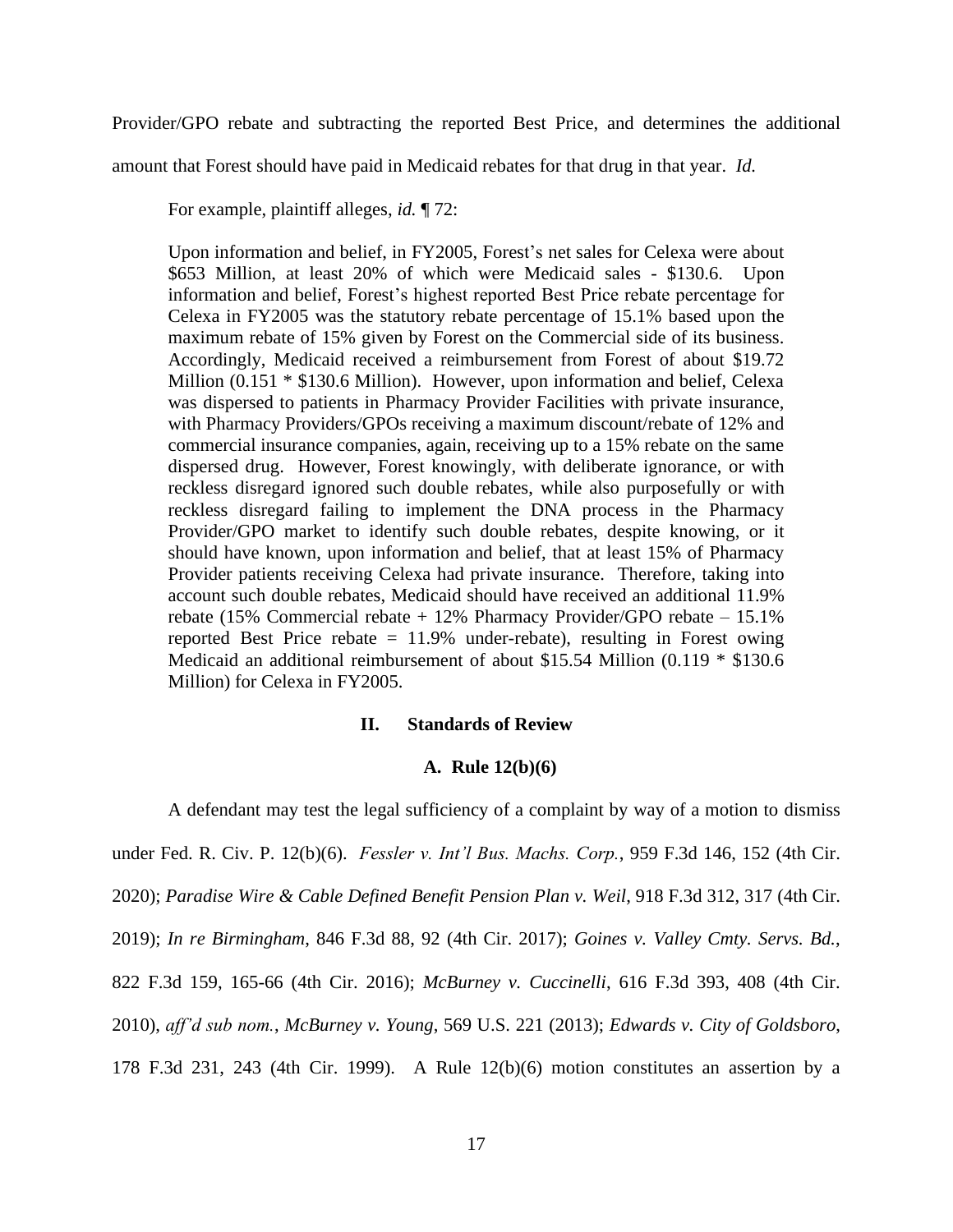defendant that, even if the facts alleged by a plaintiff are true, the complaint fails as a matter of law "to state a claim upon which relief can be granted." Fed. R. Civ. P. 12(b)(6).

Whether a complaint states a claim for relief is assessed by reference to the pleading requirements of Fed. R. Civ. P. 8(a)(2). That rule provides that a complaint must contain a "short and plain statement of the claim showing that the pleader is entitled to relief." The purpose of the rule is to provide the defendants with "fair notice" of the claims and the "grounds" for entitlement to relief. *Bell Atl. Corp. v. Twombly*, 550 U.S. 544, 555-56 (2007).

To survive a motion under Fed. R. Civ. P. 12(b)(6), a complaint must contain facts sufficient to "state a claim to relief that is plausible on its face." *Twombly*, 550 U.S. at 570; *see Ashcroft v. Iqbal*, 556 U.S. 662, 684 (2009) ("Our decision in *Twombly* expounded the pleading standard for 'all civil actions' . . . ." (citation omitted)); *see also Fauconier v. Clarke*, 996 F.3d 265, 276 (4th Cir. 2020); *Paradise Wire & Cable*, 918 F.3d at 317; *Willner v. Dimon*, 849 F.3d 93, 112 (4th Cir. 2017). To be sure, a plaintiff need not include "detailed factual allegations" in order to satisfy Rule 8(a)(2). *Twombly*, 550 U.S. at 555. Moreover, federal pleading rules "do not countenance dismissal of a complaint for imperfect statement of the legal theory supporting the claim asserted." *Johnson v. City of Shelby*, *Miss.*, 574 U.S. 10, 10 (2014) (per curiam).But, mere "'naked assertions' of wrongdoing" are generally insufficient to state a claim for relief. *Francis v. Giacomelli*, 588 F.3d 186, 193 (4th Cir. 2009) (citation omitted).

In other words, the rule demands more than bald accusations or mere speculation. *Twombly*, 550 U.S. at 555; *see Painter's Mill Grille, LLC v. Brown*, 716 F.3d 342, 350 (4th Cir. 2013). If a complaint provides no more than "labels and conclusions" or "a formulaic recitation of the elements of a cause of action," it is insufficient. *Twombly*, 550 U.S. at 555. "[A]n unadorned, the-defendant-unlawfully-harmed-me accusation" does not state a plausible claim of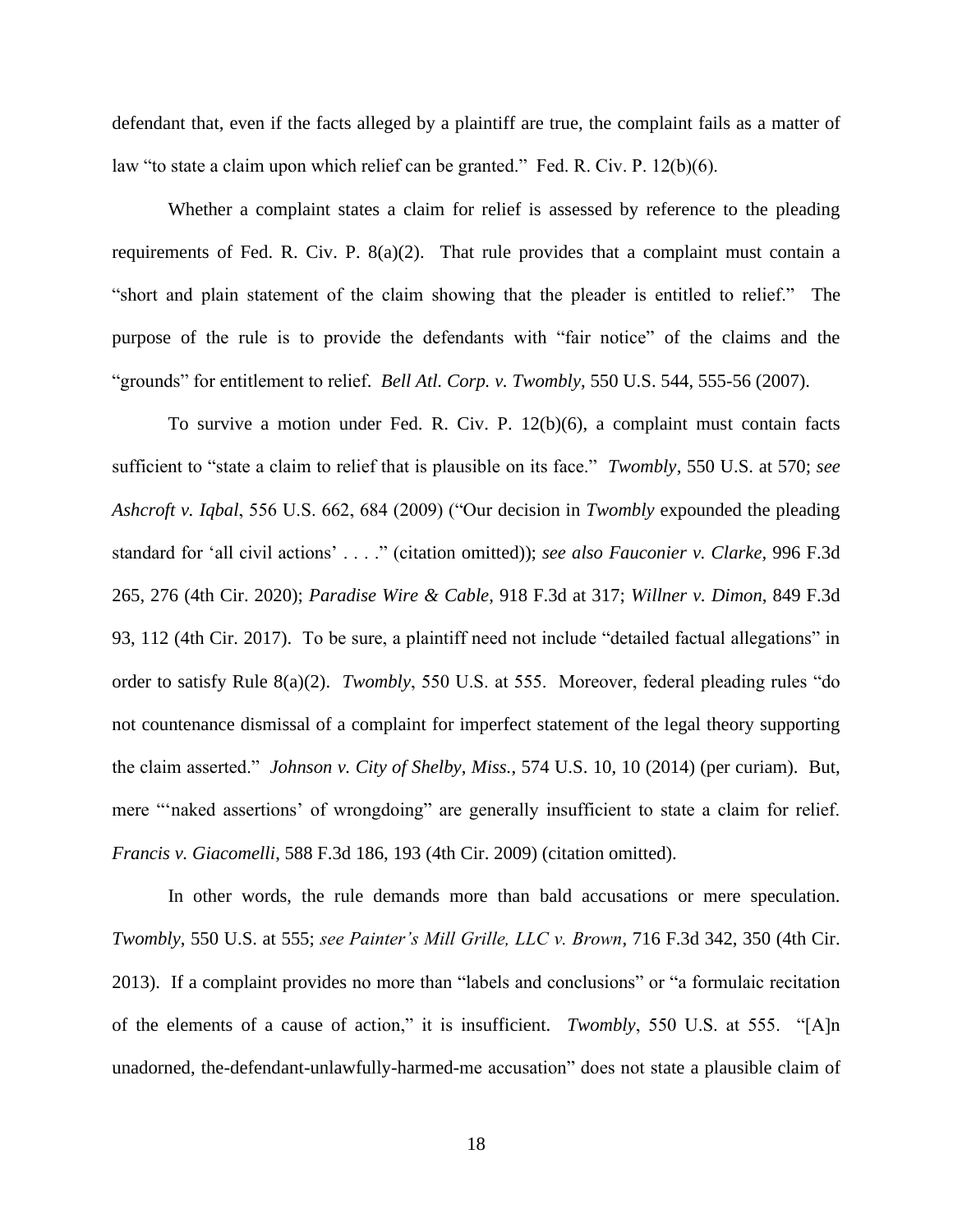relief. *Iqbal*, 556 U.S. at 678. Rather, to satisfy the minimal requirements of Rule 8(a)(2), the complaint must set forth "enough factual matter (taken as true) to suggest" a cognizable cause of action, "even if . . . [the] actual proof of those facts is improbable and . . . recovery is very remote and unlikely." *Twombly*, 550 U.S. at 556 (internal quotation marks omitted).

In reviewing a Rule 12(b)(6) motion, "a court 'must accept as true all of the factual allegations contained in the complaint,' and must 'draw all reasonable inferences [from those facts] in favor of the plaintiff.'" *Retfalvi v. United States*, 930 F.3d 600, 605 (4th Cir. 2019) (alteration in *Retfalvi*) (quoting *E.I. du Pont de Nemours & Co. v. Kolon Indus., Inc.*, 637 F.3d 435, 440 (4th Cir. 2011)); *see Semenova v. Md. Transit Admin.*, 845 F.3d 564, 567 (4th Cir. 2017); *Houck v. Substitute Tr. Servs., Inc.*, 791 F.3d 473, 484 (4th Cir. 2015). However, "a court is not required to accept legal conclusions drawn from the facts." *Retfalvi*, 930 F.3d at 605 (citing *Papasan v. Allain*, 478 U.S. 265, 286 (1986)); *see Glassman v. Arlington Cty.*, 628 F.3d 140, 146 (4th Cir. 2010). "A court decides whether [the pleading] standard is met by separating the legal conclusions from the factual allegations, assuming the truth of only the factual allegations, and then determining whether those allegations allow the court to reasonably infer" that the plaintiff is entitled to the legal remedy sought. *A Society Without a Name v. Virginia*, 655 F.3d 342, 346 (4th. Cir. 2011), *cert. denied*, 566 U.S. 937 (2012).

Courts ordinarily do not "'resolve contests surrounding the facts, the merits of a claim, or the applicability of defenses.'" *King v. Rubenstein*, 825 F.3d 206, 214 (4th Cir. 2016) (quoting *Edwards*, 178 F.3d at 243); *see Bing v. Brio Sys., LLC*, 959 F.3d 605, 616 (4th Cir. 2020) (citation omitted). But, "in the relatively rare circumstances where facts sufficient to rule on an affirmative defense are alleged in the complaint, the defense may be reached by a motion to dismiss filed under Rule 12(b)(6)." *Goodman v. Praxair, Inc.,* 494 F.3d 458, 464 (4th Cir.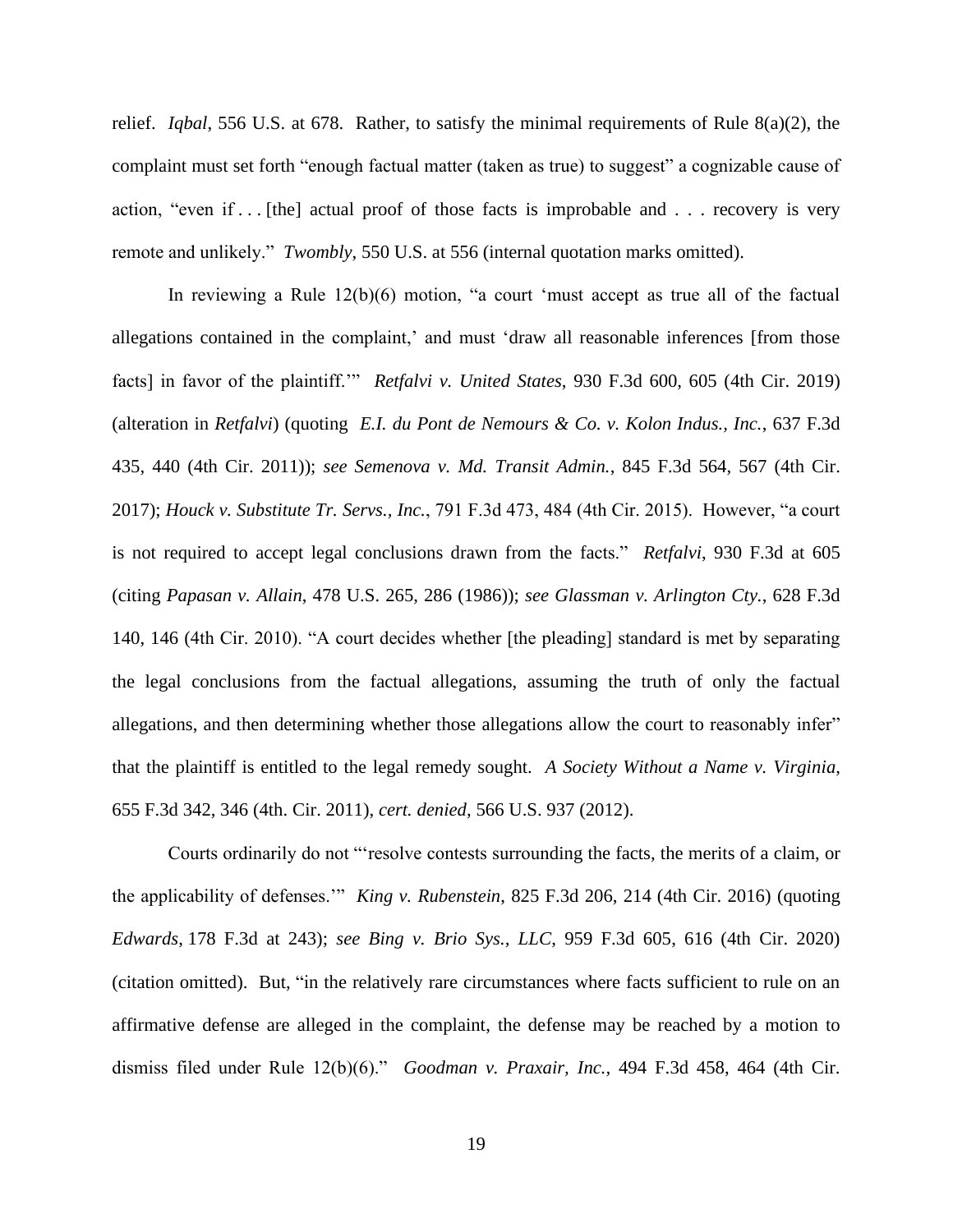2007) (en banc); *accord Pressley v. Tupperware Long Term Disability Plan,* 553 F.3d 334, 336 (4th Cir. 2009). Because Rule  $12(b)(6)$  "is intended [only] to test the legal adequacy of the complaint," *Richmond, Fredericksburg & Potomac R.R. Co. v. Forst,* 4 F.3d 244, 250 (4th Cir. 1993), "[t]his principle only applies . . . if all facts necessary to the affirmative defense 'clearly appear[ ] *on the face of the complaint.*'" *Goodman,* 494 F.3d at 464 (emphasis in *Goodman*) (quoting *Forst,* 4 F.3d at 250).

"Generally, when a defendant moves to dismiss a complaint under Rule  $12(b)(6)$ , courts are limited to considering the sufficiency of allegations set forth in the complaint and the 'documents attached or incorporated into the complaint.'" *Zak v. Chelsea Therapeutics Int'l, Ltd.*, 780 F.3d 597, 606 (4th Cir. 2015) (quoting *E.I. du Pont de Nemours & Co.*, 637 F.3d at 448). Ordinarily, the court "may not consider any documents that are outside of the complaint, or not expressly incorporated therein . . . ." *Clatterbuck v. City of Charlottesville*, 708 F.3d 549, 557 (4th Cir. 2013); *see Bosiger v. U.S. Airways, Inc.*, 510 F.3d 442, 450 (4th Cir. 2007).

But, under limited circumstances, when resolving a Rule 12(b)(6) motion, a court may consider documents beyond the complaint without converting the motion to dismiss to one for summary judgment. *Goldfarb v. Mayor & City Council of Balt.*, 791 F.3d 500, 508 (4th Cir. 2015). In particular, a court may properly consider documents that are "explicitly incorporated into the complaint by reference and those attached to the complaint as exhibits." *Goines*, 822 F.3d at 166 (citation omitted); *see also Six v. Generations Fed. Credit Union*, 891 F.3d 508, 512 (4th Cir. 2018); *Anand v. Ocwen Loan Servicing, LLC*, 754 F.3d 195, 198 (4th Cir. 2014); *U.S. ex rel. Oberg v. Pa. Higher Educ. Assistance Agency*, 745 F.3d 131, 136 (4th Cir. 2014); *Am. Chiropractic Ass'n v. Trigon Healthcare, Inc.*, 367 F.3d 212, 234 (4th Cir. 2004), *cert. denied*, 543 U.S. 979 (2004); *Phillips v. LCI Int'l Inc.*, 190 F.3d 609, 618 (4th Cir. 1999).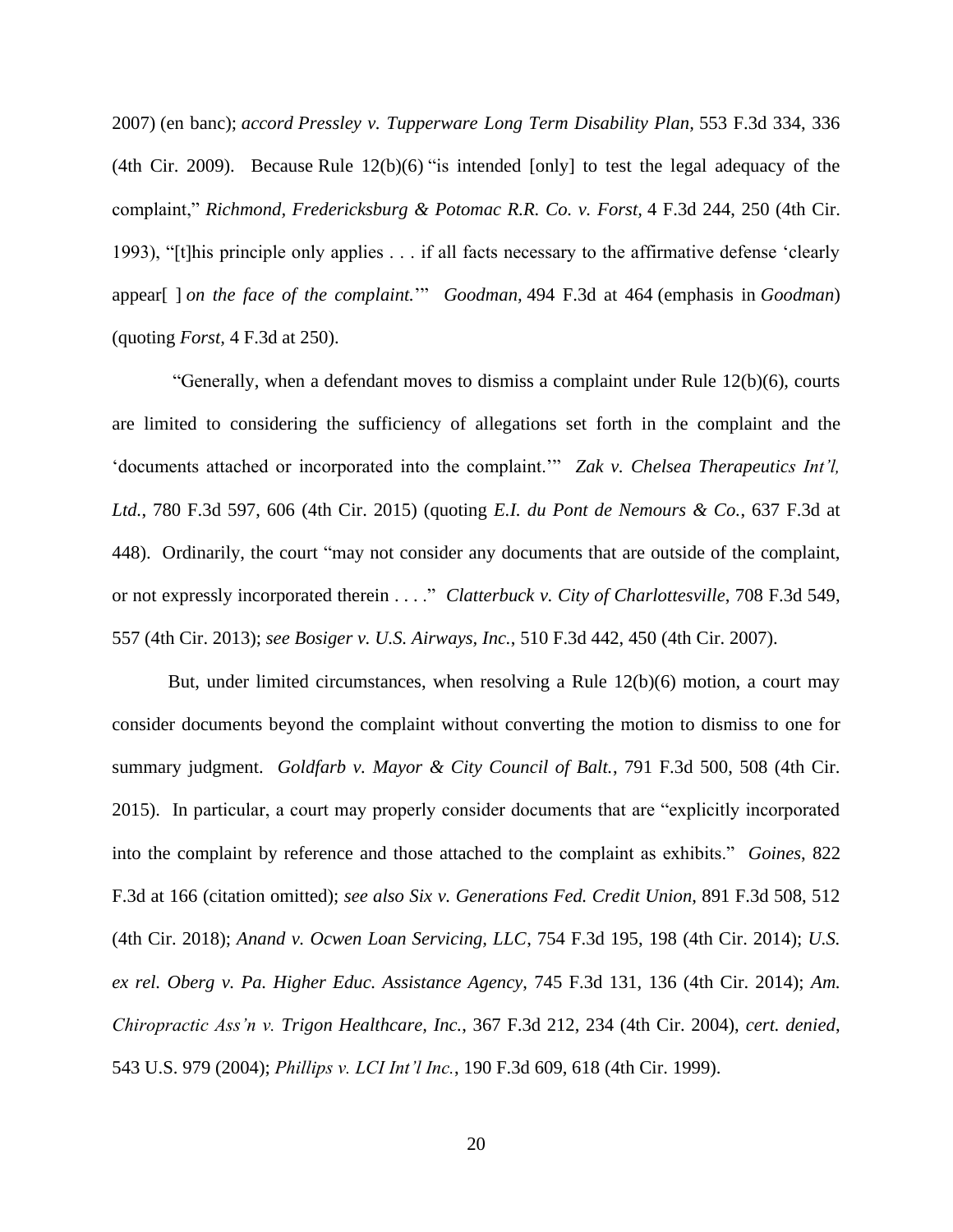However, "before treating the contents of an attached or incorporated document as true, the district court should consider the nature of the document and why the plaintiff attached it." *Goines*, 822 F.3d at 167 (citing *N. Ind. Gun & Outdoor Shows, Inc. v. City of S. Bend*, 163 F.3d 449, 455 (7th Cir. 1998)). Of import here, "[w]hen the plaintiff attaches or incorporates a document upon which his claim is based, or when the complaint otherwise shows that the plaintiff has adopted the contents of the document, crediting the document over conflicting allegations in the complaint is proper." *Goines*, 822 F.3d at 167. Conversely, "where the plaintiff attaches or incorporates a document for purposes other than the truthfulness of the document, it is inappropriate to treat the contents of that document as true." *Id.*

A court may also "consider a document submitted by the movant that [is] not attached to or expressly incorporated in a complaint, so long as the document was integral to the complaint and there is no dispute about the document's authenticity." *Goines*, 822 F.3d at 166 (citations omitted); *see also Woods v. City of Greensboro*, 855 F.3d 639, 642 (4th Cir. 2017), *cert. denied*, \_\_ U.S. \_\_, 138 S. Ct. 558 (2017); *Oberg*, 745 F.3d at 136; *Kensington Volunteer Fire Dep't. v. Montgomery Cty.*, 684 F.3d 462, 467 (4th Cir. 2012). To be "integral," a document must be one "that by its 'very existence, *and not the mere information it contains*, gives rise to the legal rights asserted.'" *Chesapeake Bay Found., Inc. v. Severstal Sparrows Point, LLC*, 794 F. Supp. 2d 602, 611 (D. Md. 2011) (citation omitted) (emphasis in original). *See also* Fed. R. Civ. P. 10(c) ("A copy of a written instrument that is an exhibit to a pleading is a part of the pleading for all purposes.").

In addition, "a court may properly take judicial notice of 'matters of public record' and other information that, under Federal Rule of Evidence 201, constitute 'adjudicative facts.'" *Goldfarb*, 791 F.3d at 508; *see also Tellabs, Inc. v. Makor Issues & Rights, Ltd.*, 551 U.S. 308,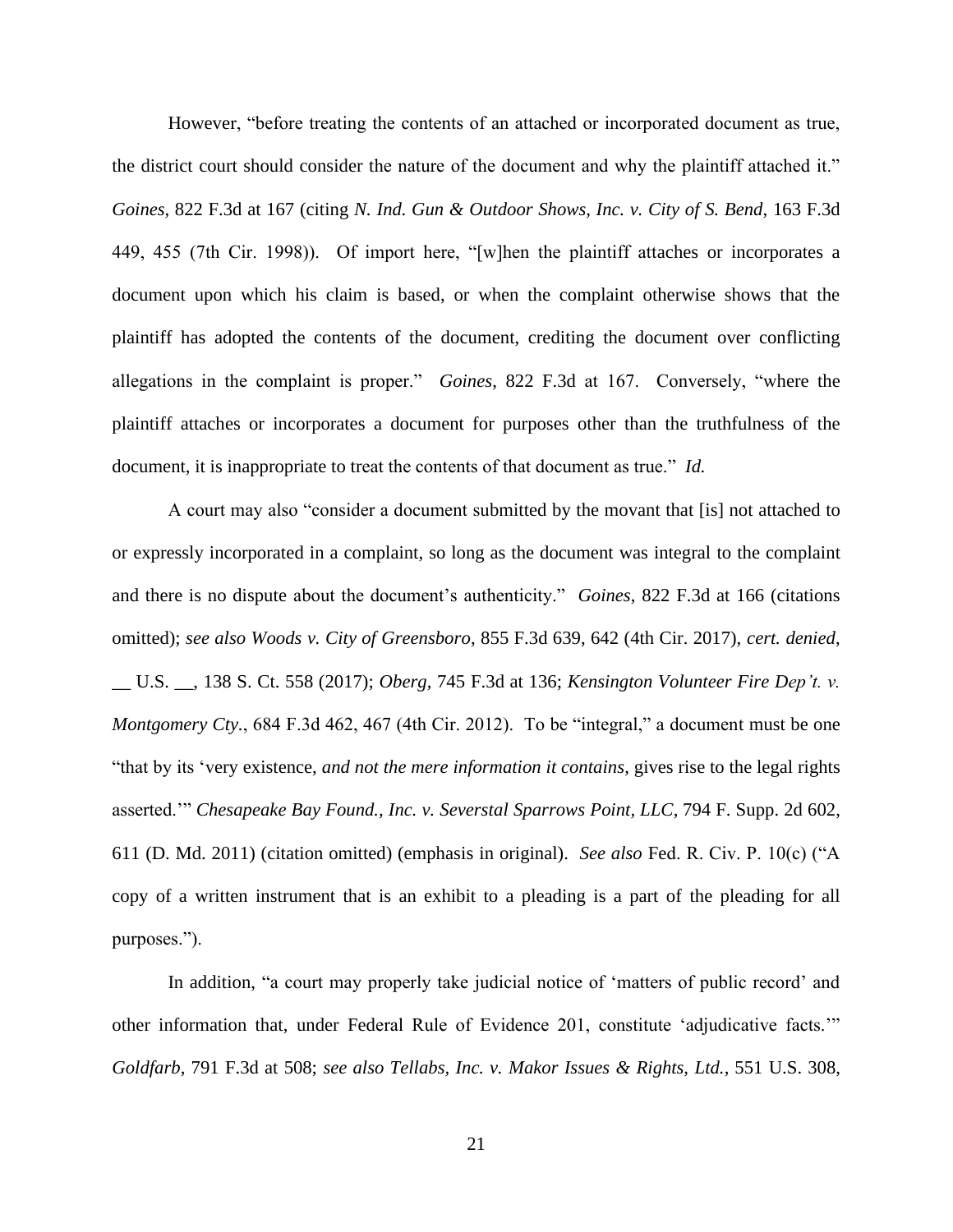322 (2007); *Katyle v. Penn Nat'l Gaming, Inc.,* 637 F.3d 462, 466 (4th Cir. 2011), *cert. denied*, 565 U.S. 825 (2011); *Philips v. Pitt Cty. Mem. Hosp.*, 572 F.3d 176, 180 (4th Cir. 2009). However, under Fed. R. Evid. 201, a court may take judicial notice of adjudicative facts only if they are "not subject to reasonable dispute," in that they are "(1) generally known within the territorial jurisdiction of the trial court or (2) capable of accurate and ready determination by resort to sources whose accuracy cannot reasonably be questioned."

As indicated, the Motion is supported by one exhibit: the Rebate Agreement (ECF 72-2). The Opposition is supported by five exhibits, which include the Rebate Agreement (ECF 79-1); a letter from defendant to CMS dated Feb. 20, 2007, regarding the 2006 proposed rule (ECF 79-2); the final regulations issued by CMS, 42 C.F.R. §447.505 (2007) (ECF 79-3); a document listing the amendments to 42 U.S.C. § 1396r-8 (ECF 79-4); and CMS's proposed rule, 72 Fed. Reg. 39,142-01 (2006) (ECF 79-5). As noted, Relator also submitted the Rebate Agreement. ECF 79-1. It is central to Relator's claim and referenced in the Amended Complaint. Accordingly, I may consider the Rebate Agreement without converting the Motion to one for summary judgment. The letter (ECF 79-2), amendments to the statute (ECF 79-4), and proposed and final rules (ECF 79-3; ECF 79-5) are publicly available. Accordingly, I may take judicial notice of them.

The Reply contains five exhibits, which include the CMS Program Release No. 2, dated Aug. 9, 1991 (ECF 82-1); CMS Program Release No. 14, dated Dec. 21, 1994 (ECF 82-2); a letter from Reed Smith to CMS, dated Feb. 20, 2007 (ECF 82-3); a letter from Covington & Burling to CMS, dated Feb. 20, 2007 (ECF 82-4); and a letter from PhRMA to CMS, dated Feb. 20, 2017 (ECF 82-5). All of these documents are publicly available and their authenticity is not contested. Therefore, I may consider them in resolving the Motion.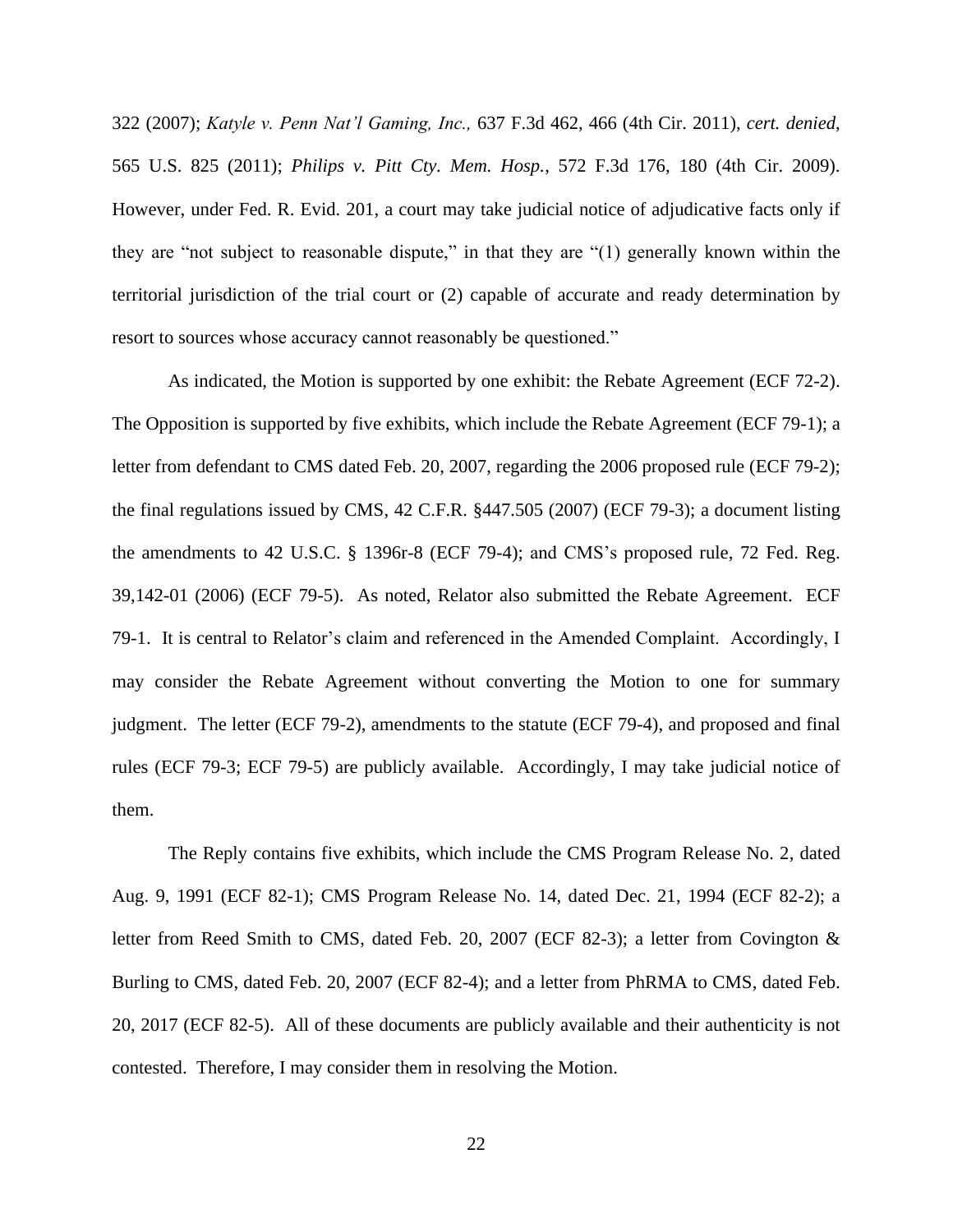#### **B. Rule 9(b)**

Rule 9(b) states: "In alleging fraud or mistake, a party must state with particularity the circumstances constituting fraud or mistake. Malice, intent, knowledge, and other conditions of a person's mind may be alleged generally." Suits brought under the False Claims Act sound in fraud, and thus are "subject to" Fed. R. Civ. P. 9(b). *See Harrison v. Westinghouse Savannah River Co.*, 176 F.3d 776, 783-84 (4th Cir. 1999). In addition, "Rule 9(b)'s heightened pleading standard applies to state law fraud claims asserted in federal court." *N. Am. Catholic Educ. Programming Found., Inc. v. Cardinale*, 567 F.3d 8, 13 (1st Cir. 2009). Therefore, Rule 9(b) governs the adequacy of Relator's state law *qui tam* claims as well as his claims under the FCA.

Under Rule 9(b), a claim that sounds in fraud "'must, at a minimum, describe the time, place, and contents of the false representations, as well as the identity of the person making the misrepresentation and what he obtained thereby.'" *United States ex rel. Nathan v. Takeda Pharms. N.A., Inc*., 707 F.3d 451, 455 (4th Cir. 2013) (citation omitted); *see United States ex rel. Owens v. First Kuwaiti Gen'l Trading & Contracting Co.,* 612 F.3d 724, 731 (4th Cir. 2010). In other words, Rule 9(b) requires the plaintiff to plead "the who, what, when, where, and how of the alleged fraud" before the parties can proceed to discovery. *United States ex rel. Wilson v. Kellogg Brown & Root, Inc.*, 525 F.3d 370, 379 (4th Cir. 2008) (internal quotation marks and citation omitted).

Rule 9(b) serves several salutary purposes:

"First, the rule ensures that the defendant has sufficient information to formulate a defense by putting it on notice of the conduct complained of. . . . Second, Rule 9(b) exists to protect defendants from frivolous suits. A third reason for the rule is to eliminate fraud actions in which all the facts are learned after discovery. Finally, Rule 9(b) protects defendants from harm to their goodwill and reputation."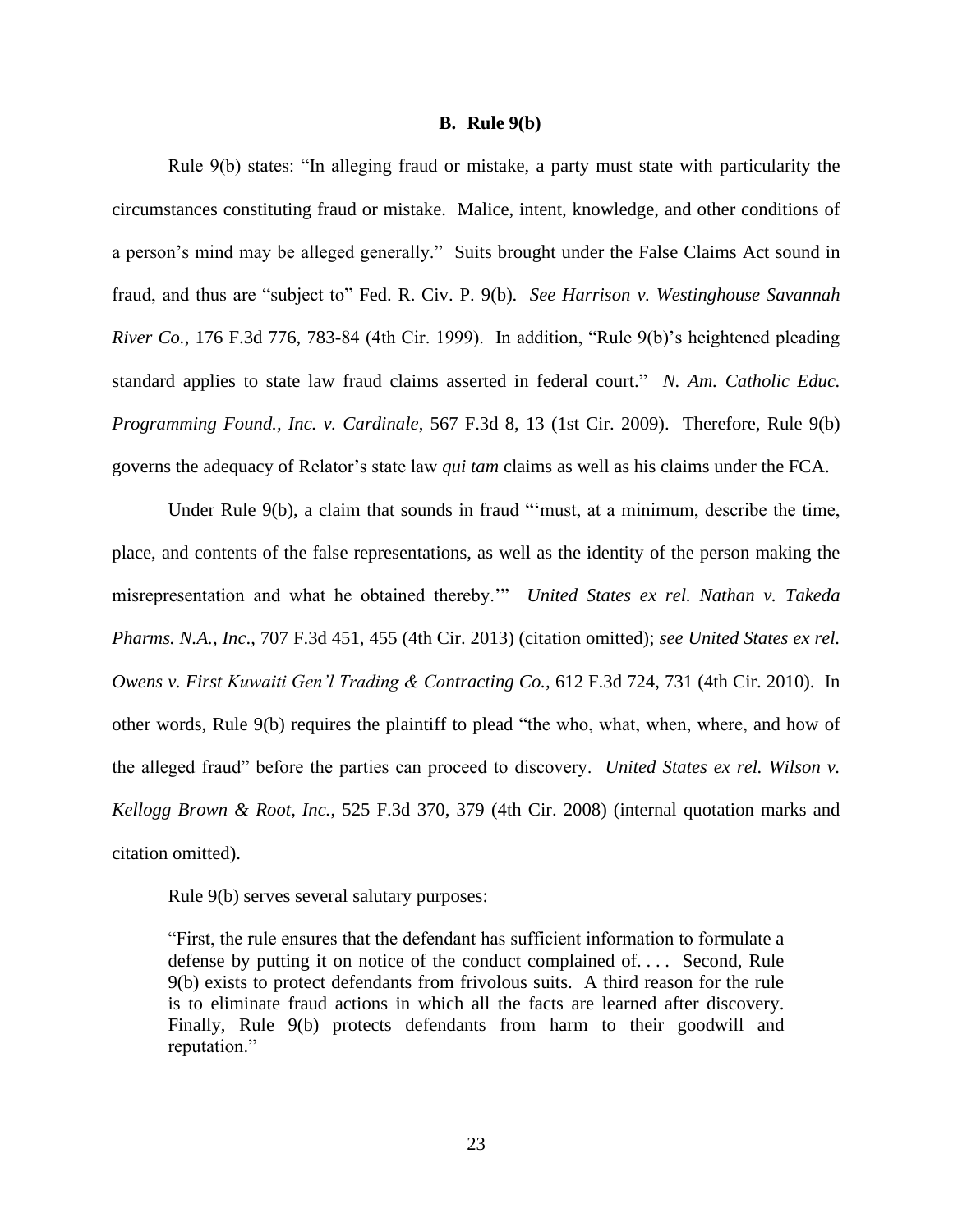*Harrison v. Westinghouse Savannah River Co.*, 176 F.3d 776, 784 (4th Cir. 1999) (citation omitted).

The "'clear intent of Rule 9(b) is to eliminate fraud actions in which all the facts are learned through discovery after the complaint is filed.'" *Id.* at 789 (citation omitted); *see United States. ex rel. Wilson v. Kellogg Brown & Root, Inc.*, 525 F.3d 370, 380 (4th Cir. 2008) ("[I]f allowed to go forward, Relators' FCA claim would have to rest primarily on facts learned through the costly process of discovery. This is precisely what Rule 9(b) seeks to prevent.").

However, by its plain text, Rule 9(b) permits general averment of aspects of fraud that relate to a defendant's state of mind. "A court should hesitate to dismiss a complaint under Rule 9(b) if the court is satisfied (1) that the defendant has been made aware of the particular circumstances for which she will have to prepare a defense at trial, and (2) that plaintiff has substantial prediscovery evidence of those facts." *Id.* Moreover, Rule 9(b) is "less strictly applied with respect to claims of fraud by concealment" or omission of material facts, as opposed to affirmative misrepresentations, because "an omission 'cannot be described in terms of place, contents of the misrepresentation or the identity of the person making the misrepresentation." *Shaw v. Brown & Williamson Tobacco Corp*., 973 F. Supp. 539, 552 (D. Md. 1997) (quoting *Flynn v. Everything Yogurt*, HAR-92-3421, 1993 WL 454355, at \*9 (D. Md. Sept. 14, 1993)).

#### **III. Discussion**

Defendant has moved to dismiss the Relator's FCA claims on four grounds. First, defendant urges dismissal of the Amended Complaint pursuant to Fed. R. Civ. P. 12(b)(6), "because Relator has not plausibly alleged that Forest made a false statement or that it acted with the requisite scienter," as required by the federal and state FCA statutes. ECF 72-1 at 18-33. Second, defendant maintains that Relator's suit warrants dismissal under Fed. R. Civ. P. 9(b)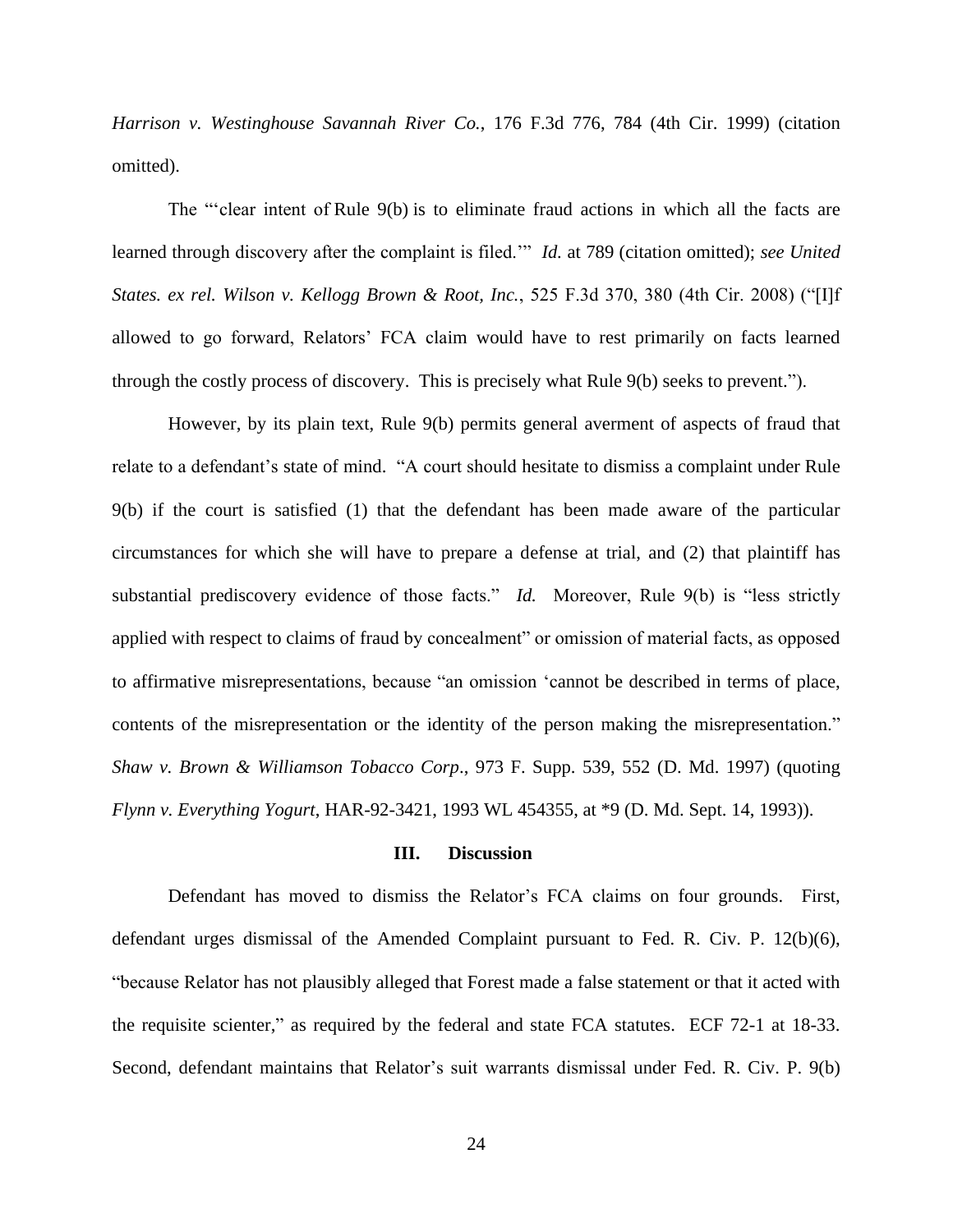because Relator failed to plead fraud with sufficient particularity. *Id.* at 34-36. Further, defendant argues that Relator's FCA conspiracy claim (Count III) fails because Relator did not allege an agreement to violate the FCA and the alleged coconspirators are both Forest entities. *Id.* at 37. Finally, defendant contends that Relator's FCA claims are foreclosed by the FCA's public disclosure bar. *Id.* at 38-44.

Relator concedes that the federal conspiracy claim (Count III) and claims under New Hampshire's FCA are subject to dismissal. ECF 79 at 43 n.16. But, Relator contends that defendant's remaining arguments are unavailing. *See* ECF 79.

The question concerning the public disclosure bar is a threshold matter. Therefore, I first consider defendant's last contention.

# **A. Public Disclosure Bar**

Defendant contends that the Relator's claims are foreclosed by the FCA's public disclosure bar. ECF 72-1 at 38-44.

As noted, the FCA protects the government fisc by "impos[ing] civil liability on persons who knowingly submit false claims for goods and services to the United States." *United States ex rel. Beauchamp v. Academi Training Ctr.*, 816 F.3d 37, 39 (4th Cir. 2016); *see United States ex rel. Rostholder v. Omnicare, Inc.*, 745 F.3d 694, 700 (4th Cir. 2014), *cert. denied*, 574 U.S. 819 (2014). In order to prevent fraud that might otherwise evade detection and to supplement government enforcement, the FCA permits a private individual, *i.e.*, a relator, to file a civil lawsuit on behalf of the government against those who defraud the federal government. *Id.* To encourage such suits, the statute allows the relator to collect a portion of the recovery as a reward. *See* 31 U.S.C. § 3730(b).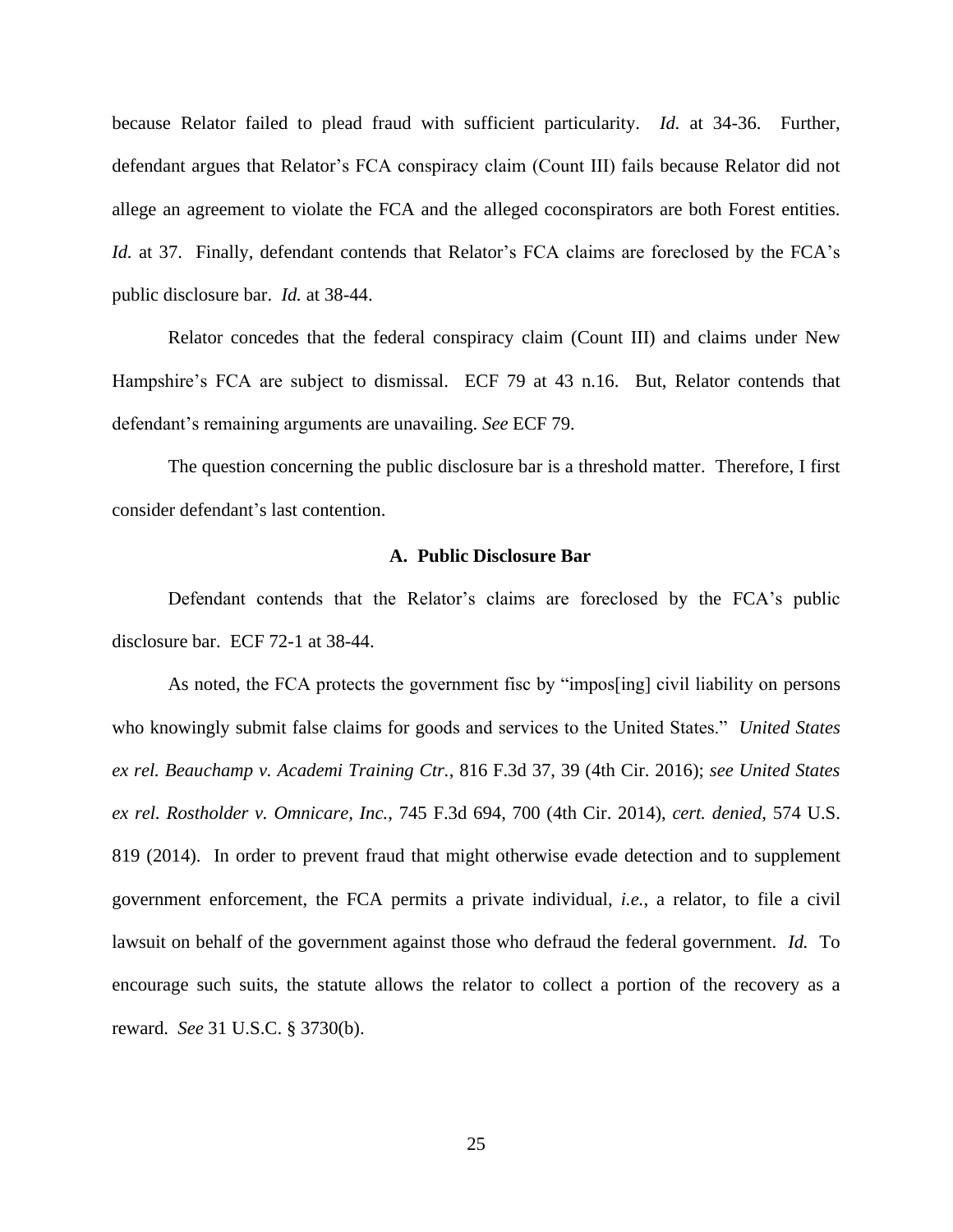But, a *qui tam* suit is of no help to the government if the alleged fraud has already been uncovered. *Graham Cty. Soil & Water Conservation Dist. v. United States ex rel. Wilson*, 559 U.S. 280, 294-95 (2010). Thus, since enacting the FCA in 1863, Congress has repeatedly amended the statute in an effort "to strike a balance between encouraging private persons to root out fraud and stifling parasitic lawsuits' in which a relator, instead of plowing new ground, attempts to free-ride by merely reiterating previously disclosed fraudulent acts.'" *Beauchamp*, 816 F.3d at 39 (quoting *Graham Cty. Soil & Water*, 559 U.S. at 295).

One such mechanism is the FCA's public disclosure bar. *See* 31 U.S.C. § 3730(e)(4)(A) (1986), amended by Patient Protection & Affordable Care Act, Pub. L. No. 111-148, § 10104(j)(2), 124 Stat. 119, 901-02 (2010); *see also State Farm Fire & Cas. Co. v. United States ex rel. Rigsby*, \_\_\_ U.S. \_\_\_, 137 S. Ct. 436, 440 (2016) (describing the public disclosure bar as a threshold that a relator must clear in order to proceed on a *qui tam* suit). The provision "disqualifies private suits based on fraud already disclosed in particular settings—such as hearings, government reports, or news reports—unless the relator meets the definition of an 'original source' under the FCA." *Beauchamp*, 816 F.3d at 39 (quoting 31 U.S.C. § 3730(e)(4)); *see United States ex rel. Siller v. Becton Dickenson & Co*., 21 F.3d 1339, 1347 (4th Cir. 1994).

This case implicates two versions of the public disclosure bar, which Congress amended in 2010. Notably, the FCA does not have retroactive force and therefore may not be applied to cases arising before the effective date of the amendments. *Graham Cty. Soil & Water*, 559 U.S. at 283 n.1; *United States ex rel. May v. Purdue Pharma L.P*., 737 F.3d 908, 918 (4th Cir. 2013).

Prior to 2010, the statute provided, 31 U.S.C. § 3730(e)(4)(A) (1986):

No court shall have jurisdiction over an action under this section based upon the public disclosure of allegations or transactions in a criminal, civil, or administrative hearing, in a congressional, administrative, or Government Accounting Office report, hearing, audit, or investigation, or from the news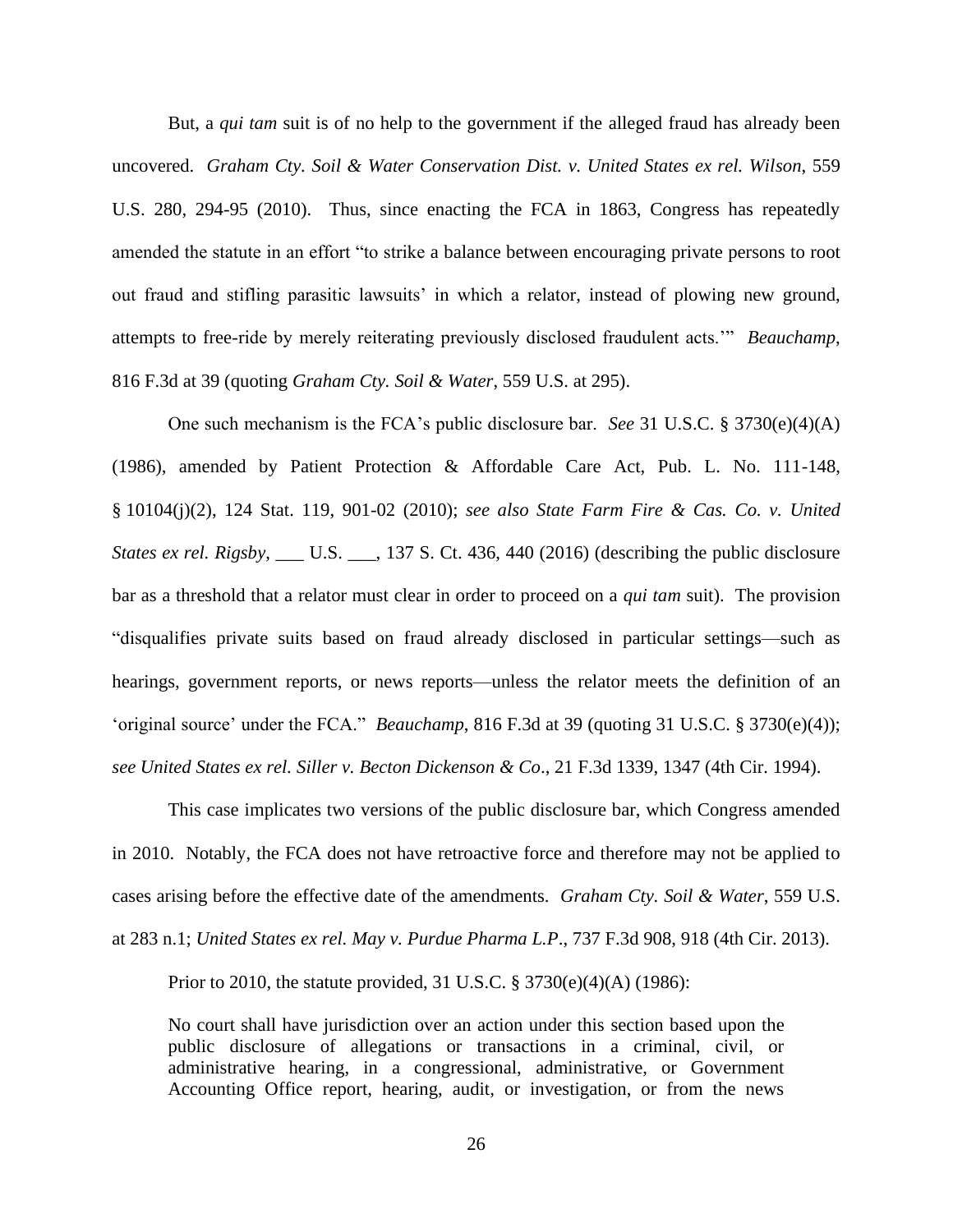media, unless the action is brought by the Attorney General or the person bringing the action is an original source of the information.

Notably, the pre-2010 version of the statute "operated as a jurisdictional limitation—the publicdisclosure bar, if applicable, divested the district court of subject-matter jurisdiction over the action." *May*, 737 F.3d at 916; *see Beauchamp*, 816 F.3d at 39.

In 2010, Congress amended the public disclosure bar as part of the Patient Protection and

Affordable Care Act. *See* Pub. L. No. 111-148, § 10104(j)(2), 124 Stat. 119, 901-02 (2010).

Effective March 23, 2010, the operative public disclosure provision states, 31 U.S.C.

 $§ 3730(e)(4)(A) (2010):$ 

The court shall dismiss an action or claim under this section, unless opposed by the Government, if substantially the same allegations or transactions as alleged in the action or claim were publicly disclosed—

(i) in a Federal criminal, civil, or administrative hearing in which the Government or its agent is a party;

(ii) in a congressional, Government<sup>[]</sup> Accountability Office, or other Federal report, hearing, audit, or investigation; or

(iii) from the news media,

unless the action is brought by the Attorney General or the person bringing the action is an original source of the information.

The "original source" definition was also amended. Under § 3730(e)(4)(B), it includes

an individual who either:

(i) prior to a public disclosure under subsection  $(e)(4)(a)$ , has voluntarily disclosed to the Government the information on which allegations or transactions in a claim are based, or (2) who has knowledge that is independent of and materially adds to the publicly disclosed allegations or transactions, and who has voluntarily provided the information to the Government before filing an action under this section.

These amendments "significantly changed the scope of the public-disclosure bar." *May*,

737 F.3d at 917. Notably, unlike the pre-2010 public disclosure bar, the current provision is not

jurisdictional. Instead, it operates, in effect, as "an affirmative defense." *Beauchamp*, 816 F.3d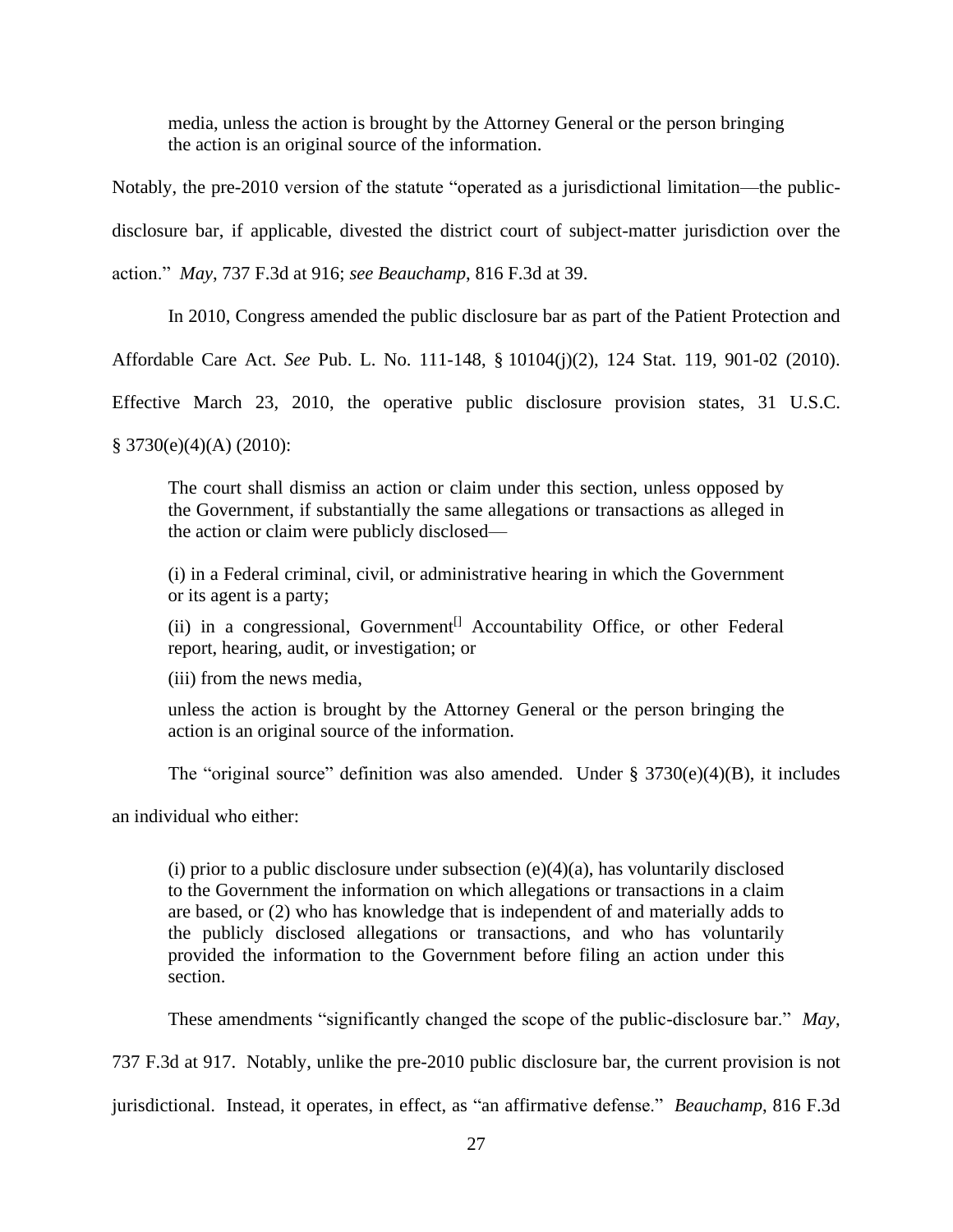at 40; *see May*, 737 F.3d at 916. The amendment also "changed the required connection between the [relator's] claims and the public disclosure." *Beauchamp*, 816 F.3d at 40. Whereas the public disclosure bar previously foreclosed claims only when the relator's suit was based on the public disclosure, the current provision "'no longer requires actual knowledge of the public disclosure, but instead applies if substantially the same allegations or transactions were publicly disclosed.'" *Beauchamp*, 816 F.3d at 40 (quoting *May*, 737 F.3d at 917).

Despite these differences, both versions of the statute require the Court to ask three questions: (1) is there a qualifying public disclosure? (2) if yes, is the disclosed information the basis of the relator's suit? (3) and, if so, is the relator the original source of that information? *United States ex rel. Wilson v. Graham Cty. Soil & Water Conservation Dist*., 528 F.3d 292, 308 (4th Cir. 2008), *rev'd on other grounds*, 559 U.S. 280 (2010); *see United States ex rel. Moore v. Cardinal Fin. Co., L.P.*, CCB-12-1824, 2017 WL 1165952, at \*10 (D. Md. Mar. 28, 2017); *United States ex rel. Davis v. Prince*, 753 F. Supp. 2d 569, 579 (E.D. Va. 2011).

Forest asserts that Relator's claims are barred under either version of the statute, because the factual allegations underlying his suit are based on publicly available sources and he is not the original source of those disclosures. ECF 72-1 at 39-44. Specifically, defendant contends that Relator's claims were inferred from publicly disclosed federal regulations, administrative reports, and sales data. *Id.* at 39-41.

In response, Relator argues that there has not been a qualifying public disclosure of his allegations within the meaning of § 3730(e)(4)(A). ECF 79 at 37-39. Further, Relator posits that his allegations were not "based upon" or "substantially the same" as any public disclosure, *id.* at 40-41, and he qualifies as the original source of the information. *Id.* at 42-43.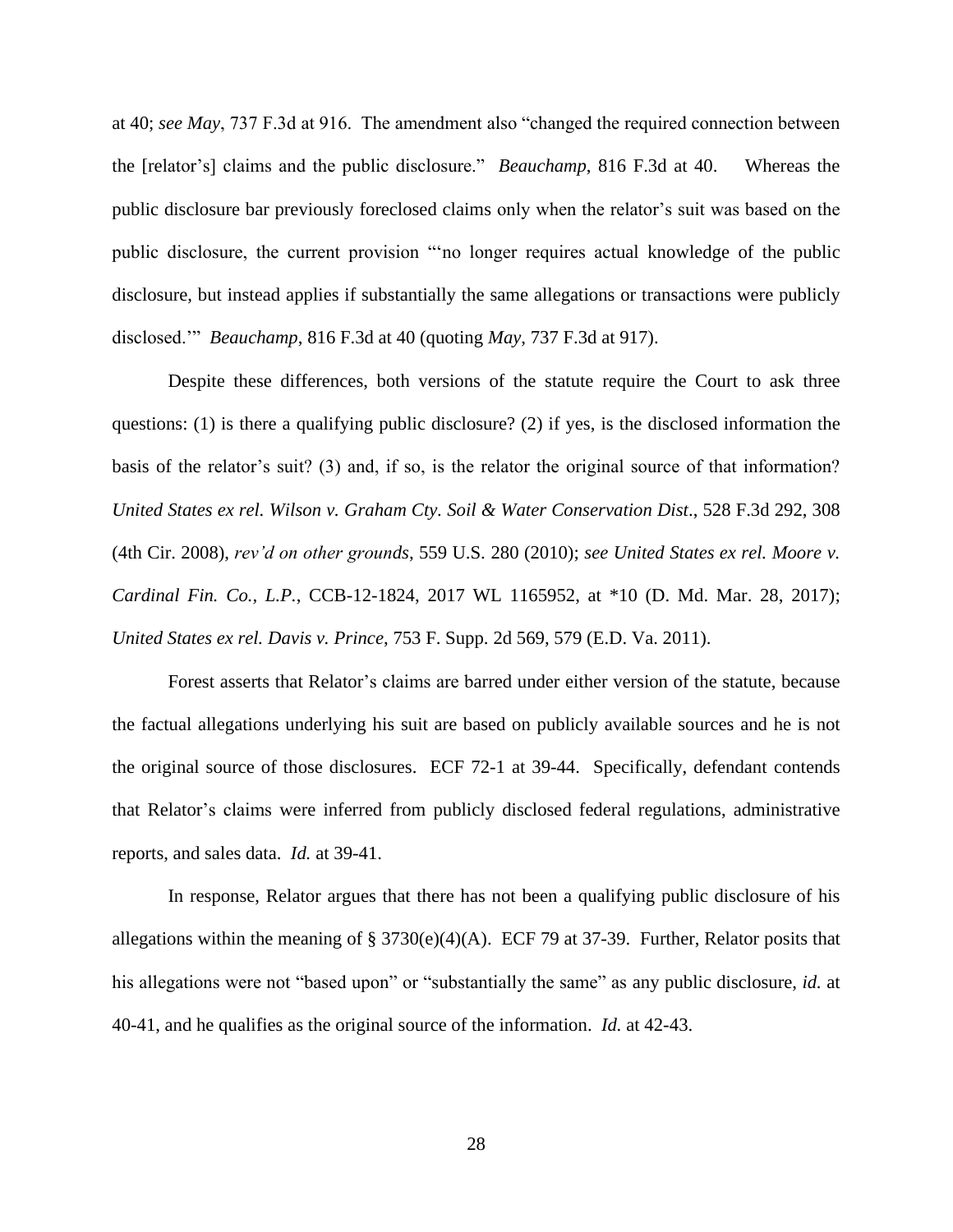As a threshold matter, the bar does not apply unless the fraud alleged by the Relator was disclosed to the public in a source enumerated in the statute. *See United States v. Meridian Senior Living, LLC*, 5:16-CV-410-BO, 2018 WL 1463347, at \*8 (E.D.N.C. Mar. 23, 2018); *Davis*, 753 F. Supp. 2d at 579. The disclosure "must be a disclosure of fraudulent 'allegations or transactions' and not merely a disclosure of information." *See A1 Procurement, LLC v. Thermcor, Inc.*, No. 2:15-00015, 2017 WL 9478501, at \*8 (E.D. Va. Apr. 4, 2017) (*citing United States ex rel. Saunders v. Unisys Corp.*, No. 1:12-00379, 2014 WL 1165869, at \*1, \*6 (E.D. Va. Mar. 21, 2014)).

The D.C. Circuit's analysis of whether a disclosure is an allegation or a transaction provides useful guidance with respect to distinguishing a fraudulent allegation or transaction from mere information. *United States ex rel. Springfield Terminal Ry. Co. v. Quinn*, 14 F.3d 645, 654 (D.C. Cir. 1994) (emphasis in original):

[I]f  $X + Y = Z$ , Z represents the *allegation* of fraud and X and Y represent its essential elements. In order to disclose the fraudulent *transaction* publicly, the combination of X and Y must be revealed, from which readers or listeners may infer Z, *i.e.*, the conclusion that fraud has been committed. The language employed in § 3730(e)(4)(A) suggests that Congress sought to prohibit *qui tam* actions *only* when either the allegation of fraud or the critical elements of the fraudulent transaction themselves were in the public domain.

*See also United States ex rel. Digital Healthcare, Inc. v. Affiliated Computer Services, Inc.*, 778

F. Supp. 2d 37, 46 (D.D.C. 2011); *United States ex rel. Ven-A-Care v. Actavis Mid Atlantic LLC*,

659 F. Supp. 2d 262, 267 (D. Mass. 2009).

Although the sources that Relator cites reveal important background information, the information does not rise to the level of "allegations or transactions" as contemplated by § 3730(e)(4)(A). *See Digital Healthcare*, 778 F. Supp. 2d at 49 (finding claims not barred by public disclosure requirement where GAO reports on which plaintiff relied were devoid of any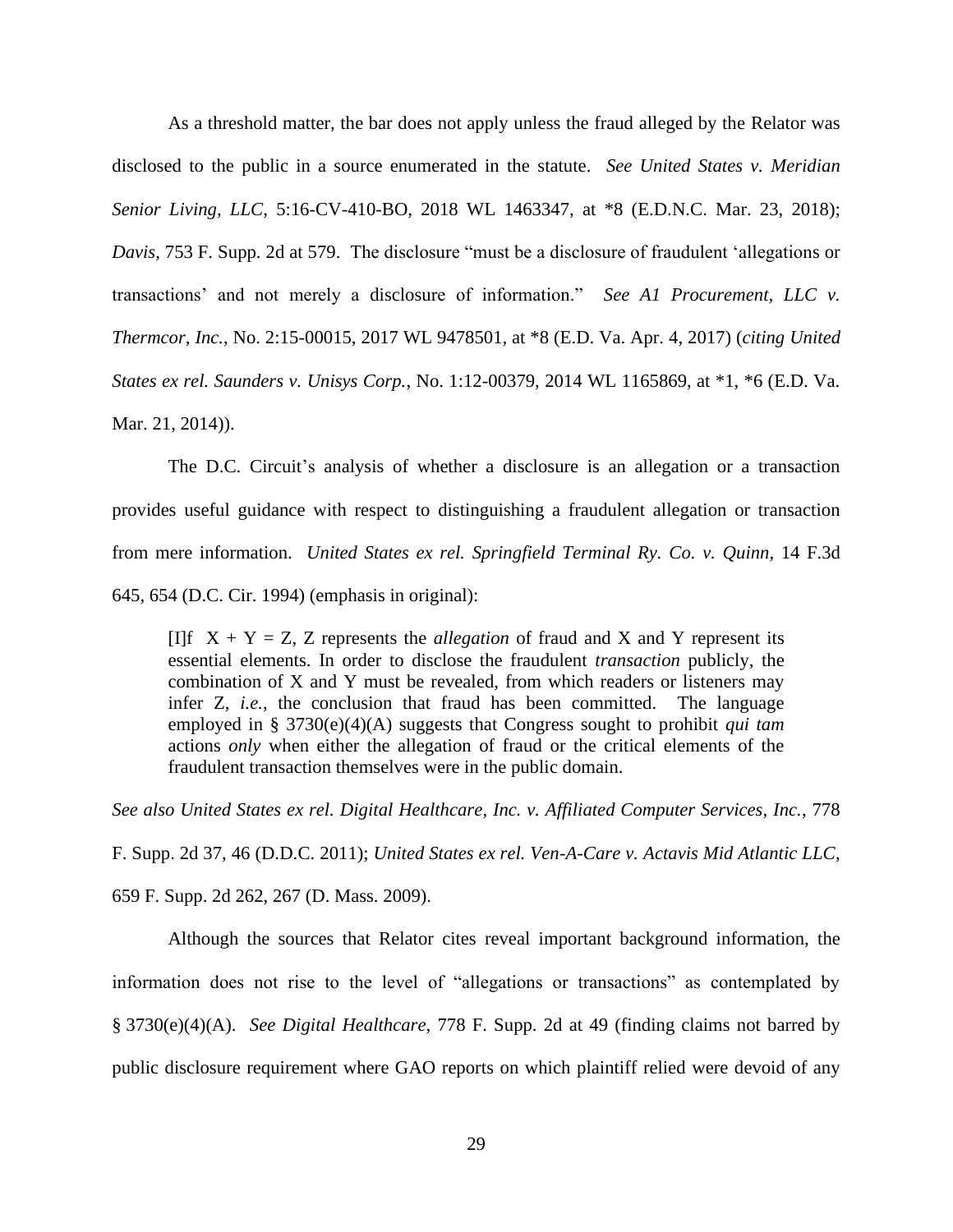allegations of fraud or wrongdoing by anyone). The Relator cites a GAO report, CMS regulations and guidance documents, publicly submitted letters from the CMS rulemaking process, and sales data. ECF 16, ¶¶ 13-53. These documents lack any suggestion of fraudulent activity by Forest or anyone else. Most of these documents merely note the various reporting requirements or the confusion about certain requirements.

Based on Relator's allegations, the 2005 GAO report and CMS rulemaking comments, at most, note that some drug manufacturers differed in how they were calculating Best Price. *See* ECF 16 at 27-35. But, they stop short of making an allegation of fraud or improper conduct. *See Digital Healthcare*, 778 F. Supp 2d at 50 (finding GAO report expressing dissatisfaction with entities in defendant's industry does not reveal any allegations against defendant); *see also Davis*, 753 F. Supp. 2d at 586 ("To be sure, the audit report clearly expresses dissatisfaction with the fact that Blackwater does not require its employees to fill out time sheets in which they certify the number of hours worked each day, but there is no allegation of fraud or wrongdoing by anyone."); *Ven-A-Care*, 659 F. Supp. 2d at 267 (finding that even though government reports establish that Medicaid was paying too much for drugs, the reports did not "broadcast" an allegation of fraud because there was no discussion of the reasons for the overcharge or any suggestion of wrongdoing by the defendants).

Further, although the public sales data, containing rebate percentages and price points, may have disclosed the "allegedly false set of facts," they do not identify the allegedly true set of facts that Relator alleges Forest should have reported to the government. *Ven-A-Care*, 659 F. Supp. 2d at 267. Most important, both the sales data and government documents fail to disclose the central issue in this case, *i.e.*, whether Forest's Best Price violated the requirements of the Rebate Statute.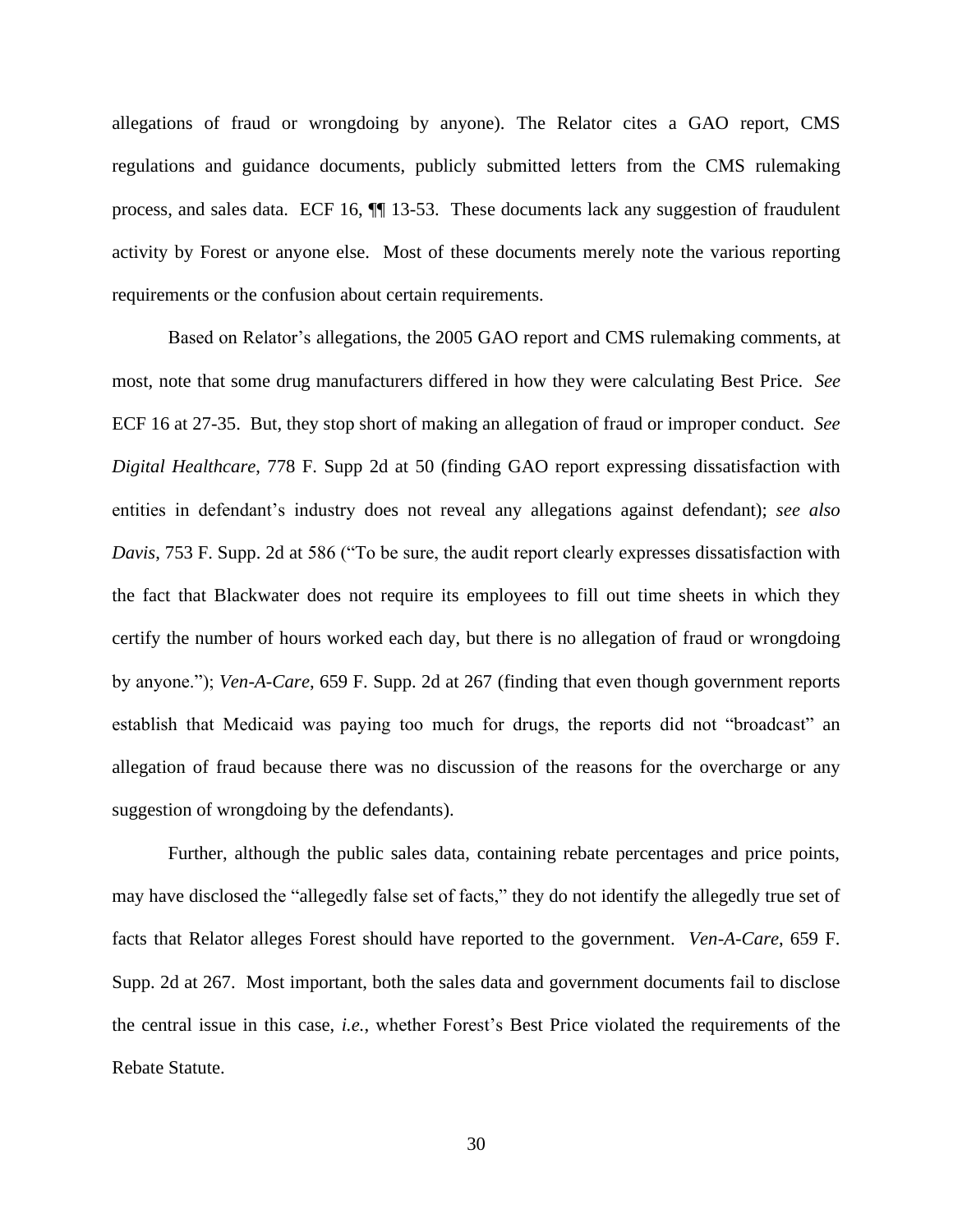Therefore, the public disclosure bar does not apply to Relator's Amended Complaint because the claims are not based on, or substantially similar to, any allegations or transactions that were publicly disclosed. Having made this determination, the Court need not consider whether the Relator was the "original source" of the information. *See Springfield*, 14 F.3d at 651.

Accordingly, the public disclosure bar does not warrant dismissal of the suit.

# **B. Rule 12(b)(6)**

Relator alleges that Forest willfully failed to report rebates properly, as required by the Medicaid Drug Rebate Statute, and seeks damages and civil penalties under four Subsections of two versions of the FCA: 31 U.S.C. §§ 3729(a)(1), (a)(2), (a)(3), (a)(7) from the 1990 version and 31 U.S.C. §§ 3729(a)(1)(A), (a)(1)(B), (a)(1)(C), and (a)(1)(G) from the 2009 version, <sup>10</sup> as well as the related state statutes.

To state a claim under all of the statutory provisions of the FCA under which Sheldon alleges liability, he must allege sufficient facts by which the Court could plausibly infer that (1) defendant made false statements or engaged in a fraudulent course of conduct; (2) with the requisite knowledge; (3) the statements or conduct were material; and (4) caused the government to pay out money or to forfeit monies due on a "claim." *See United States ex rel. Rostholder v. Omnicare, Inc.*, 745 F.3d 694, 700 (4th Cir. 2014) (quoting *Harrison*, 176 F.3d at 788). The parties dispute the first two elements of his claim.

 $10$  On May 20, 2009, Congress amended the FCA by passing the Fraud Enforcement and Recovery Act of 2009 ("FERA"), PL 111–21, 123 Stat 1617. FERA changed the numbering of 31 U.S.C. § 3729(a) and also changed the language of the statute to include an express materiality requirement for the false record provisions in  $\S$  3729(a)(2) and to change the definition of "obligation" in § 3729(a)(7). Relator brings his claims under both versions of the Statute.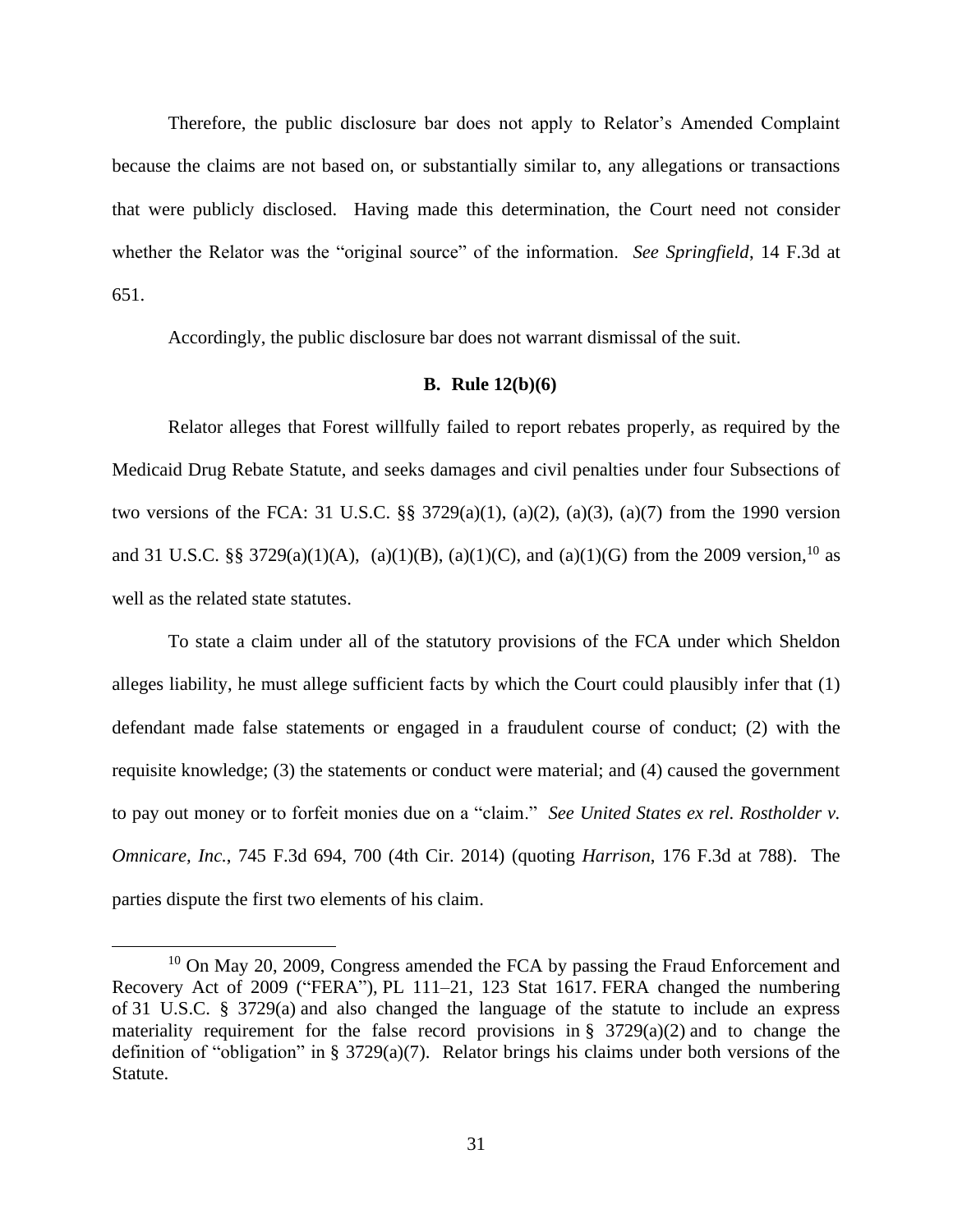"To satisfy the first element of an FCA claim, the statement of conduct alleged must represent an objective falsehood." *United States ex rel. Wilson v. Kellogg Brown & Root, Inc.*, 525 F.3d 370, 376-77 (4th Cir. 2008) (citations omitted); *see United States ex rel. Hixson v. Health Mgmt. Sys., Inc.*, 613 F.3d 1186, 1191 (8th Cir. 2010) ("As we have said, to prevail here the relators must show that there is no reasonable interpretation of the law that would make the allegedly false statement true."). Notably, "'imprecise statements or differences in interpretation growing out of a disputed legal question are [ ] not false under the FCA.'" *Wilson*, 525 F.3d at 377 (quoting *United States ex rel. Lamers v. City of Green Bay*, 168 F.3d 1013, 1018 (7th Cir. 1999)); *see also Wilson*, 525 F.3d at 378 ("An FCA relator cannot base a fraud claim on nothing more than his own interpretation of an imprecise contractual provision.").

Under the second element, the FCA imposes liability only when a person "knowingly" makes a false claim to the government. 31 U.S.C. § 3279(a)(1)(A). "Knowing" and "knowingly" mean that the person (1) has actual knowledge of the falsity of information; (2) acts in deliberate ignorance of the truth or falsity of the information provided; or (3) acts in reckless disregard of the truth or falsity of the information. 31 U.S.C. § 3729(b); *see United States ex rel. Complin v. North Carolina Baptist Hospital*, 818 F. App'x 179, 182 (4th Cir. 2020). The scienter requirement is "'rigorous'" and constitutes a "key element of an FCA claim," even at the motion to dismiss stage. *Complin*, 818 F. App'x at 183 (quoting *Universal Health Servs., Inc., v. United States*, \_\_ U.S. \_\_, 136 S. Ct. 1989, 2002 (2016)); *see also Complin*, 818 F. App'x at 183 n.5 (noting scienter may be resolved on a motion to dismiss).

Of relevance here, "'honest mistakes or incorrect claims submitted through mere negligence' are not enough" to satisfy the scienter requirement. *Complin*, 818 F. App'x at 184 (quoting *United States ex rel. Owens v. First Kuwaiti Gen. Trading & Contracting Co.*, 612 F.3d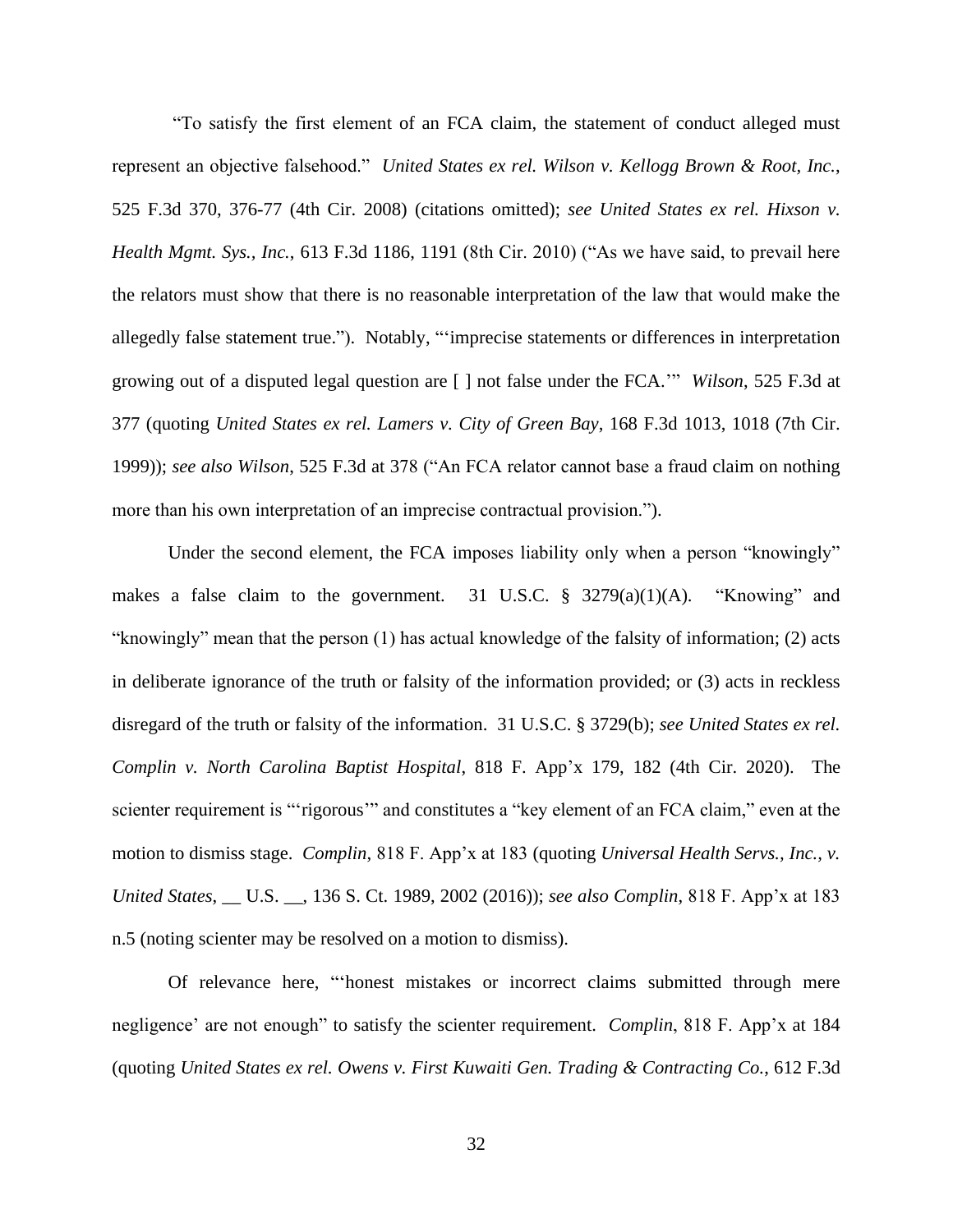724, 728 (4th Cir. 2010)). "Consistent with the need for a knowing violation, the FCA does not reach an innocent, good-faith mistake about the meaning of an applicable rule or regulation. Nor does it reach those claims based on reasonable but erroneous interpretations of a defendant's legal obligations." *United States ex rel. Purcell v. MWI Corp.*, 807 F.3d 281, 287-88 (D.C. Cir. 2015) (recognizing the defense of reasonable but erroneous interpretation of ambiguous statute) (citing *Oliver*, 195 F. 3d at 463-64).

"[E]stablishing 'even the loosest standard of knowledge, i.e., acting in reckless disregard of the truth or falsity of the information'" is difficult when falsity turns on a disputed interpretive question. *Purcell*, 807 F.3d at 288 (quoting *United States ex rel. Siewick v. Jamieson Sci. & Eng'g, Inc.*, 214 F.3d 1372, 1378 (D.C. Cir. 2000) (quoting 31 U.S.C. § 3279(b)(3))). Therefore, "'[w]here there are legitimate grounds for disagreement over the scope of a … regulatory provision, and the claimant's actions are in good faith, the claimant cannot be said to have knowingly presented a false claim.'" *United States ex rel. Kirk v. Schindler Elevator Corp.*, 130 F. Supp. 3d 866, 877 (S.D.N.Y. 2015) (quoting *United States v. Southland Mgmt. Corp.*, 326 F.3d 669, 684 (5th Cir. 2003) (en banc) (Jones, J., concurring)).

Moreover, even if a court determines that a defendant's interpretation of the statute or contract at issue is erroneous, it should consider "(1) whether the relevant statute was ambiguous; (2) whether a defendant's interpretation of that ambiguity was objectively unreasonable; and (3) whether a defendant was 'warned away' from that interpretation by available administrative and judicial guidance." *United States v. Allergan, Inc.*, 746 F. App'x 101, 106 (3rd Cir. 2018) (quoting *Purcell*, 807 F.3d at 288).

The first two elements of an FCA claim may be considered together because "it is impossible to meaningfully discuss falsity without implicating the knowledge requirement."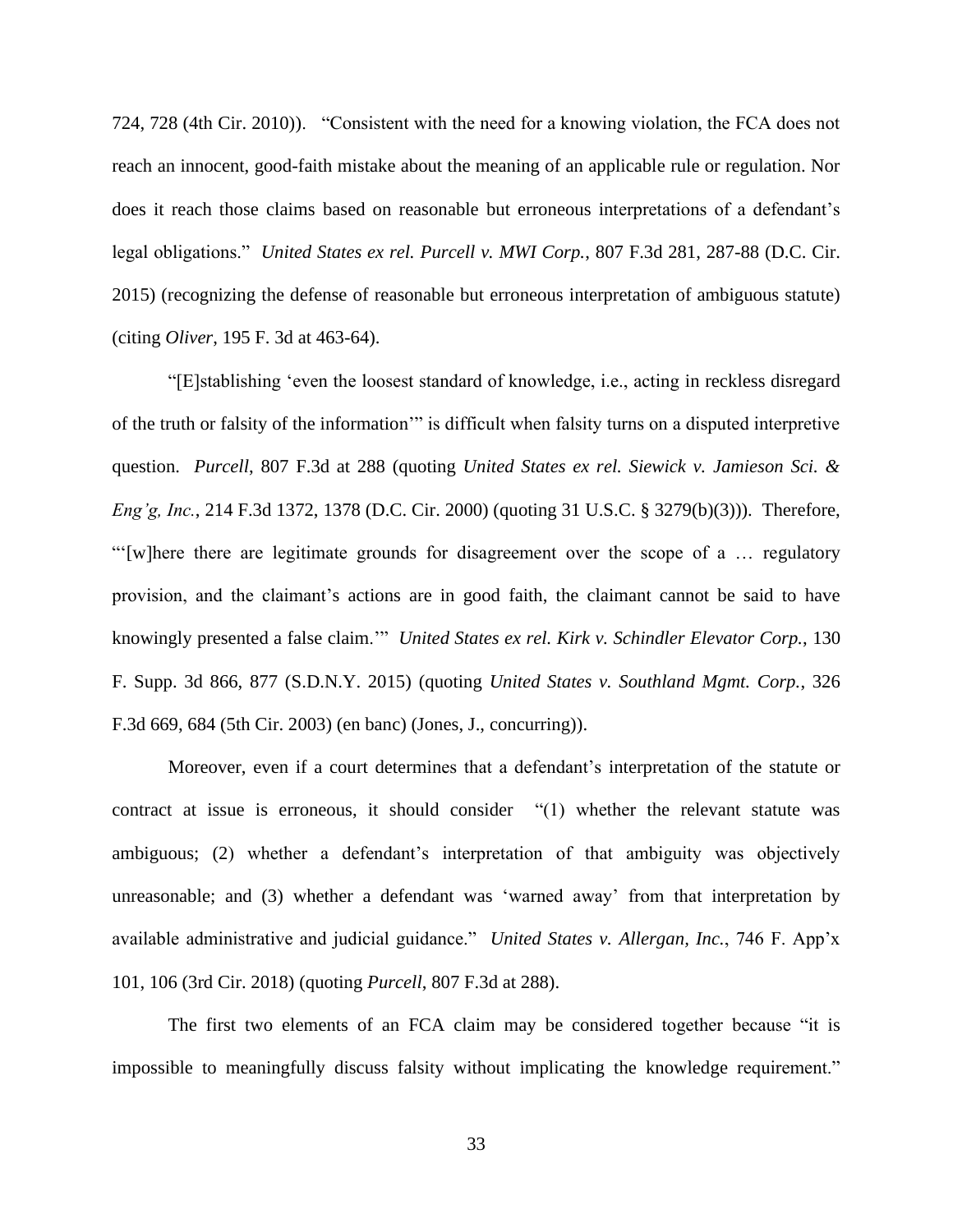*Lamers*, 168 F.3d at 1018; *see also United States v. Savannah River Nuclear Solutions, LLC*, No. 16-00825, 2016 WL 7104823, at \*13 (D. S.C. Dec. 6, 2016) (noting that assessing whether there is an objective falsehood is "better assessed under the scienter requirement"). And, whether there was a "false statement or fraudulent course of conduct," and whether it was "made or carried out with the requisite scienter," depends on the interpretation of the Rebate Statute, which implicates principles of statutory construction.

In general, the task of interpreting a statute starts with the text. *Murphy v. Smith*, \_\_ U.S. \_\_\_, 138 S. Ct. 784, 787 (2018) ("As always, we start with the specific statutory language in dispute."); *see also Hixson*, 613 F.3d at 1190-91 (affirming dismissal of FCA claim because "plain language" of statute and legislative intent confirmed that "the defendant's interpretation of the applicable law is a reasonable interpretation"). To ascertain a statute's meaning, "'the words of a statute must be read in their context and with a view to their place in the overall statutory scheme.'" *Gundy v. United States*, \_\_\_ U.S. \_\_\_, 139 S. Ct. 2116, 2126 (2019) (quoting *Nat'l Ass'n of Home Builders v. Defs. of Wildlife*, 551 U.S. 644, 666 (2007)). Terms that are not defined are "'interpreted as taking their ordinary, contemporary, common meaning.'" *Sandifer v. U.S. Steel Corp*., 571 U.S. 220, 227 (2014) (citation omitted); *accord United States v. George*, 946 F.3d 643, 645 (4th Cir. 2020).

Of relevance here, courts may consult dictionaries to discern a term's "'plain or common meaning.'" *In re Construction Supervision Services, Inc.*, 753 F.3d 124, 128 (4th Cir. 2014) (quoting *Blakely v. Wards*, 738 F.3d 607, 611 (4th Cir. 2013) (internal citations omitted)). Courts may also consider a statute's history and purpose to give effect to its language. *See Gundy*, 139 S. Ct. at 2126. However, courts may "not resort to legislative history to cloud a statutory text that is clear." *Ratzlaf v. United States*, 510 U.S. 135, 147-48 (1994); *see Raplee v. United States*,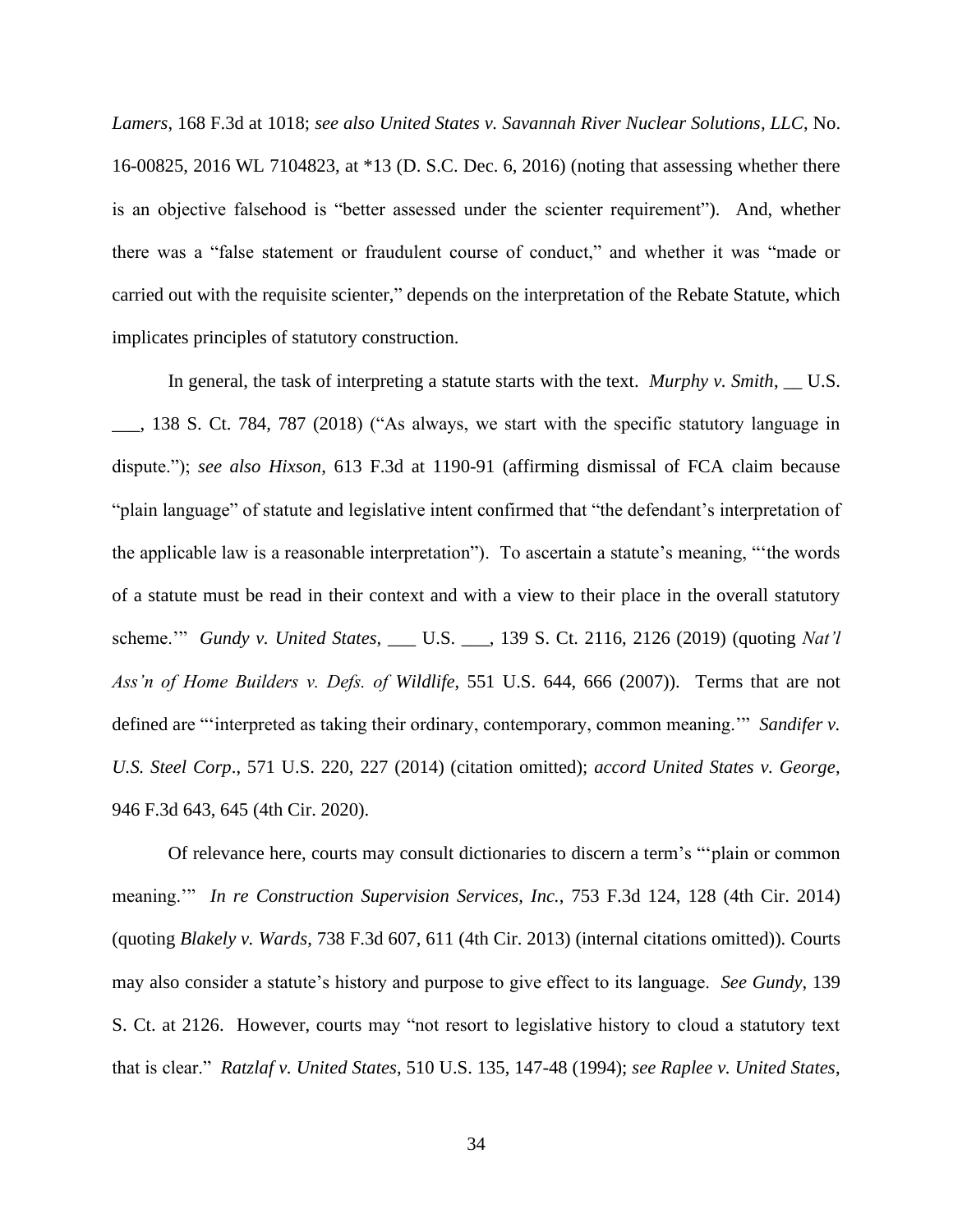842 F.3d 328, 332 (4th Cir. 2016) ("If the meaning of the text is plain . . . that meaning controls.").

Defendant argues that the Court should dismiss the Amended Complaint under Fed. R. Civ. P. 12(b)(6) because Relator fails plausibly to allege that Forest made a false statement or that it acted with the requisite scienter. ECF 72-1 at 11, 18-33. Forest insists that, under the Rebate Statute, it was not legally required to "aggregate rebates provided to different unrelated customers in calculating Best Price" and therefore Forest's failure to aggregate such prices could not, "as a matter of law, have rendered its government pricing submissions false." *Id.* at 11. Further, defendant contends that, "even if the Court were to conclude that Forest misinterpreted the Medicaid statute and regulations, Relator cannot plausibly plead falsity or scienter because Forest's interpretation was objectively reasonable." *Id.* at 12. In contrast, Relator avers that the Rebate Statute unambiguously requires manufacturers like Forest to aggregate all rebates paid to all entities along the distribution chain to "arrive at the net lowest 'best price' that is actually realized." ECF 16 at 7-8.

"Best Price" is defined in the Medicaid Rebate Statute,  $42 \text{ U.S.C. }$  §  $1396r-8(c)(1)(C)(i)$ (emphasis added):

[T]he lowest price *available from* the manufacturer during the rebate period to *any wholesaler, retailer, provider, health maintenance organization, nonprofit entity*, or governmental entity within the United States, excluding [certain governmental entities not applicable to this case.].

Further, the Rebate Statute provides that Best Price "shall be inclusive of cash discounts, free goods that are contingent on any purchase requirement, volume discounts, and rebates" that reduce the manufacturer's price to a Best Price eligible entity. 42 U.S.C. § 1396r-8(c)(1)(C)(ii).

Using the tools of statutory construction, I conclude that the Rebate Statute may be susceptible to multiple interpretations, including Relator's construction. But, defendant also

35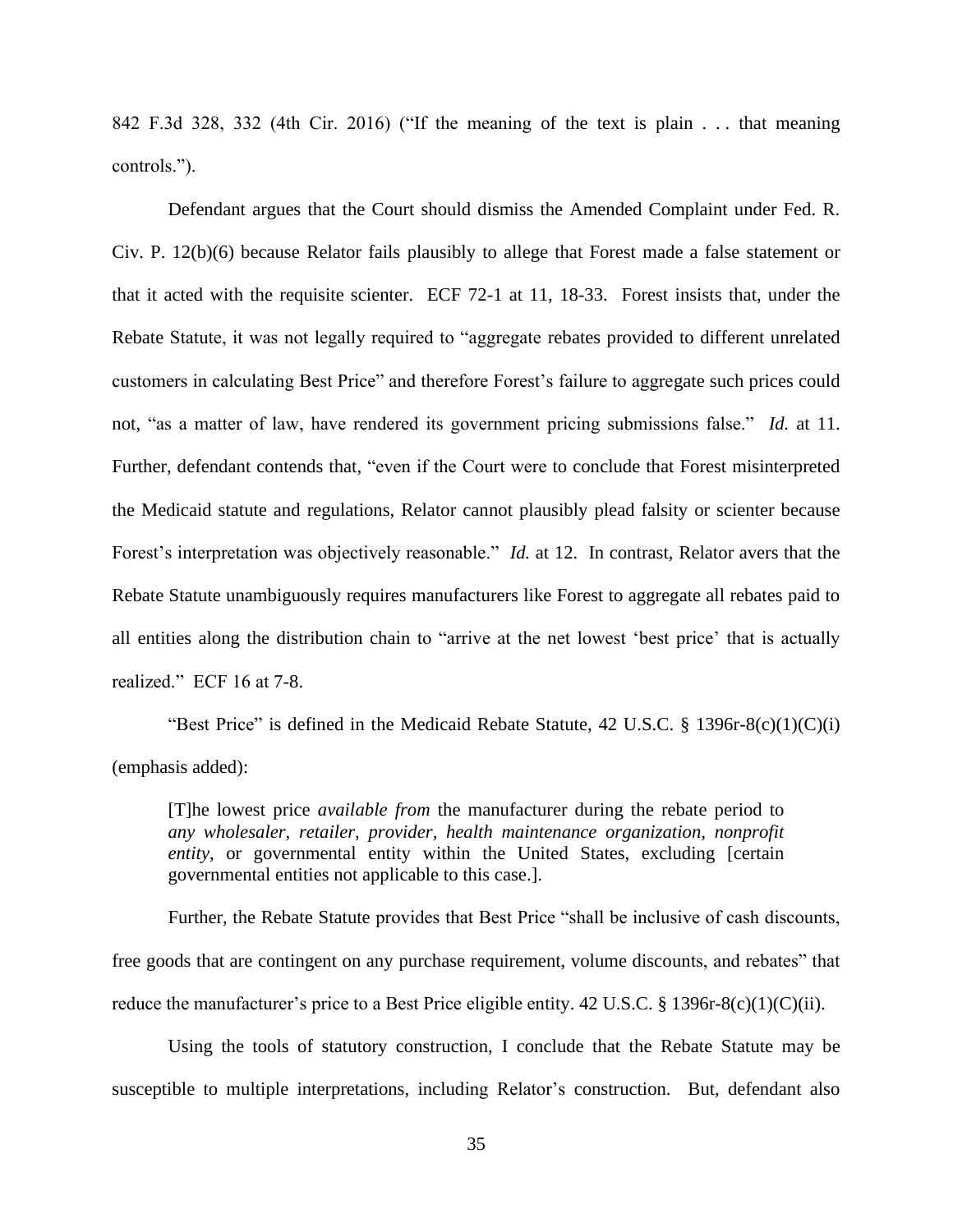alleges a plausible and objectively reasonable interpretation. Accordingly, the Relator failed adequately to plead that Forest made claims that can be deemed "false" within the meaning of the FCA.

Looking at the statutory text, the plain and natural reading of the provision is that Best Price means the lowest price made available by the manufacturer, including all price concessions, to any one of the listed entities, but not to multiple entities. This reading is reinforced when contrasted with the definition of Average Manufacturer Price ("AMP"). The AMP is defined as "the average price *paid to* the manufacturer for the drug in the United States." 42 U.S.C. § 1396r-8(k)(1)(A) (emphasis added). And, based on that definition, the AMP is generally understood as requiring manufacturers to "'stack' price concessions provided to any single best price-eligible entity on a single unit of a product." 81 Fed. Reg. 5170-01, 5252 (Feb. 1, 2016). Therefore, Congress's choice to use "available from the manufacturer" in the Best Price definition, as opposed to "paid to the manufacturer," as used in the AMP definition, bears some significance. *See Barnhart v. Sigmon Coal Co., Inc.*, 534 U.S. 438, 452-53 (2002) (observing the "general principal of statutory construction that when Congress includes particular language in one section of a statute but omits it in another section of the same Act, it is generally presumed that Congress acts intentionally and purposely in the disparate inclusion or exclusion") (internal quotation marks and citations omitted).

The linguistic difference between the definition of AMP and Best Price indicates that Congress knew what language to use to indicate a requirement for manufacturers to aggregate discounts from multiple transactions. Yet, it chose not to use that language in the definition of Best Price. *Soliman v. Gonzalez*, 419 F.3d 276, 283 (4th Cir. 2005) (citing *United States v. Nordic Village*, 503 U.S. 30, 36 (1992)) ("Where Congress has utilized distinct terms within the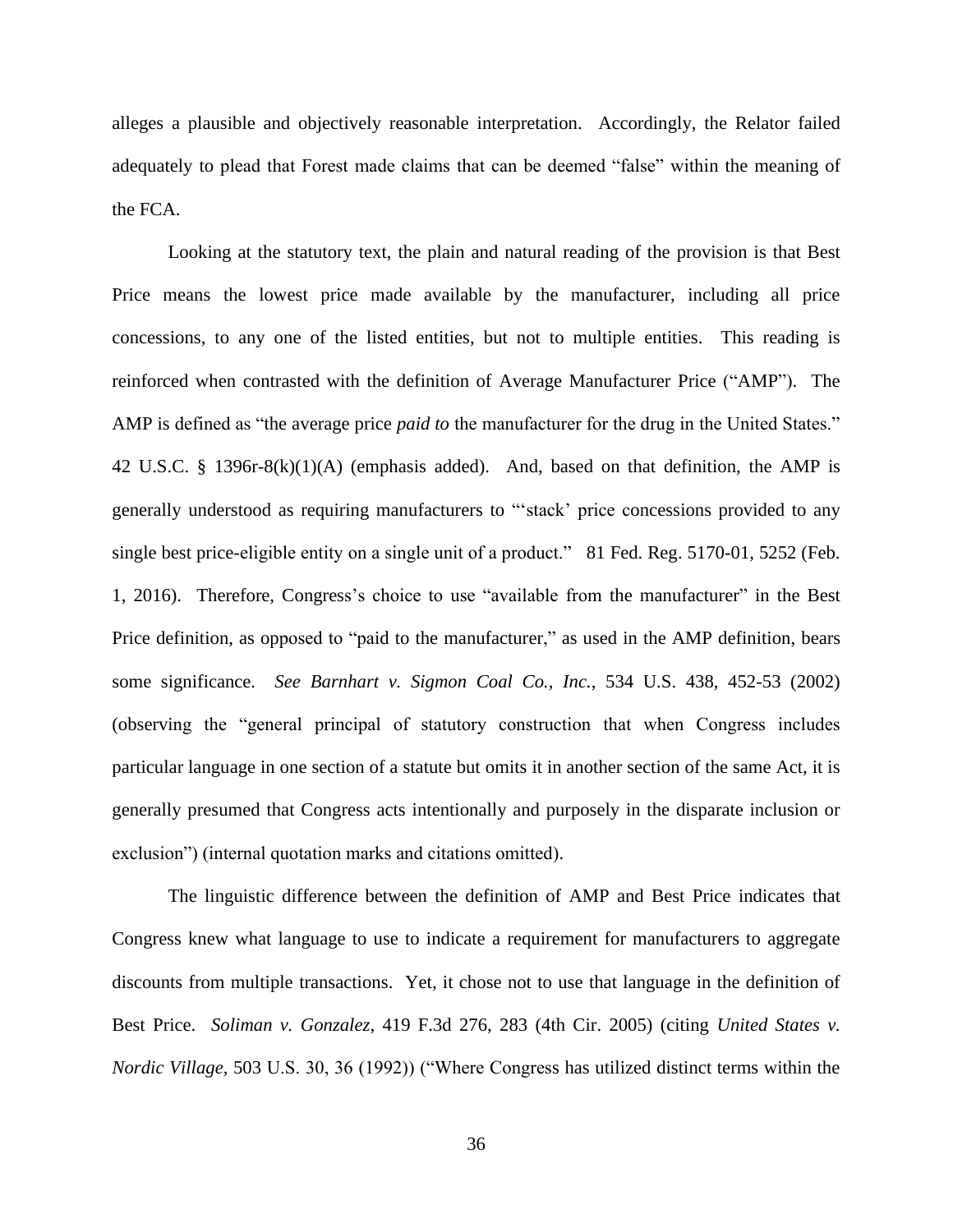same statute, the applicable cannons of statutory construction require that [courts] endeavor to give different meanings to those different terms.").

However, the language of the Rebate Statute is not so precise that it is not susceptible to other interpretations, particularly with respect to its use of "any," as used in "any wholesaler, retailer, nonprofit entity, or governmental entity…." Therefore, the Court cannot end its inquiry here.

Relator urges the Court to give an "expansive meaning" to the word "any." ECF 79 at 15-16. According to Relator, both the Supreme Court and the Fourth Circuit have interpreted the word "any" to mean "all." *Id.* at 16 (citing *SAS Inst., Inc., v. Iancu*, \_\_ U.S. \_\_, 138 S. Ct. 1348 (2018); *Ali v. Federal Bureau of Prisons*, 552 U.S. 214, 218-19 (2008); *United States v. Maxwell*, 285 F.3d 336 (4th Cir. 2002); *Mapoy v. Carroll*, 185 F.3d 224, 229 (4th Cir. 1999); *Alexander S. v. Boyd*, 113 F.3d 1373, 1383 (4th Cir. 1997)). Therefore, he concludes that the word "any" in the context it is used here means the aggregation of *all* entities along the distribution chain. ECF 79 at 17.

To be sure, the term "any" can carry "an expansive meaning." *SAS*, 138 S. Ct. at 1354 (internal citation omitted). But, as defendant points out, the modifier "any" can also mean "different things depending upon the setting." ECF 82 at 9 (citing *Nixon v. Missouri Municipal League*, 541 U.S. 125, 126 (2004)); *see United States v. Dunford*, 148 F.3d 385, 389 (4th Cir. 1998) (noting that the word "any" may mean a single item if "used in [the] context of [a] singular noun"). And, the dictionary definition does not provide more clarity as to its meaning; the Oxford English Dictionary defines "any" as being "used to refer to an unspecified member of a particular class." Oxford English Dictionary, oed.com, https://www.oed.com/view/Entry/8973?redirectedFrom=any#eid (last visited September 8,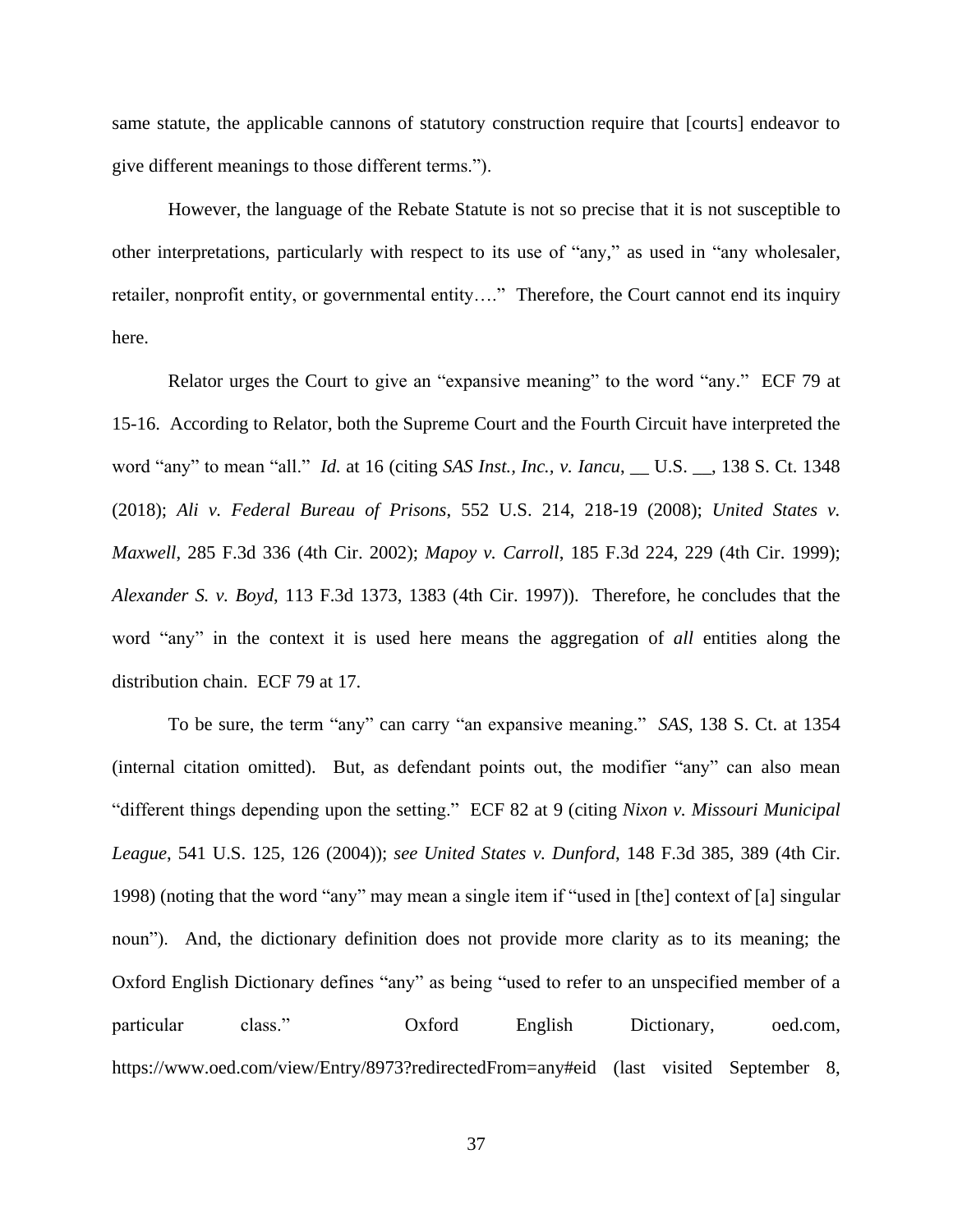2020). Therefore, although Relator's reading of the term "any" is not definitive, as he avers, it is also not implausible.

Looking beyond the text, the regulatory language interpreting the Rebate Statute and related CMS releases can be read to support the viewpoints of both Relator and defendant. For instance, in the Rebate Agreement, CMS states: "The best price for a quarter shall be adjusted by the Manufacturer if cumulative discounts, rebates or other arrangements subsequently adjust the prices actually realized." ECF 72-2 at 3; ECF 16, ¶ 30. Moreover, the CMS release from 1991 states, for example, that the Best Price should "reflect the impact of cumulative discounts or other arrangements on the prices actually realized in any quarter." ECF 16, ¶ 36; ECF 82-1 at 3. And, the 1994 release states that "AMP and best price data… 'must be adjusted by the Manufacturer if ... other arrangements subsequently adjust the prices actually realized." ECF 82-2 at 2; ECF 16, ¶ 37.

Relator focuses on CMS's use of the phrase "actually realized" in each of those texts and alleges that the language "makes clear" that the Best Price "is the final lowest price a manufacturer receives for a single drug unit (*e.g.*, per pill) after taking into account any and all pricing arrangements with any and all entities." ECF 16,  $\parallel$  31; ECF 79 at 11. In contrast, defendant argues that "price actually realized" means the price "the manufacturer realizes on a sale to an individual customer, after accounting for all price concessions provided to that customer, whether realized at the time of sale or at a later date." ECF 82 at 11. Both interpretations seem plausible.

However, the final rule issued by CMS in 2007 complicates Relator's position. The rule states: "The manufacturer must adjust the best price for a rebate period if cumulative discounts, rebates, or other arrangements subsequently adjust the *prices available from the manufacturer*."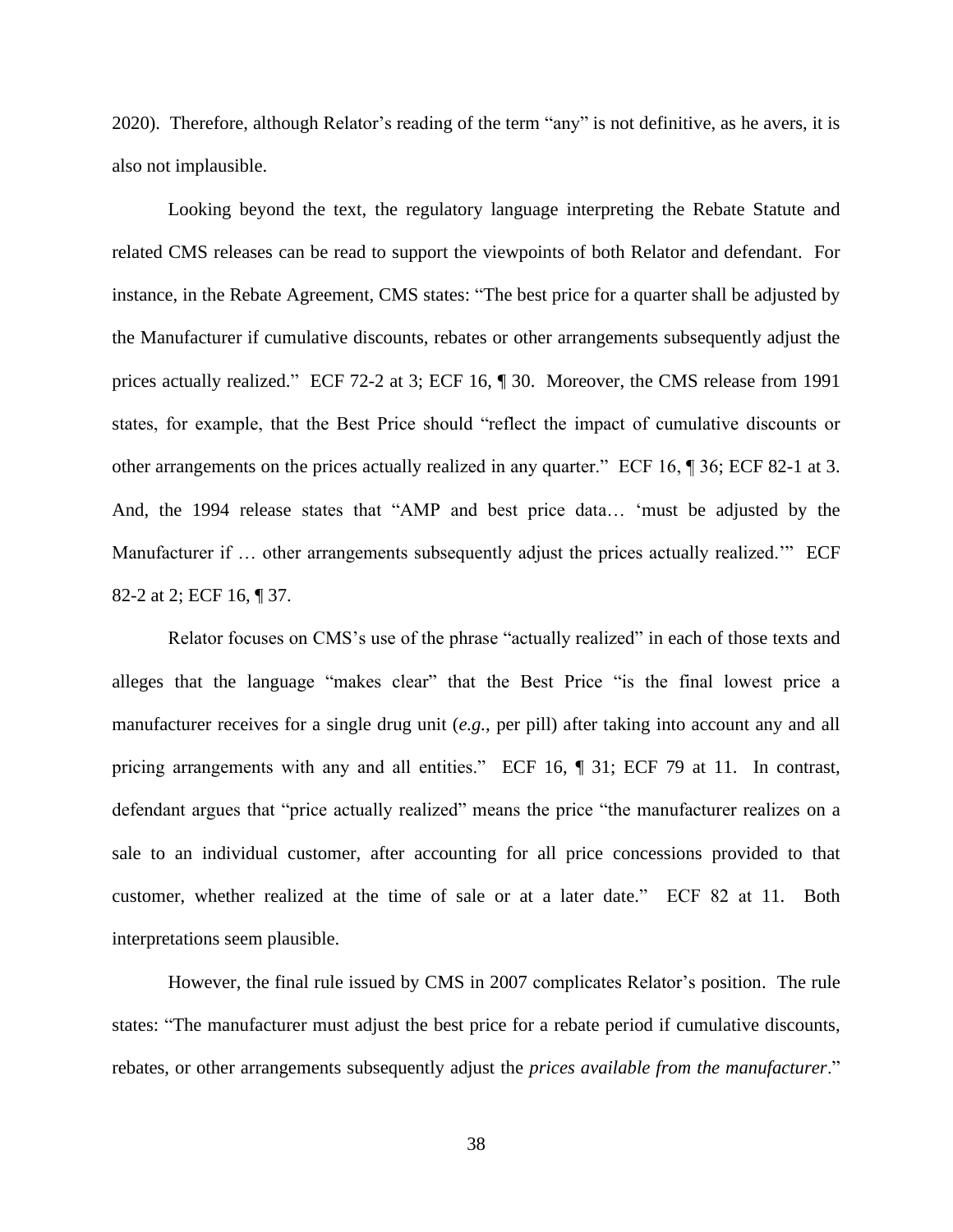42 C.F.R. § 447.505 (2007) (emphasis added); ECF 82 at 13. Notably, CMS used the phrase "prices available from the manufacturer," *id.*, instead of the "price actually realized by the manufacturer," as used in the Rebate Agreement. ECF 72-2 at 3. The fact that CMS seems to use these two phrases interchangeably weakens Relator's argument because he relies on CMS's use of "price actually realized" to support his interpretation calling for an aggregation of multiple price concessions.

The absence of clear or consistent language in the relevant texts gives me pause; I cannot conclude that the Best Price provision unambiguously refers to cumulative rebates from all entities. Moreover, the other sources on which Relator relies to support his interpretation of the Rebate Statute—legislative history, CMS and manufacturer comments from the rulemaking, and a 2005 GAO report<sup>11</sup>—merely demonstrate some ambiguities and some specific technical requirements, but do not unequivocally support Relator's reading.

First, the legislative history clarifies that Medicaid "should have the benefit of the same discounts on single source drugs that other large public and private consumers enjoy." H.R. Rep. No. 101-881 (1990), *reprinted in* 1990 U.S.C.C.A.N. 2017, 2108. And, it confirms that the purpose of the Rebate Statute is to "give Medicaid the benefit of the best price for which a manufacturer sells a prescription drug to any public or private purchaser." *Id.* If anything, this supports defendant's reading that the Best Price is the lowest price that a manufacturer makes available to any particular purchaser in order to put Medicaid on the same footing as a manufacturer's lowest paying customer, not a combination of its customers. *See* ECF 72-1 at 22.

<sup>&</sup>lt;sup>11</sup> Relator also refers to CMS's guidance and comments from 2016 in the Amended Complaint. *See* ECF 16, ¶ 53. Because Relator's allegations concern Forest's price reporting between 2005 and 2014, the 2016 commentary is not relevant with respect to Forest's alleged obligations. Accordingly, I have not considered it in my analysis.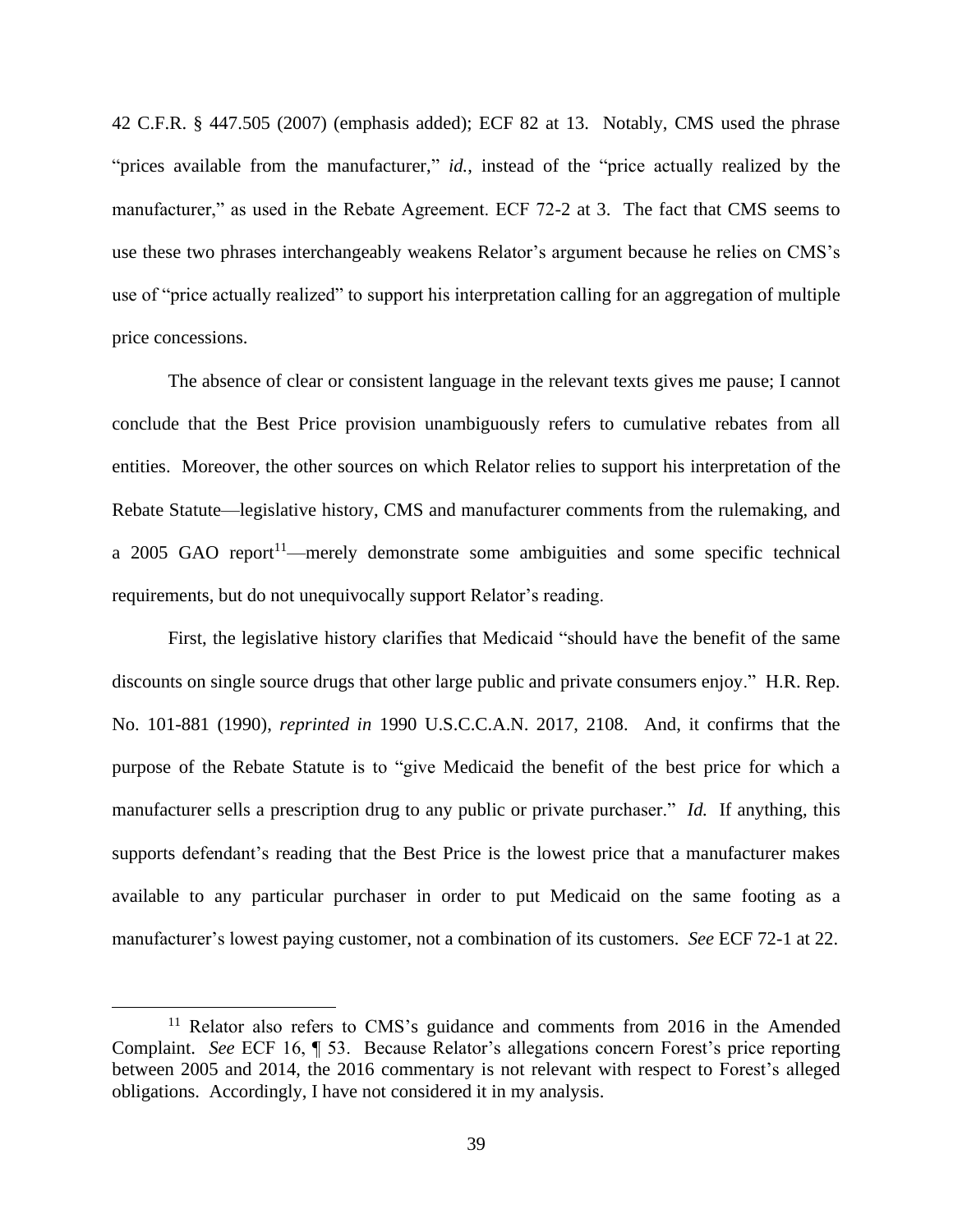Second, the examples Relator provides in the Amended Complaint from the 2006 rulemaking process suffer from being cherry-picked and are not entirely comparable to Forest's alleged situation. In the example that is most analogous, the "commenter requested that when best price is determined, customary prompt pay discounts extended to wholesalers should not be aggregated with price concessions available to an end-customer under a contract administered through a wholesaler chargeback arrangement." ECF 79-3 at 97; ECF 16, ¶ 45. And, CMS responded by explaining: "Both the customary prompt pay discounts and other price concessions available to the end-customer are to be included in the determination of best price." *Id.* 

However, the situation described in this example is not directly analogous to Forest's situation. Rather, it is specific to a situation involving a wholesaler chargeback arrangement. In a wholesaler chargeback arrangement, "the wholesaler delivers the product to the favored purchaser at the discounted price and then 'charges back' the manufacturer for the difference between the price paid by the wholesaler and the lower price at which it was delivered." *In re Brand Name Prescription Drugs Antitrust Litig.*, No. 94-cv-897, 1996 WL 167350, at \*2 (N.D. Ill. Apr. 4, 1996). In that arrangement, the different price concessions to the end-customer both actually function as price concessions to the single entity–the wholesaler. Therefore, CMS's instruction did not actually clarify whether there is a requirement to aggregate concessions from multiple entities in separate arrangements.

Relator's other examples are similarly unconvincing. Indeed, Relator has not pointed to a single example where CMS explicitly states that manufacturers must aggregate discounts to different customers along the supply chain in a given sale.

Finally, the letters from Forest and other drug manufacturers during the CMS rulemaking process suggest that there was some confusion over the language in the proposed rule concerning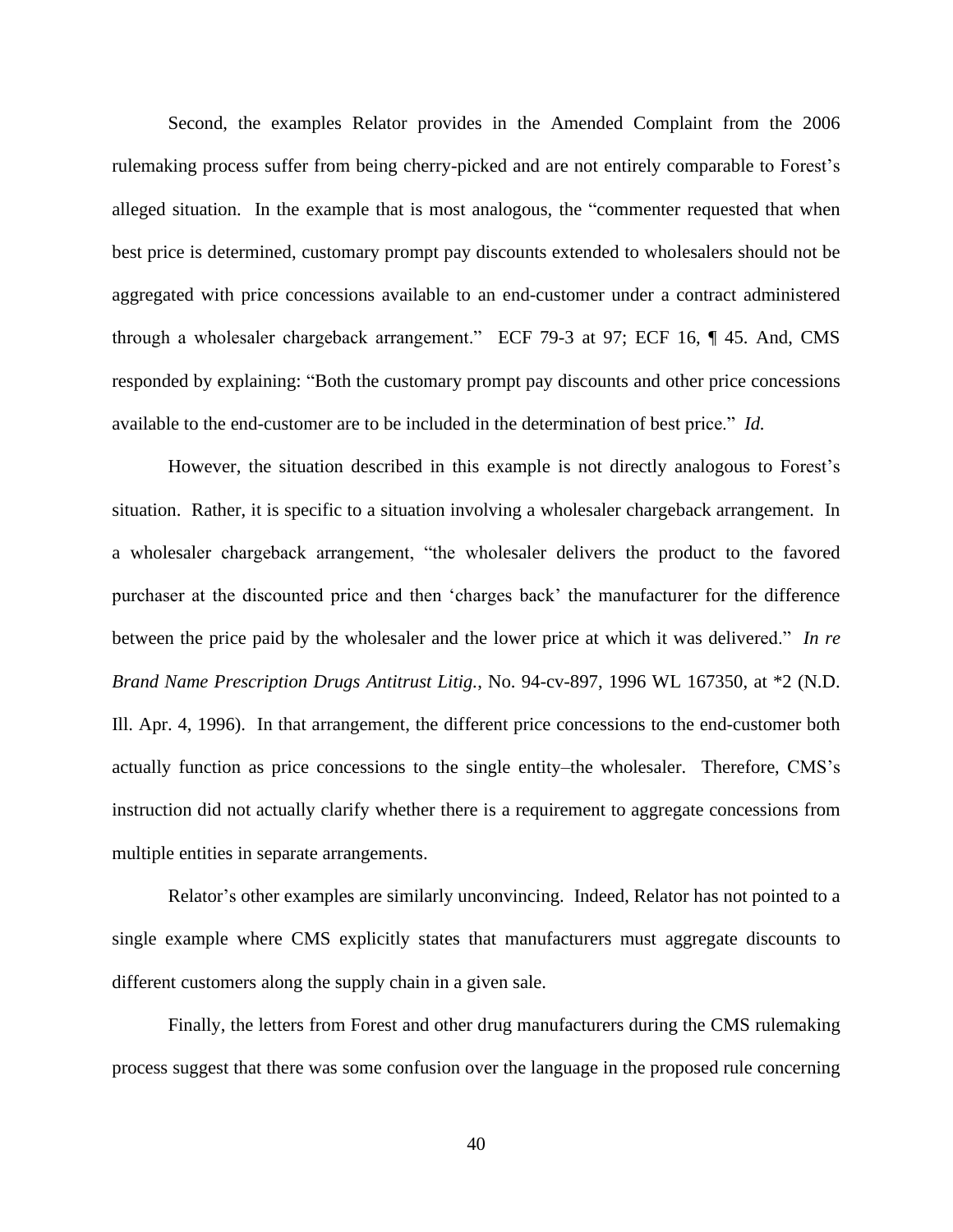Best Price. But, the letters also indicate widespread agreement among the manufacturers over how to calculate Best Price based on the guidance they had received up to that point. In particular, the letters reflect a shared industry understanding that the Best Price "has always been interpreted to mean the single lowest price to a particular customer…." ECF 79-2 at 21; ECF 82 at 19. And, notably, none of the letters acknowledges a requirement, either from the previous guidance or the new proposed rule, to aggregate discounts to multiple entities. *See* ECF 79-2 at 14; ECF 82-3 at 10; ECF 82-4 at 7.

In sum, Relator's interpretation, along with some of the relevant guidance and commentary, indicates that there is some ambiguity in the Best Price provision of the Rebate Statute. However, Relator's interpretation of the Rebate Statute is not the only plausible reading of the text, and the allegations do not suggest that defendant's interpretation is objectively unreasonable. It follows that claims based on Forest's interpretation cannot qualify as objective falsehoods or constitute false statements under the FCA. *See Hixson*, 613 F.3d at 1190-91 (where FCA relators "based their allegation that the statements and the claims made to the government were false on a legal conclusion that federal law [required certain conduct by defendants, and] there is a reasonable interpretation of the law that does not obligate [that conduct],…the [relators] have not stated a claim under the FCA"); *United States ex rel. Raynor v. Nat'l Rural Utilities Co-op Finance Corp.*, No. 8:08-48, 2011 WL 976482, at \*9 (D. Neb. Mar. 15, 2011) (finding relator failed to plead objective falsity because his "allegations are devoid of any indication that [his] characterization of [the rules] were the only acceptable method under the circumstances"); *see also Wilson*, 525 F.3d at 377.

Additionally, because Forest's interpretation is objectively reasonable, Relator cannot plausibly allege that Forest acted with the requisite scienter unless he can demonstrate that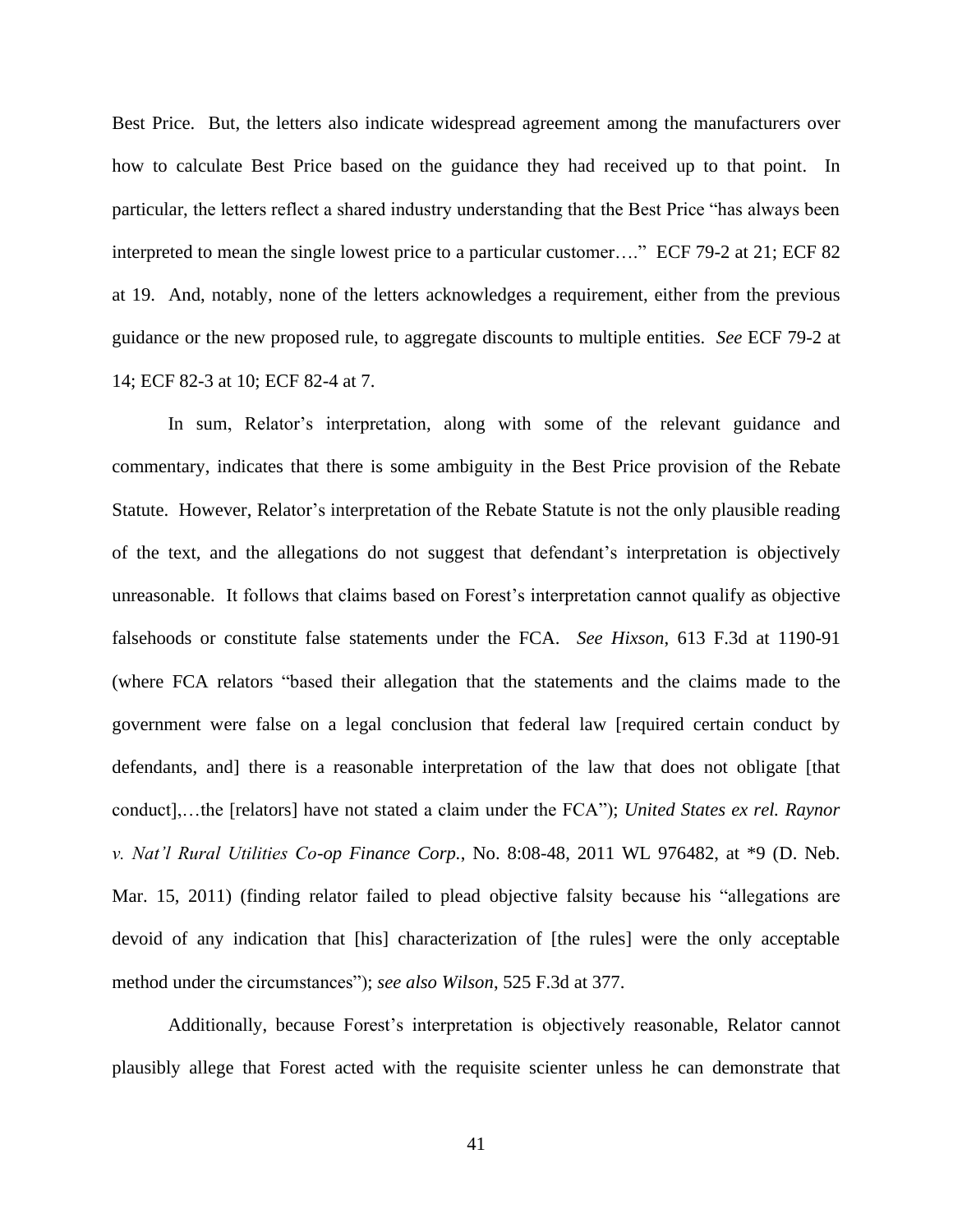defendant had been warned about its interpretation. And, because there is no judicial authority directly on point, the only question is whether Relator plausibly alleges that CMS regulations and guidance warned Forest away from the view it took. Although some of the guidance could be read to support Relator's interpretation, such as the CMS releases during the 1990s, the guidance was not so clear as to warn Forest away from its interpretation. *See Complin*, 818 F. App'x at 184 (affirming dismissal for failure to plead scienter because defendants adopted reasonable interpretation of Medicare regulations and were not warned away from it); *Purcell*, 807 F.3d at 288 (FCA does not reach "claims made based on [a defendant's] reasonable but erroneous interpretations of a defendant's legal obligations"); *Allergan, Inc.*, 746 F. App'x at 106 (affirming dismissal because administrative guidance did not warn defendants away from their interpretation and defendants' "reasonable interpretation of an ambiguous statute was inconsistent with the reckless disregard [relator] was required to allege at this stage in the litigation"); *see also United States ex rel. Johnson v. Golden Gate Nat'l Senior Care, L.L.C.*, 223 F. Supp. 3d 882, 891 (D. Minn. 2016) ("In short, if a regulation is ambiguous, a defendant may escape liability if its interpretation of the regulation was reasonable in light of available official guidance—even if the interpretation was 'opportunistic.'").

Moreover, instead of warning Forest away from its interpretation, CMS has accounted for the complexity of the Rebate Statute and price reporting requirements, and encourages manufacturers to make "reasonable assumptions" in calculating Best Price. ECF 72-1 at 14; ECF 72-2 at 7. *See Complin*, 818 F. App'x at 184 n.6 (affirming dismissal because the "complex and highly technical regulatory regime at issue" resulted in a "lack of clarity" as to the application of the rule and the non-precedential judicial decision was not enough to warn defendant away from an otherwise reasonable interpretation of the regulation) (internal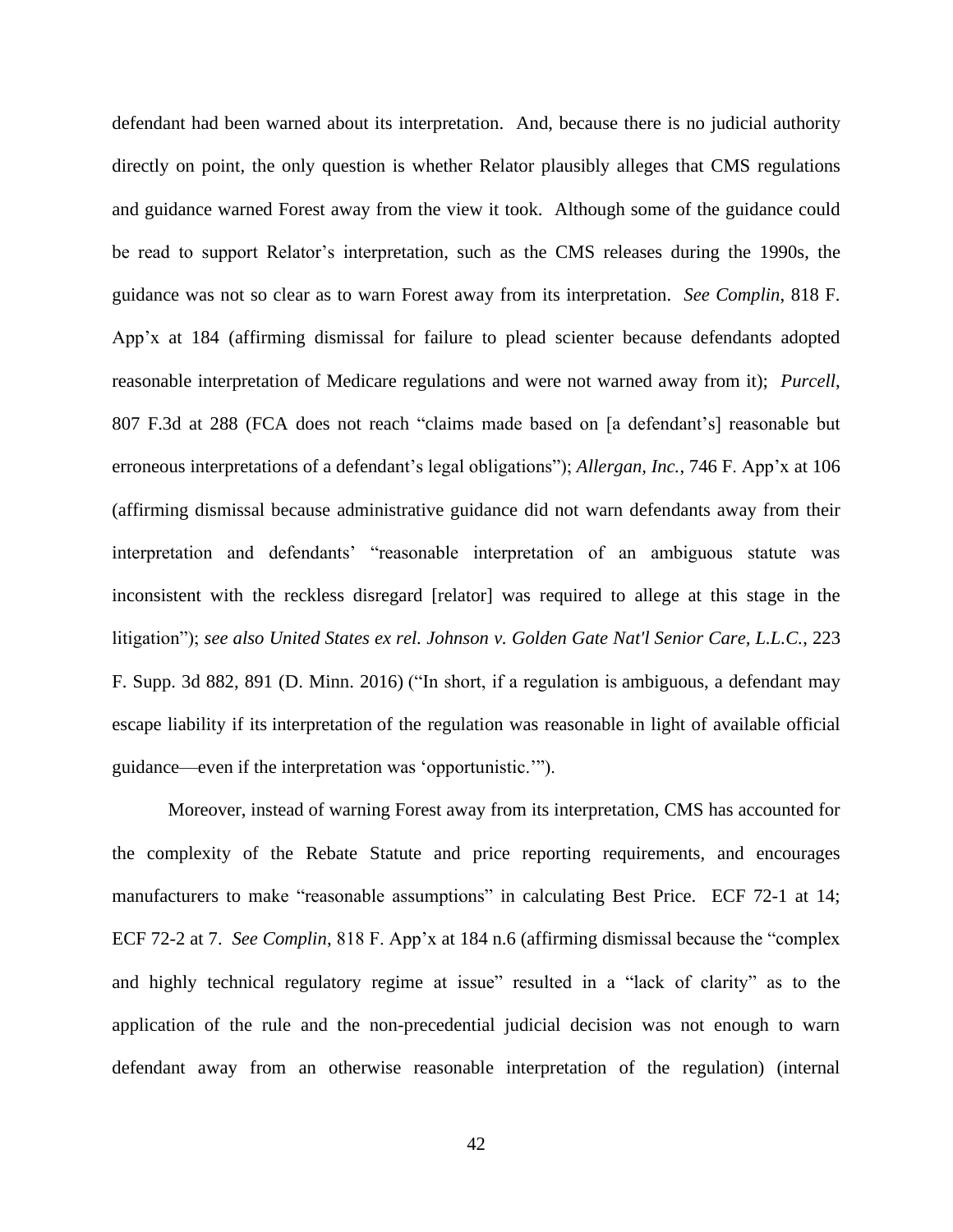quotations omitted); *see also Allergan*, 746 F. App'x at 110 (in light of confusion regarding calculation of AMP, defendant was not warned away from its interpretation even if it was not the best interpretation of the statute).

Therefore, for the same reasons that Relator has failed to plead the existence of a false statement, he cannot plausibly allege that Forest acted with the requisite scienter when submitting Best Price reports to the government. And, because the states construe their FCA statutes in accordance with the federal FCA standards, Relator's state-based FCA claims fail for the same reasons that his federal FCA claim fails.

Accordingly, I shall grant the Motion as to all counts.

## **C. Rule 9(b)**

As an alternative ground for dismissal, defendant argues that the Court should dismiss Relator's complaint for failure to adequately plead as required under Fed. R. Civ. P 9(b). ECF 72-1 at 34-36. In particular, defendant posits that Relator "pleads no facts related to Forest's actual prices to particular customers." *Id.* at 2.

As noted, fraud-based claims arising under the FCA must satisfy Rule 9(b)'s heightened pleading standard. *United States ex rel. Nathan v. Takeda Pharmaceuticals of North America, Inc.*, 707 F.3d 451, 455-56 (4th Cir. 2013). However, because I conclude that Relator failed to plead the existence of a false statement and the scienter required for an FCA claim, I do not address Forest's alternative argument that Relator did not allege a false claim with the requisite particularity under Rule 9(b). *Omnicare, Inc.*, 745 F.3d at 703 n.8 (noting that the court did not need to address defendant's alternative argument that relator did not allege a claim under Rule 9(b) because court conclude relator failed to plead the existence of a false statement and the scienter requirement required for an FCA claim); *Allergan*, 746 F. App'x at 110 (same).